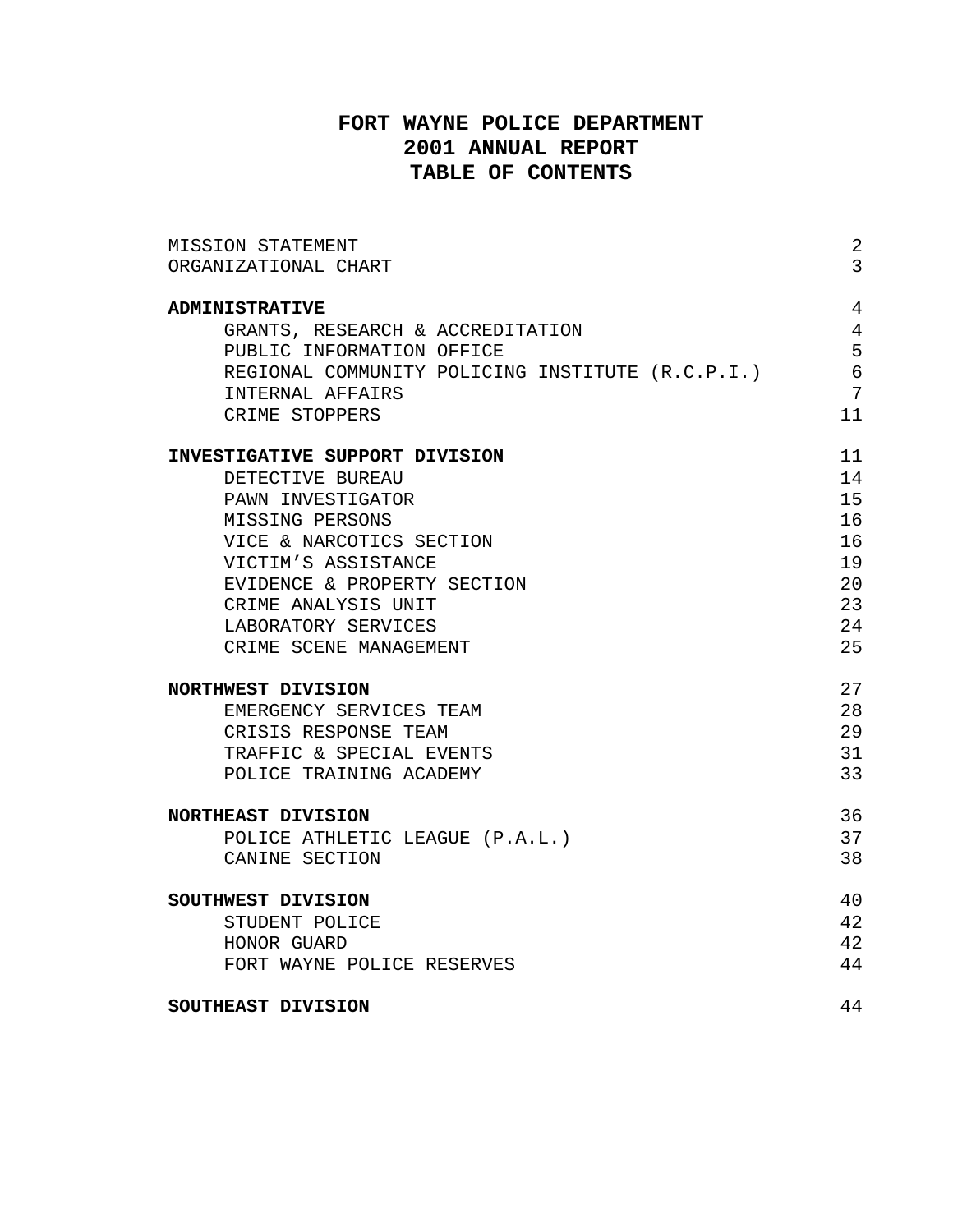

# OUR MISSION

The Fort Wayne Police Department, in partnership with our community, will strive to protect the life, property, and personal liberties of all individuals. We believe that the overall quality of life for all residents will improve through the deterrence of criminal activity and an understanding of the diversity of cultures within this community. Furthermore, we recognize the need for fair and impartial enforcement of the law with attention given to the highest possible quality of service delivery to the community.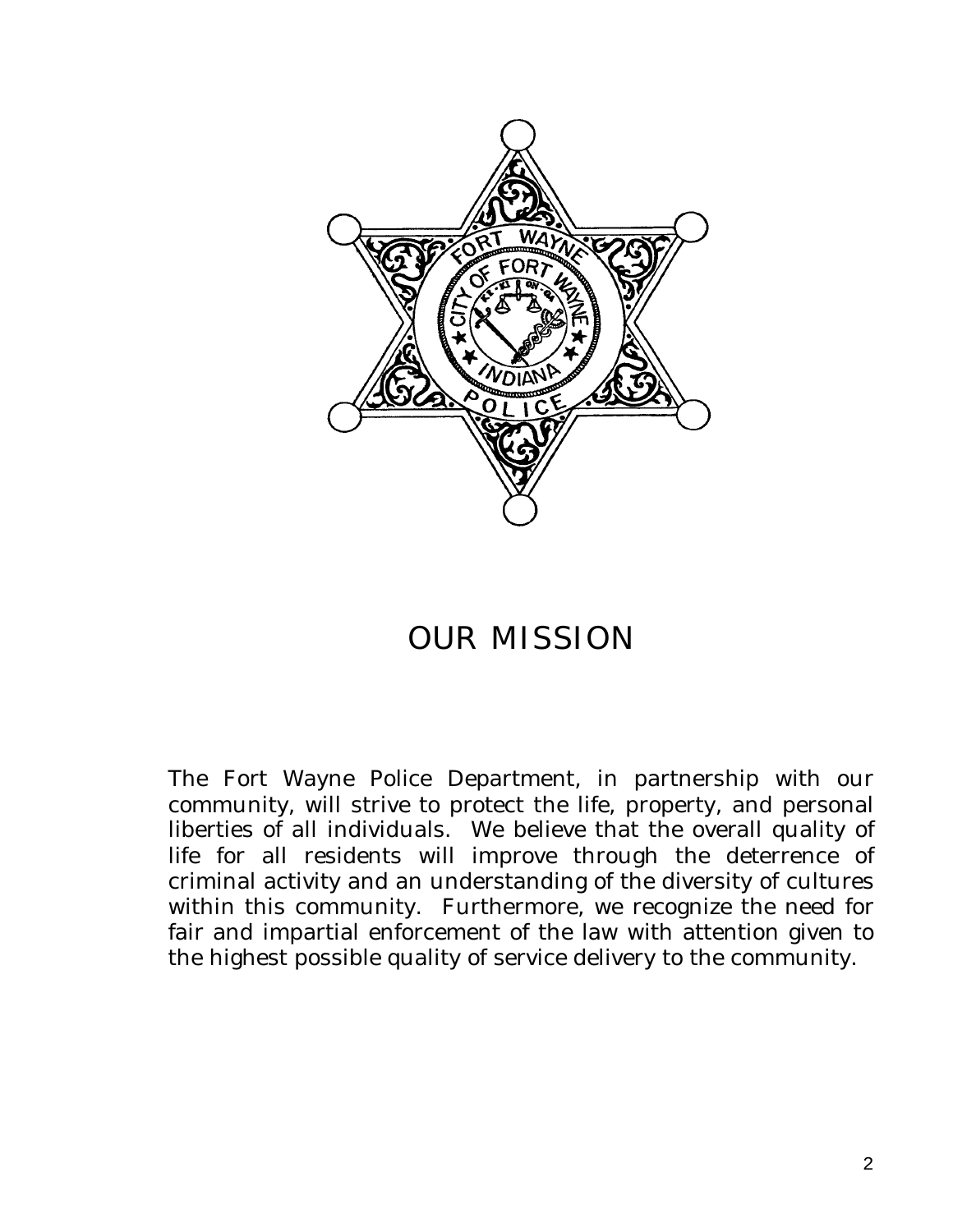

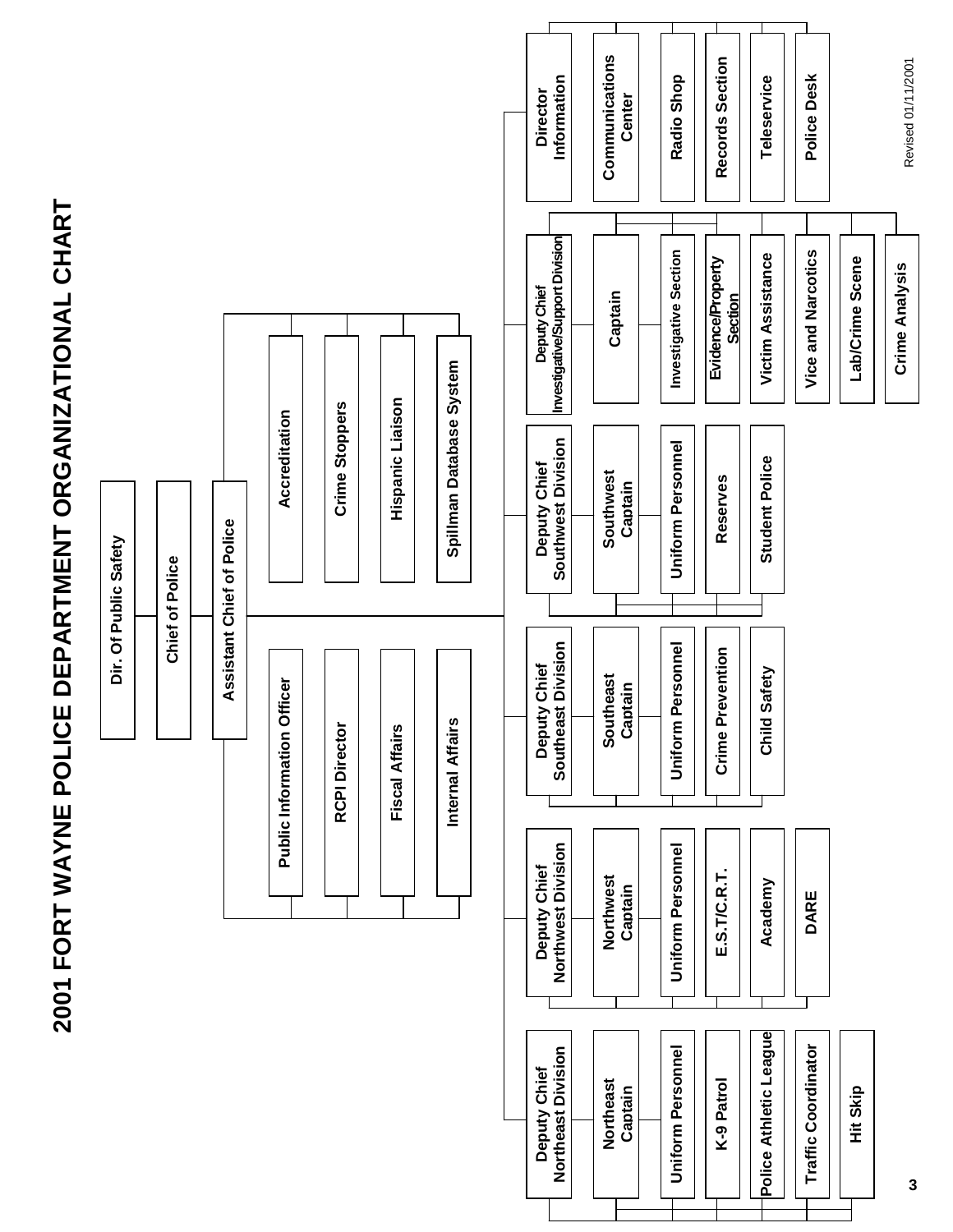# **ADMINISTRATIVE**

# **GRANTS, RESEARCH & ACCREDITATION**

## **SUMMARY OF ACTIVITIES**

The Planning and Research Unit had another productive year in 2001. Grant funds received in 2001 totaled **\$1,723,019** compared to \$658,270 for a 62% increase. The overall grant fund total since 1990 is now **\$10,018,066**.

The unit was active in the reaccreditation process and underwent a four-day on-site inspection in August, 2001. The Department was successful in winning reaccreditation on November 17, 2001 for three more years. The major project for 2001 was the successful accumulation of sufficient grant funds (Local Law Enforcement Block Grants Funds) of \$1,032,881 to make possible the purchase of a NEC AFIS21-DS Automated Fingerprint Identification System.

All goals and objectives for 2001 were achieved except for the capture of STOP Grant funds to purchase digital cameras for the Department and the goal of establishing a Professional Standards Unit within the Department.

## **2002 GOALS & OBJECTIVES**

- 1. Refine proposal to establish within the Fort Wayne Police Department a "Professional Standards" Unit.
- 2. Make transition from Polaroid Instamatic cameras to digital cameras.

| <b>Indicator</b>   | 1997        | 1998      | 1999          | 2000      | 2001        |
|--------------------|-------------|-----------|---------------|-----------|-------------|
|                    |             |           |               |           |             |
| Grant              | \$1,954,858 | \$855,671 | \$1,220,904   | \$658,270 | \$1,903,019 |
| Applications       |             |           |               |           |             |
| <b>Grant Funds</b> | \$2,732,273 | \$855,671 | 954,104<br>\$ | \$658,270 | \$1,723,019 |
| Received           |             |           |               |           |             |
| Policies           | 15          | 18        | 30            | 14        | 102         |
| Written            |             |           |               |           |             |
| Research           | 12          | 5         | 7             | 7         | 13          |
| Projects           |             |           |               |           |             |
| Grants             | 3           | 3         | 6             | 7         | 16          |
| Managed            |             |           |               |           |             |

## **PERFORMANCE INDICATORS**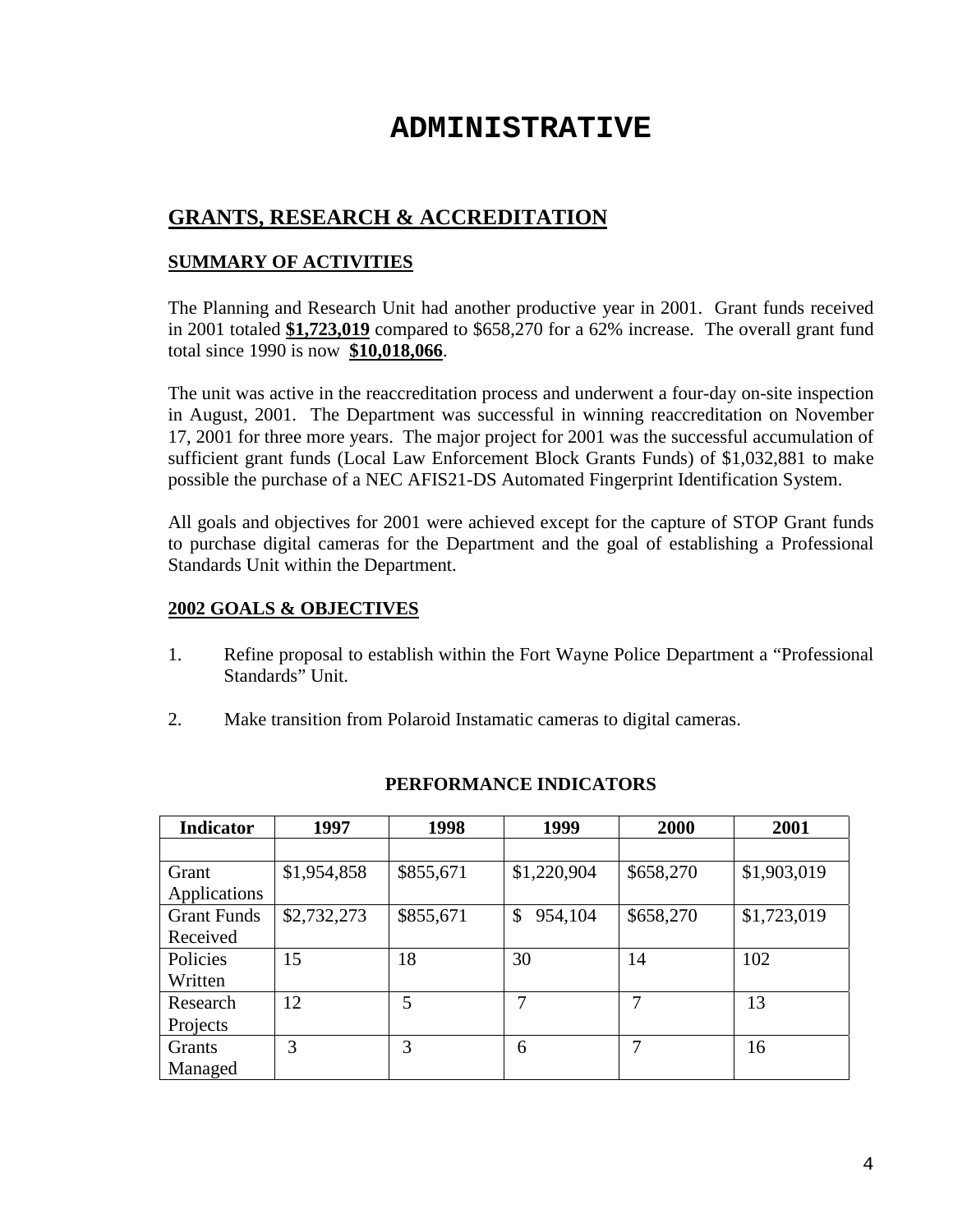#### **PUBLIC INFORMATION OFFICE**

#### **SUMMARY OF ACTIVITIES**

The Public Information Office made 175 news releases in 2001. The busiest month was May when the office made 33 press releases. The office also conducted 13 press conferences.

Paperwork for three hundred forty-three (343) ride-alongs was processed in 2001. Many of the ride-alongs involved officer's family members. The most active month for ride-alongs was August with 48, followed by 46 in May.

The office had 14 requests for building tours. The majority of these came from Boy Scout troops. Many officers assisted the PIO office with these tours.

The office also participated in 40 speaking engagements around the City of Fort Wayne.

The greatest accomplishment for the PIO office in 2001 was the debut of "Behind the Badge", a program on City Access TV. The program is designed to educate the public on the different aspects of the Police Department. Programs during the year included segments dealing with police response to the May tornadoes, officers' involvement with the World Police & Fire Games, Chief York's trip to New York City after 9/11, the Drug House Ordinance, the hiring process for applicants interested in a career in law enforcement, O.W.I patrols, and other topics of interest. The program was a goal of 1999, which was finally realized.

The office helped coordinate two awards ceremonies in 2001. Each ceremony recognized numerous officers for their accomplishments, as well as citizens who assisted the Department.

A successful campaign was launched with the Fire Department to raise money for the families of police/fire victims of the World Trade Center attacks. Bumper stickers were sold for \$5 which resulted in \$100,000 being raised.

The PIO office assisted with the annual blood drive. The goal of 1500 units of blood for the Red Cross was not realized; however, the blood drive was opened to the entire county for the first time.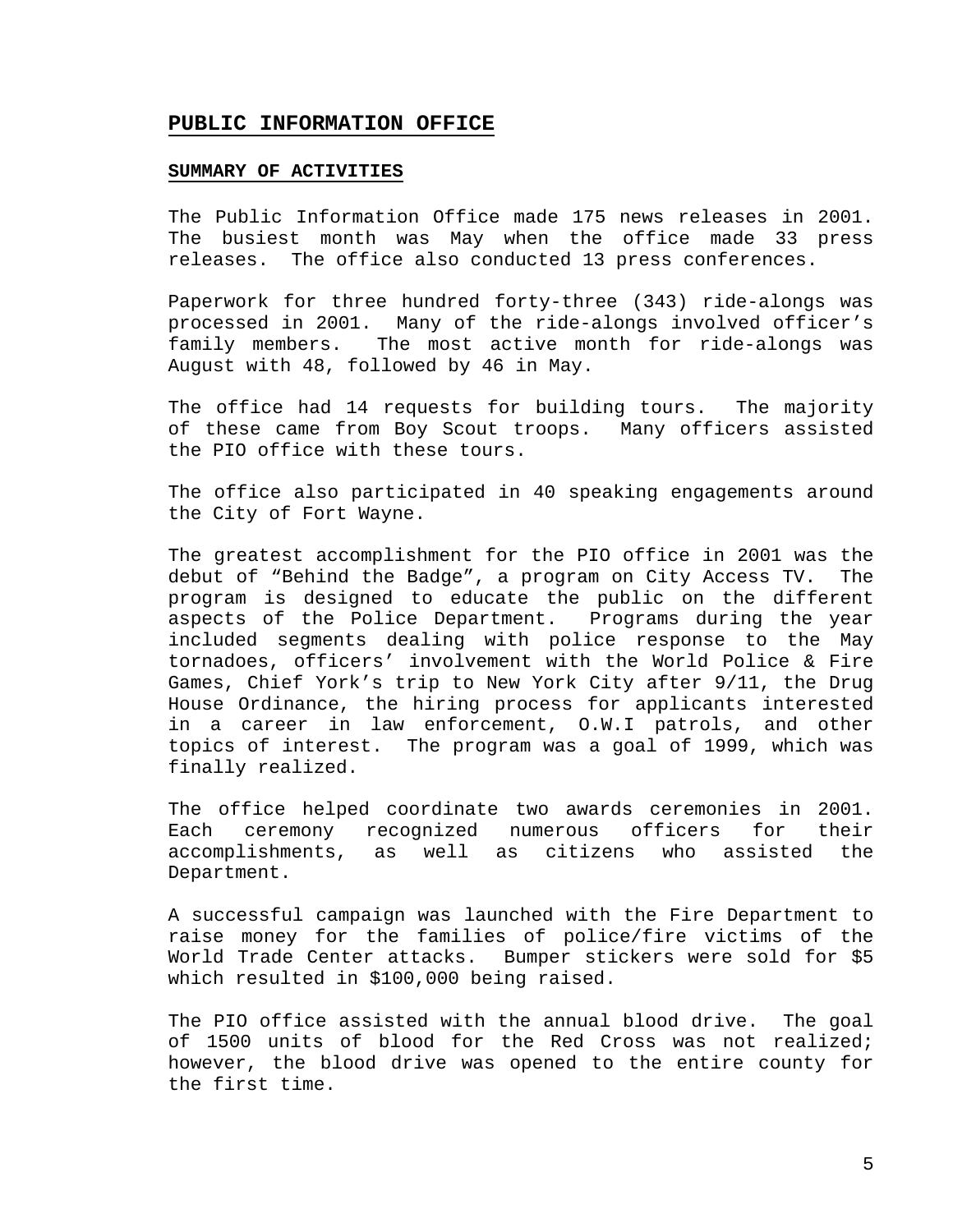#### **2001 GOALS & OBJECTIVES**

One of the goals for 2001 was to produce several Public Service Announcements. One in particular was a PSA addressing credit card and identification theft. After discussion with detectives, it was decided to continue to look into the problem. Even though that PSA did not materialize, it was discussed on the "Behind the Badge" program.

The office also had a goal of working with Burkhart Signs to purchase space on billboards around town for PSA's. Attempts were made to secure corporate sponsorship, but we were unable to do so, possibly due to the downturn in the economy.

#### **2002 GOALS & OBJECTIVES**

- 1. Our goal for 2002 would be to secure funding from at least four companies for a series of PSA's.
- 2. Increase the staff of the office.
- 3. Develop a system to allow the media better access to daily reports.
- 4. Improve overall accessibility of the on-call PIO.

## **REGIONAL COMMUNITY POLICING INSTITUTE (R.C.P.I.)**

#### **SUMMARY OF ACTIVITIES**

2001 was an extremely successful year for the RCPI. Our training efforts continued to expand, as we provided training for 119 law agencies in Indiana, Ohio and Michigan, for a total of 2266 people trained.

#### **2001 GOALS & OBJECTIVES**

The 2001 goals for the RCPI were to improve the level of service and quality of training that we provide to Law Enforcement Agencies, Governmental Employees and Community Leaders in the State of Indiana. Also to increase the effectiveness and promote training classes that would allow us to increase the number of people being trained.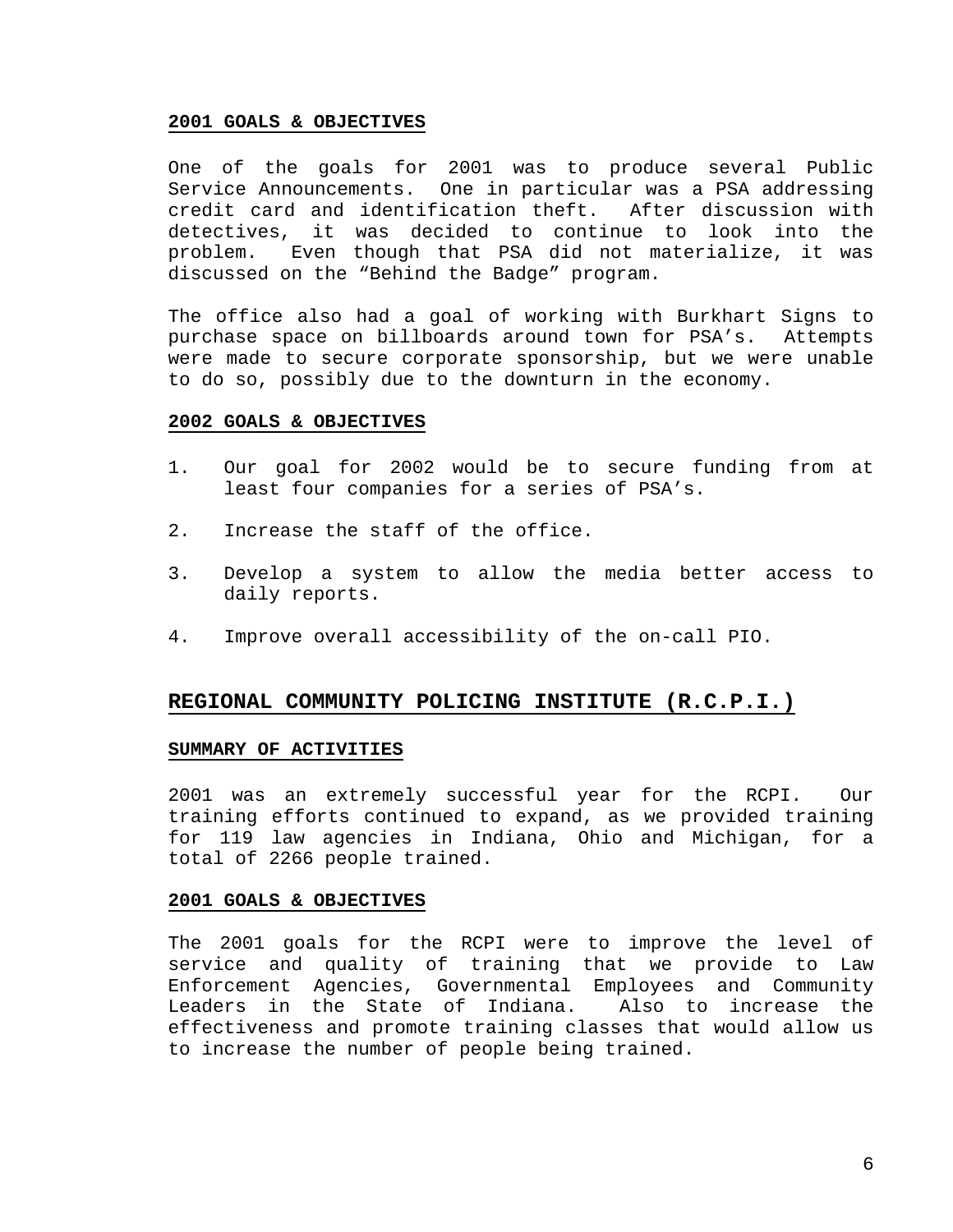In 2001, we increased the number of classes being offered by ten. Our training efforts continued to expand, as we provided training for agencies in three states, for an increase of 425%.

#### **2002 GOALS & OBJECTIVES**

- 1. Develop a standardized approach for selecting and equipping trainer/facilitators.
- 2. Increase the percentage of students that attend classes to maximize expenditures.
- 3. Obtain feedback from the trainer/facilitators on improvements for training sessions. Incorporate changes when determined as beneficial.
- 4. Establish records and files for trainer/facilitators that include the established standards and provide documentation that those standards were met.
- 5. At year-end, provide a comparison for the number of classes and the percentage of number trained over/capacity and compare to training in 2001.

#### **INTERNAL AFFAIRS DIVISION**

#### **SUMMARY OF ACTIVITIES**

2001 began with a reduction in staffing. Since every Division was vocal about staffing, Internal Affairs was only able to maintain our three-investigator staff, instead of gaining personnel.

- 1. Increase number of staff (investigators). **Not obtained - Personnel needed in other Divisions.**
- 2. Secure updated photographs of all Department employees. **Not obtained - Monetary and time constraint issues did not allow this to move forward.**
- 3. Install the recently-acquired update of IA TRAK software and become proficient in its use. **Obtained.**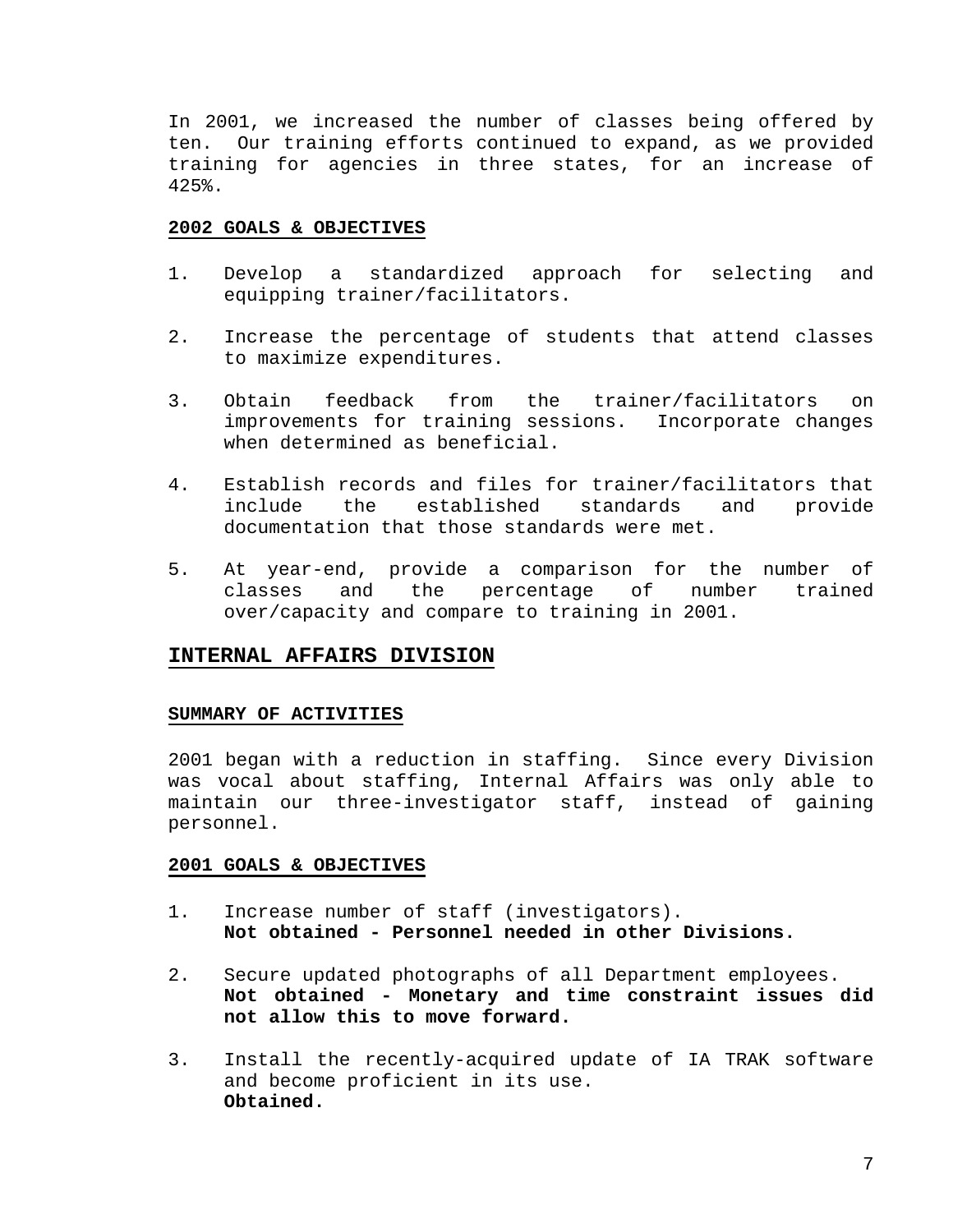- 4. Secure funding/acquisition of a commercial grade video cassette player and monitor to view squad car videos in slow motion and "stop action." **Partially Obtained. Crime Scene has the equipment and has been very accommodating.**
- 5. Relocate the IA Secretary's Office to the front of the IA office to minimize interruptions to the investigators and to better support the receptionist in the Chief's Complex. **Obtained.**
- 6. Secure funding/acquisition of a laser printer to maintain the necessary confidentiality of our investigations and the officers involved. **Obtained.**

- 1. Increase manpower by one fulltime position.
- 2. Upgrade Equipment:
	- a. Microcassette recorders
	- b. Recording devises that will record from a telephone conversation.
	- c. Cell phones for the investigators
- 3. Have investigators become proficient in the use of the new computer tracking system.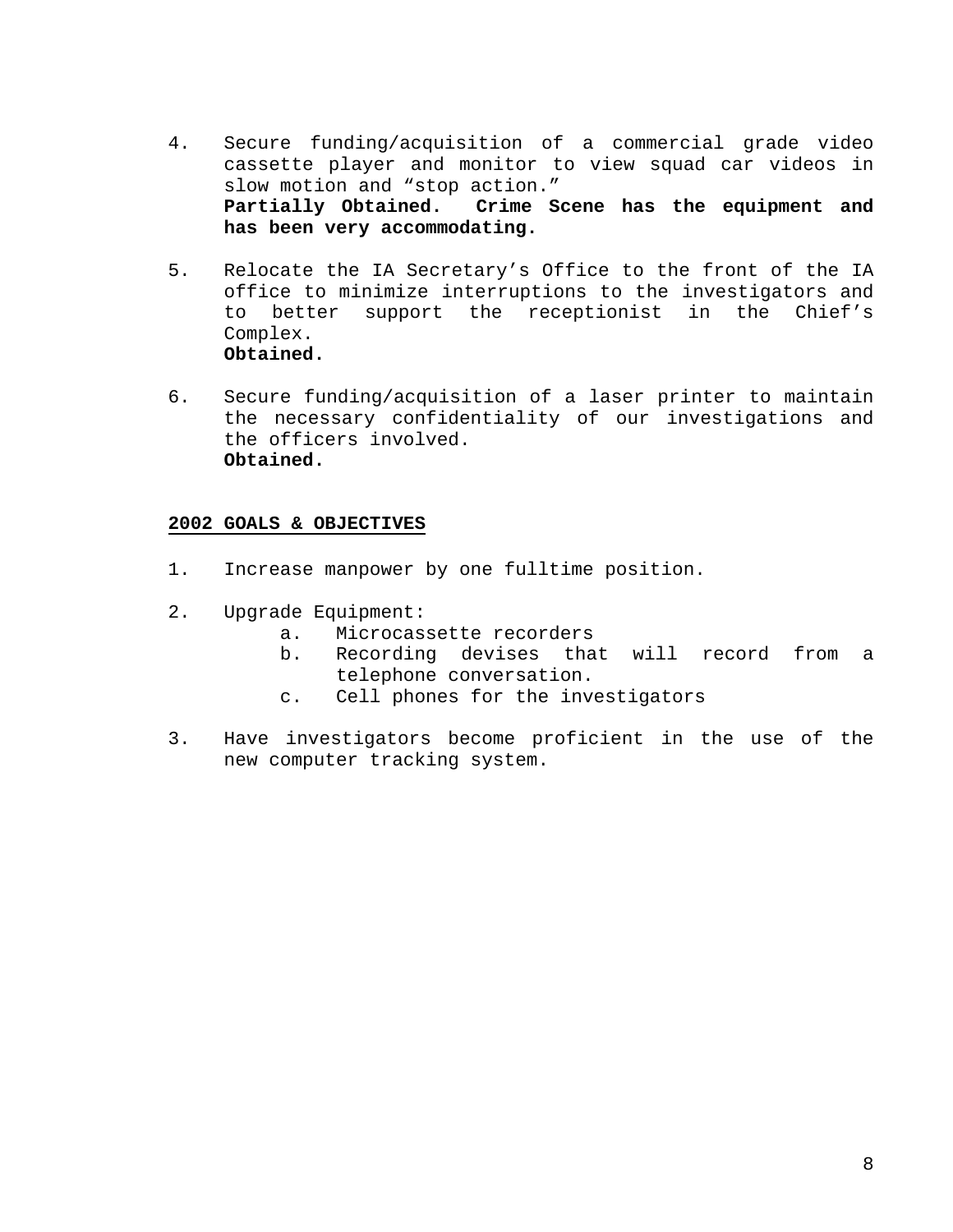| <b>Discipline Administered</b>            |      |      |      |  |  |
|-------------------------------------------|------|------|------|--|--|
|                                           | 2001 | 2000 | 1999 |  |  |
| <b>Total Unpaid Suspension Days</b>       | 402  | 221  | 69   |  |  |
| Formal Letter of Reprimand                | 45   | 66   | 48   |  |  |
| Sustained with no Action                  | 5    |      |      |  |  |
| <b>Command Referrals</b>                  | 16   |      | 12   |  |  |
| Resignation in lieu of pending discipline |      |      |      |  |  |
| Retired in lieu of pending discipline     |      |      |      |  |  |
| Termination                               |      |      |      |  |  |

| 2001 Sex, Race & Age of Complainants |       |       |          |          |                |                |          |              |
|--------------------------------------|-------|-------|----------|----------|----------------|----------------|----------|--------------|
| Age                                  | Male  | Male  | Male     | Male     | Female         | Femal          | Female   | Female       |
| Range                                | Black | White | Hispan   | Asia     | Black          | e              | Hispan   | Asian        |
|                                      |       |       | iс       | n        |                | White          | $i$ c    |              |
| >18                                  |       |       |          |          | $\overline{0}$ | 0              | 0        | $\Omega$     |
| 25<br>19<br>$\overline{\phantom{m}}$ | 6     | 4     | $\Omega$ | 0        | 11             |                | $\Omega$ | $\Omega$     |
| 30<br>26                             | 4     | 8     |          | 0        | 6              | 2              | 1        | 1            |
| 35<br>31                             | 2     | 5     | $\Omega$ |          | 0              | 2              | 0        | 0            |
| 40<br>36                             | 5     | 6     | $\Omega$ |          | $\overline{2}$ | 4              | $\Omega$ | 0            |
| 41<br>45                             | 6     | 7     |          | 0        | 3              | 3              | 0        | 0            |
| 46<br>50                             | 0     | 4     |          | 0        | 5              | 3              | 0        | 0            |
| 51<br>55                             | 2     | 5     | $\Omega$ | 1        | 1              | $\mathfrak{D}$ | $\Omega$ | 0            |
| 56<br>60                             | 1     |       |          | $\Omega$ | 1              | 2              | $\Omega$ | $\Omega$     |
| 61<br>65                             | 0     |       |          | 0        | 0              | 0              | 0        | 0            |
| 566                                  | 0     |       | $\Omega$ | 0        | 0              |                | 0        | 0            |
| Total                                | 27    | 43    | 6        | 4        | 29             | 20             | 1        | $\mathbf{1}$ |

| 2001 External Complaints by Race, Sex & Category |                |                |                 |                |                 |                 |                        |                 |              |
|--------------------------------------------------|----------------|----------------|-----------------|----------------|-----------------|-----------------|------------------------|-----------------|--------------|
|                                                  | Male<br>Black  | Male<br>White  | Male<br>Hisanic | Male<br>Asian  | Female<br>Black | Female<br>White | Female<br>Hispani<br>C | Female<br>Asian | <b>Total</b> |
| Excessiv<br>e<br>Force                           | $\overline{2}$ | $\Omega$       | $\Omega$        | $\Omega$       | 4               | $\Omega$        | $\Omega$               | $\Omega$        | 6            |
| Improper<br>Conduct                              | 7              | 13             | 2               |                | 14              | 8               |                        | $\Omega$        | 46           |
| Tort<br>Claims                                   | 9              | 25             | 4               | $\Omega$       | 6               | 10              | $\Omega$               | $\Omega$        | 54           |
| Lawsuits                                         | 6              | 4              | $\Omega$        | 1              | $\mathfrak{D}$  | $\mathbf{1}$    | $\Omega$               | $\Omega$        | 14           |
| <b>EEOC</b>                                      | ζ              | $\mathfrak{D}$ | $\Omega$        | $\mathfrak{D}$ | 3               | $\mathfrak{D}$  | $\Omega$               |                 | 13           |
| <b>Totals</b>                                    | 27             | 44             | 6               | 4              | 29              | 21              | 1                      |                 |              |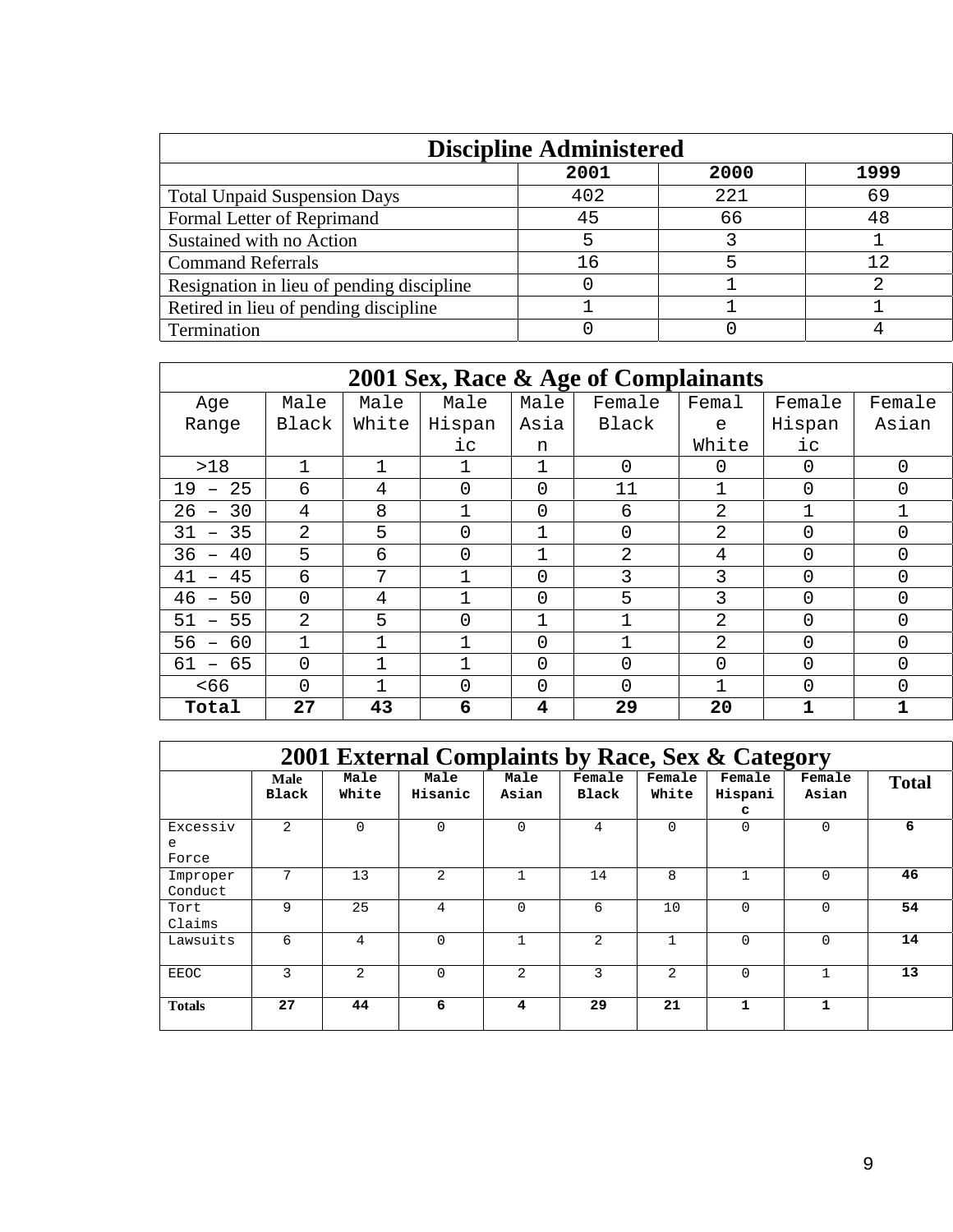| <b>Origin of 2001 Complaints</b> |            |            |            |            |  |  |
|----------------------------------|------------|------------|------------|------------|--|--|
| Quadrant                         | Number of  | Percent of | Percent of | Complaints |  |  |
|                                  | Complaints | Total      | Calls For  | Per 1,000  |  |  |
|                                  | Received   | Complaints | Service    | Calls For  |  |  |
|                                  |            |            |            | Service    |  |  |
| Northeast                        | 28         |            | 15.8%      |            |  |  |
| Northwest                        | 20         |            | 23.7%      |            |  |  |
| Southeast                        | 41         |            | 35.3%      |            |  |  |
| Southwest                        | 36         |            | 25.2%      |            |  |  |
| Other                            | 0          |            |            |            |  |  |
| Internal                         | 118        |            |            |            |  |  |
| <b>Total</b>                     | 243        |            | 100%       |            |  |  |

| <b>Three – Year Use of Force Comparisons</b> |      |      |      |  |  |
|----------------------------------------------|------|------|------|--|--|
|                                              | 2001 | 2000 | 1999 |  |  |
| <b>Number of Suspect Contacts</b>            | 427  | 469  |      |  |  |

| <b>Type of Force / Number of Reported Applications</b> |     |      |     |  |  |  |
|--------------------------------------------------------|-----|------|-----|--|--|--|
| 2000<br>1999<br>2001                                   |     |      |     |  |  |  |
| <b>Physical Force</b>                                  | 443 | 424  | 437 |  |  |  |
| Chemical Agent                                         | 108 | 124  | 110 |  |  |  |
| Impact Weapon                                          | 20  | 14   |     |  |  |  |
| Aimed Firearm                                          | 130 | 14 C |     |  |  |  |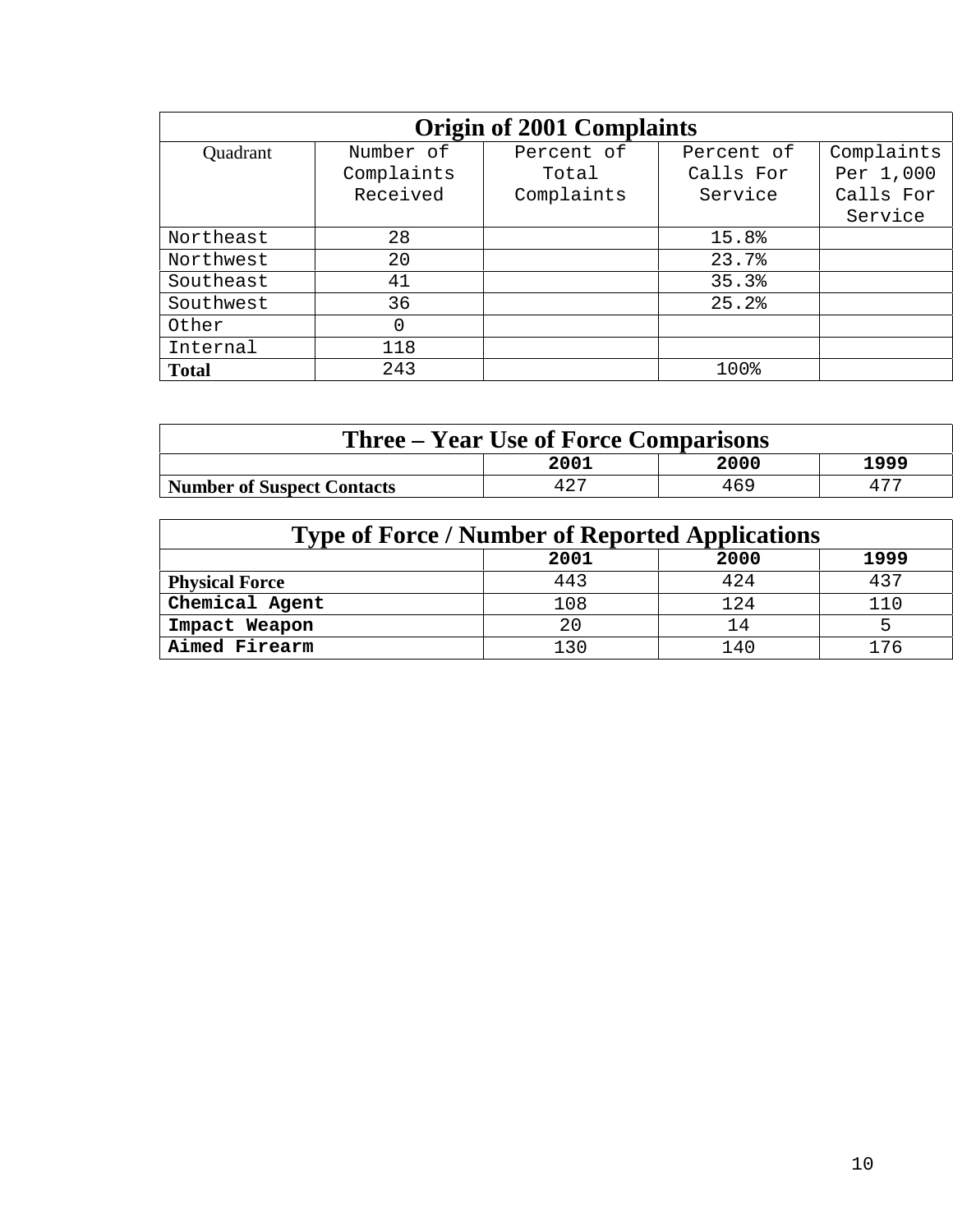## **CRIME STOPPERS**

Crime Stoppers is an independent unit which receives donations and pays anonymous tipsters for information leading to arrests and convictions. The Fort Wayne Police Department and the Allen County Sheriff's Department each supply one employee to the office which is controlled by a civilian board of directors.

|               | 2000 | 2001 |
|---------------|------|------|
| Tips Received | 62   | 58   |

# **INVESTIGATIVE SUPPORT DIVISION**

### **SUMMARY OF ACTIVITIES**

The mission of the Investigative Support Division (ISD) is to provide investigative support to all officers of the Department. The Division is made up of different sections and subsections, each specializing in a different area of investigative support: Detective Bureau, Juvenile Section, Vice & Narcotics, Victim's Assistance, Evidence & Property, Crime Analysis Unit, Laboratory Services, Crime Scene Management, and Crime Stoppers. Together, these make up the largest Division of the Fort Wayne Police Department.

During 2001, the ISD put forth additional effort to combat vehicle theft with a total year-end reduction of 5%. In that effort, we are working on new Stolen Vehicle and Stolen Vehicle Recovery report forms which should solicit more information.

The area of missing persons was also targeted in 2001. Every year, Fort Wayne receives over 1000 missing or runaway reports. A new Missing Persons Policy and Missing Persons Report were designed which hopefully will eliminate some of the time wasted by repetitive activations/cancellations on the same person over the course of the year.

As a result of the events of September 11, a significant amount of investigative time was spent on "suspicious persons." Along with the concerns over terrorism, the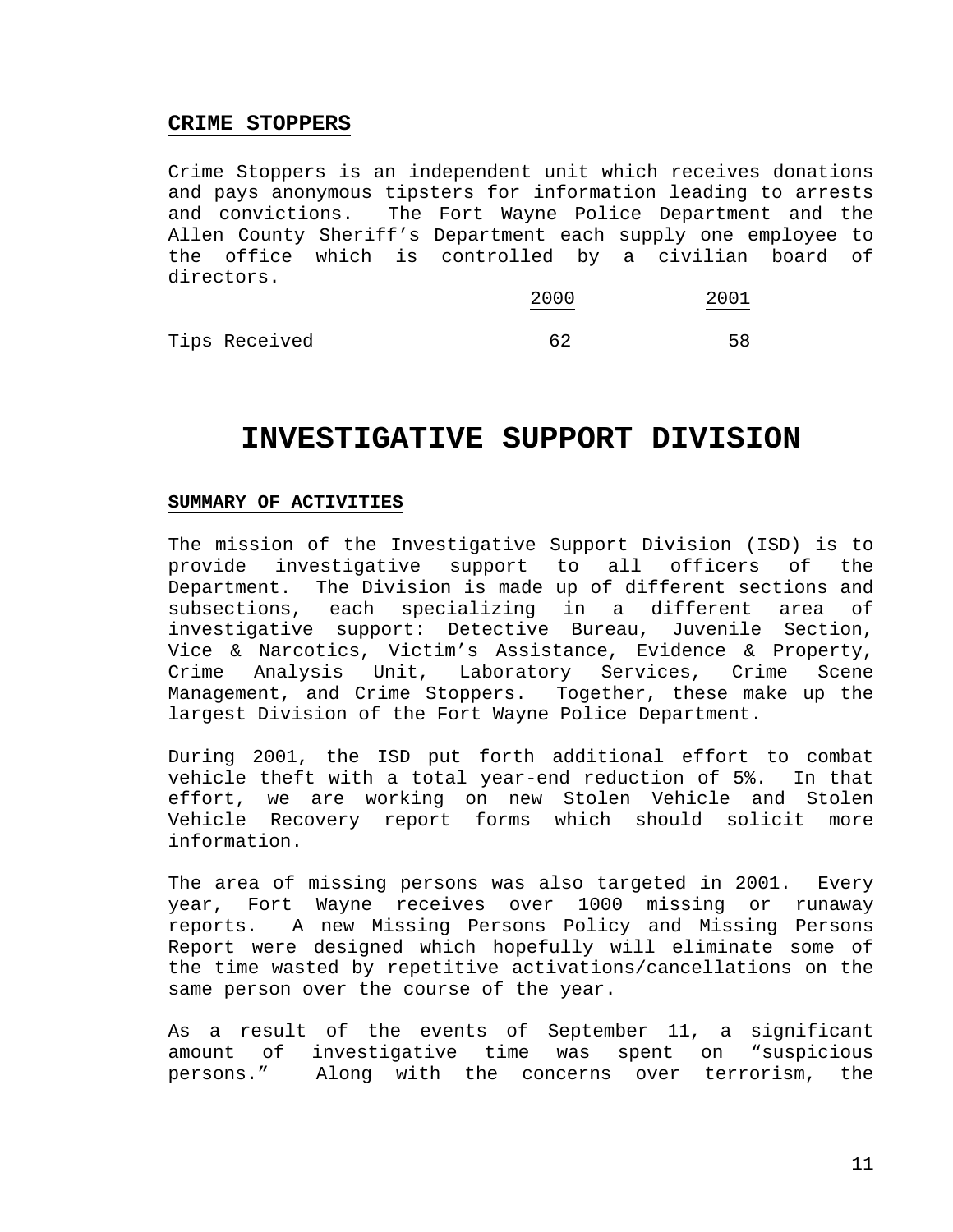Division developed a new protocol for handling suspected anthrax/biohazard material.

As we approach the installation of the Automated Fingerprint Identification System (AFIS) in 2002, the final part of 2001 will see finalization of the system installation details.

Crime Scene Management's vehicle processing area was moved to a larger, more modern building on the campus of the Training Academy.

We also acquired a new storage facility for recovered bicycles pending auction at the Training Academy in space formerly occupied by the Marines. This should meet our needs for some time to come.

Remodeling of space in the Training Academy in the third quarter of 2001 will allow our Vice & Narcotics Section to have more space and privacy.

Our Division continues its participation in the N.E. Indiana Bank Robbery Task Force. The Task Force consists of area agencies, FBI, ATF, Prosecutor's Office and U.S. Attorney's Office. By this association, Fort Wayne receives the collective support of all these agencies.

Our Crime Analysis Unit publishes weekly crime-activity maps that are distributed at the Comstat meetings. The unit also provides specialized mapping services and pattern alerts for specific criminal activity.

Throughout 2001, the ISD provided a variety of specialized seminars, lectures and informational sessions to 18 different community and law enforcement organizations.

- 1. Continue to secure training opportunities for Division personnel. **Achieved.**
- 2. Develop and publish training material for agency personnel in problem areas such as Financial Crimes, Burglary & Auto Theft. **Partially Achieved.** Two training booklets reference vehicle theft investigations and compiling a photo array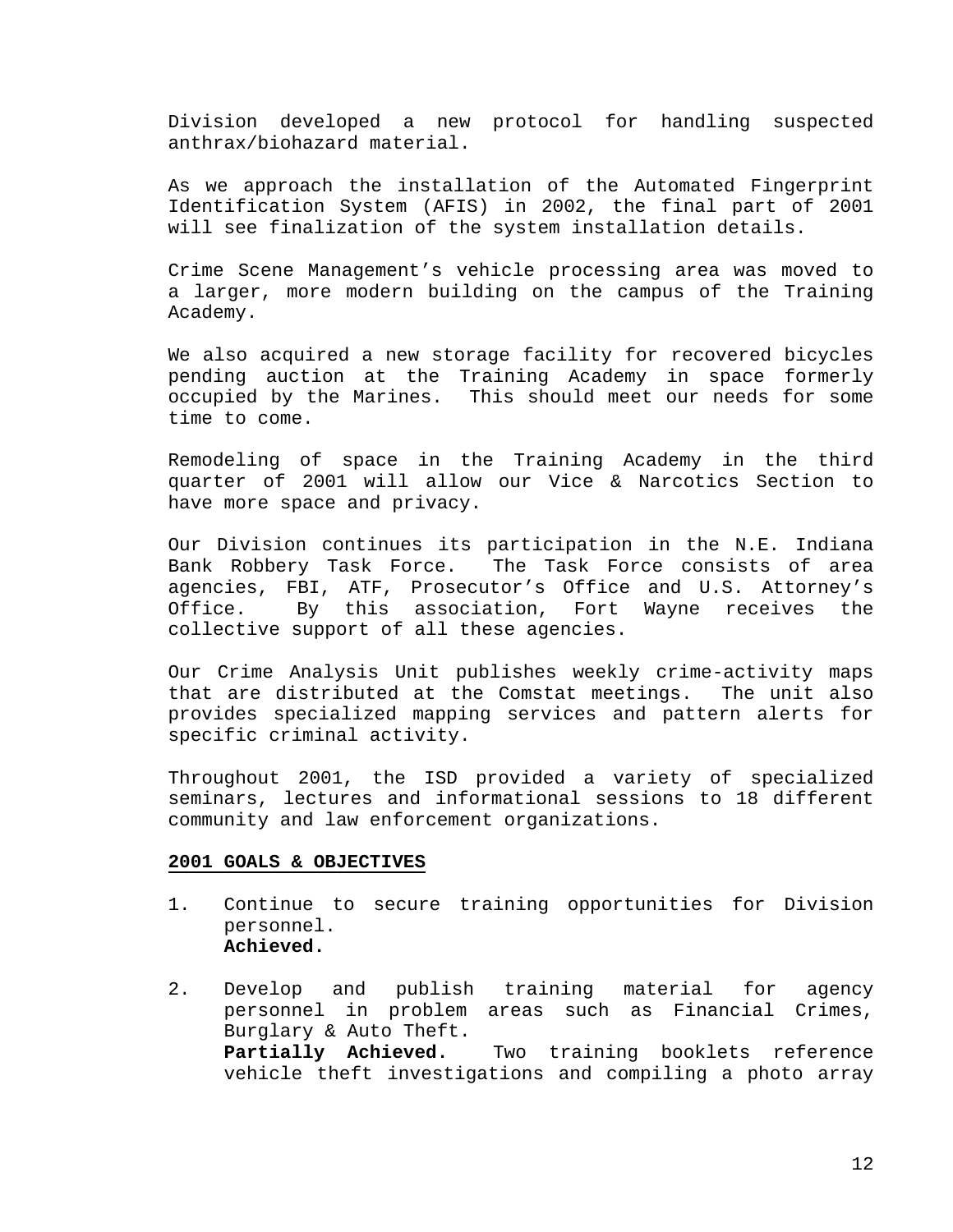published. There are other investigative aids to be addressed.

- 3. Secure more telephones for the Investigative Section. **Achieved.**
- 4. Upgrade stand-alone Internet computer and printer. **Partially Achieved.** Resources needed to upgrade the computer were not available; however we were able to replace the printer. We also upgraded the Internet service provider.
- 5. Secure new vehicle processing area for Crime Scene Management. **Achieved.**
- 6. Upgrade and increase the number of computer terminals in the Division. **Partially Achieved.** All terminals have been upgraded; however we have not been able to increase the number of existing terminals.
- 7. Secure a high-speed audio and videotape dubbing machine. **Achieved.**
- 8. Remodel/repaint interview rooms. **Achieved.**
- 9. Secure Call-out Bonus for Child Advocacy Center Team. **Achieved.**
- 10. Secure additional storage space for Evidence & Property Room. Partially Achieved. Current location on the 4<sup>th</sup> floor reorganized. The complete remodel of the  $6<sup>th</sup>$  floor should be complete in 2002.
- 11. Secure B-Shift Investigative Lieutenant position. **Not Achieved.**
- 12. Remodel Crime Analysis Office. **Not Achieved.** (financial resources)
- 13. Secure a Mid-Shift Crime Scene Sergeant position. **Partially Achieved.** Position created but unfilled.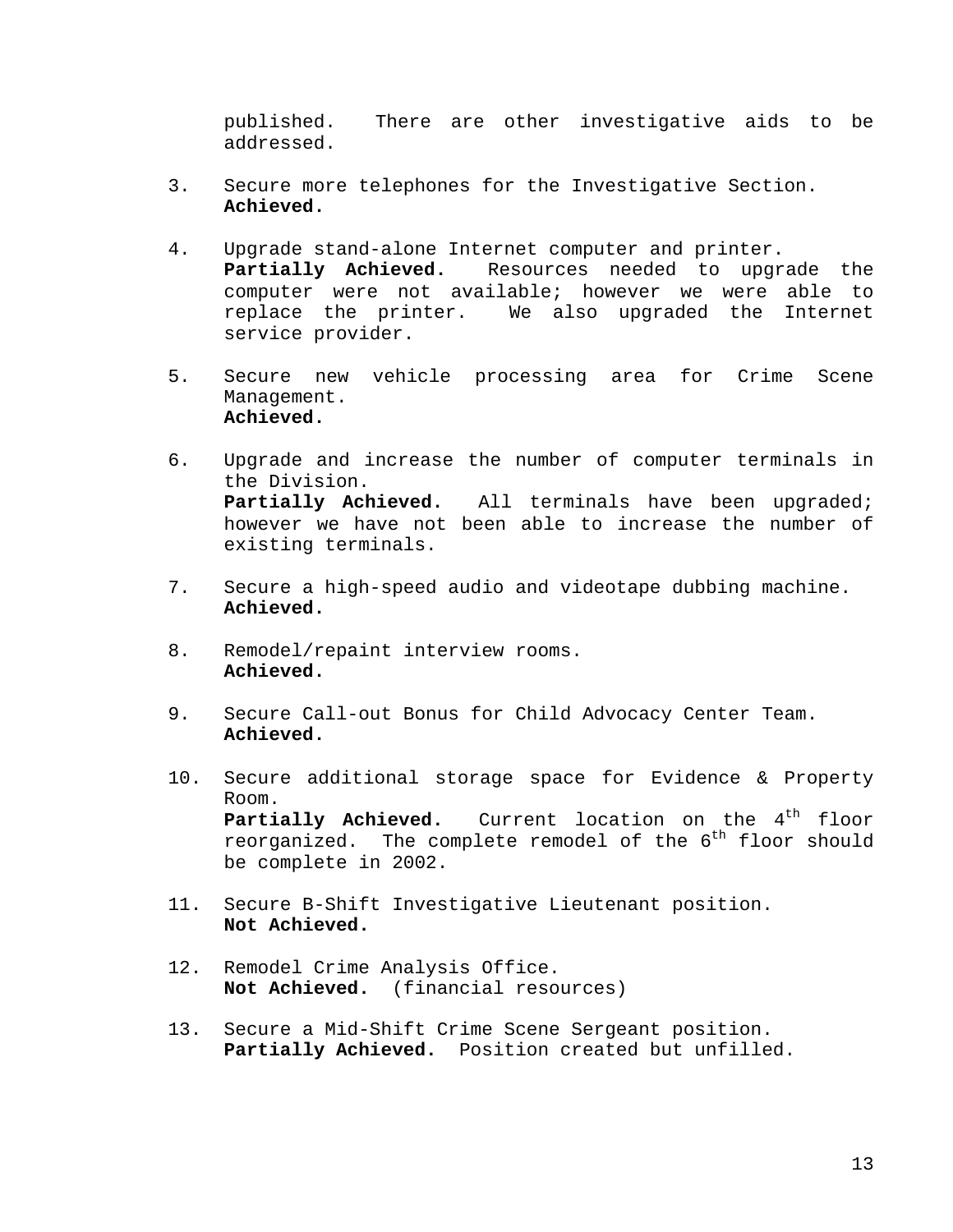- 14. Secure another A-Shift Sergeant for South Property Crimes position. **Not Achieved.**
- 15. Address personnel shortage in the Lab. **Achieved.**
- 16. Continue to support the Quad-Divisions with supplemental fingerprint training. **Partially Achieved.** Training is an ongoing process that will need to be continually addressed; particularly with the implementation of the AFIS system.
- 17. Secure the AFIS (Automated Fingerprint Identification System) and increase the number of fingerprint identifications by the Lab. **Partially Achieved.** The system has been purchased, but was not operational at year-end.

## **2002 GOALS & OBJECTIVES**

- 1. Implement an aggressive case management and investigative standards system in the Investigative Section.
- 2. Secure additional training opportunities of all Division personnel.
- 3. Continue to develop and publish quick reference guides for specific crimes.
- 4. Upgrade videotape statement and interview room #3 with improved audio-video equipment.

## **DETECTIVE BUREAU**

The Detective Bureau is the largest unit within the Investigative Support Division. The Bureau has a total of 68 full time employees, consisting of 61 officers and 7 civilians. The detectives and civilians are deployed in the following areas of specialization:

| Crimes Against Persons        | Property Crimes    |  |
|-------------------------------|--------------------|--|
|                               | Section            |  |
| Robbery-Homicide              | Northeast Quadrant |  |
| Sex Crimes                    | Southeast Quadrant |  |
| Criminal Recklessness/Battery | Northwest Quadrant |  |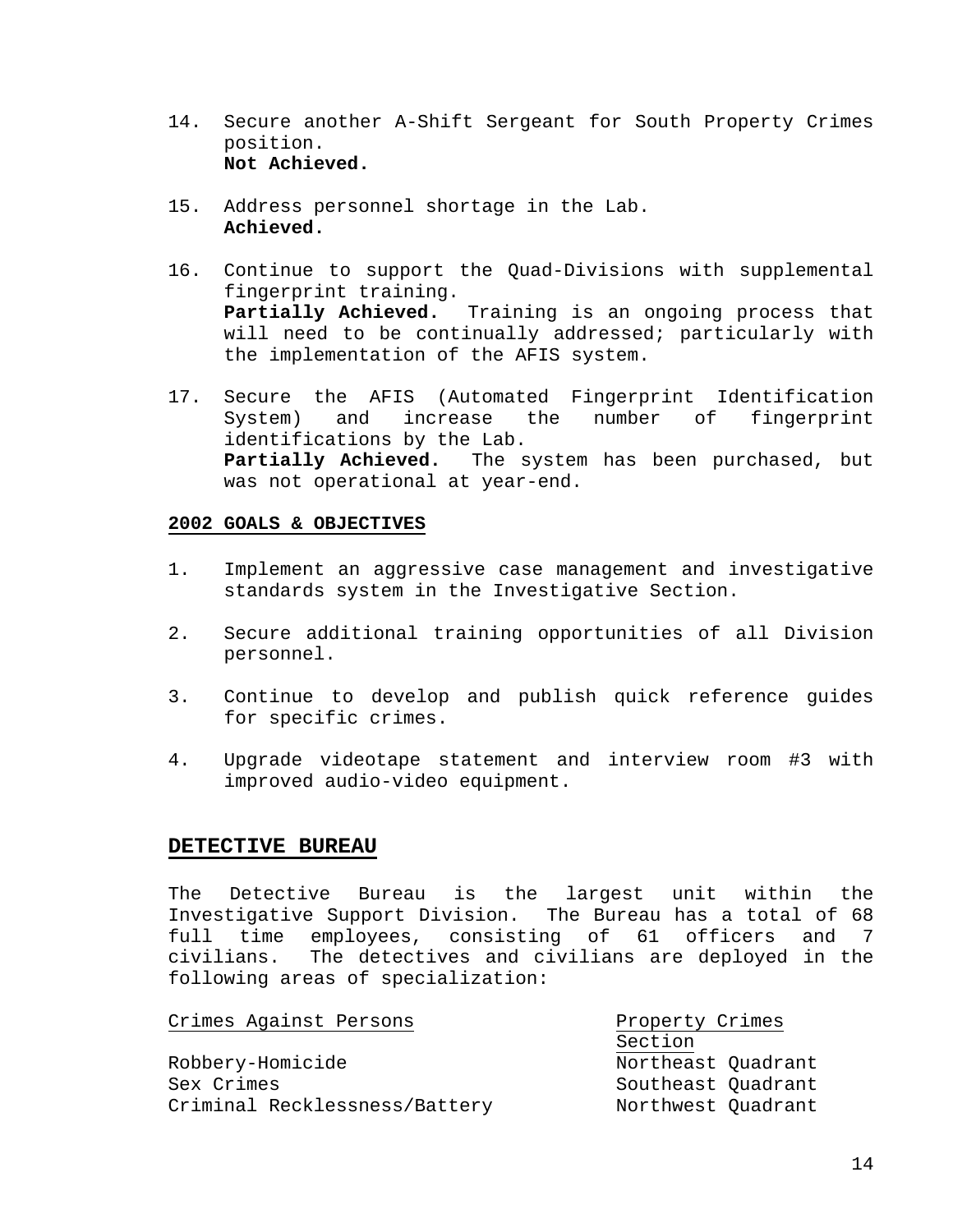Career Criminal & Cold Case Southwest Ouadrant

Financial Crimes Section Tuvenile Section Computer Crimes Juvenile Crime Fraud-Forgery-NFS-Counterfeiting Ft. Wayne Community Pawn Files Schools-School Liaison

Auto Theft

Missing Persons

Confidential Typists (Civilians) Investigative Dispatchers (Civilians - 2)

Crime Stoppers (1 - Civilian)

Although our sergeants and detectives are assigned to specific areas of responsibility, they also handle many other tasks: Critical Response Team, Critical Incident Team, dignitary protection, Bank Robbery Task Force, bomb and arson, voice stress exams, Emergency Service Team, telephone harassment complaints, and investigations associated with the Child Advocacy Center.

Our Juvenile Section detectives worked closely with the Fort Wayne Community Schools assisting administrators and staff in handling problem youth within their system. Juvenile detective and our School Resource Officers combined their resources to address juvenile crime.

The section maintains four homicide call-out teams on a 24 hour, 7-day basis. This includes an on-call investigator for the Child Advocacy Center.

### **DETECTIVE BUREAU STATISTICS**

|                      | 1999     | 2000 | 2001 |
|----------------------|----------|------|------|
| Total Cases Assigned | .<br>- - | 7464 | 752. |

#### **PAWN INVESTIGATOR**

Total Value Recovered Items  $$83,986$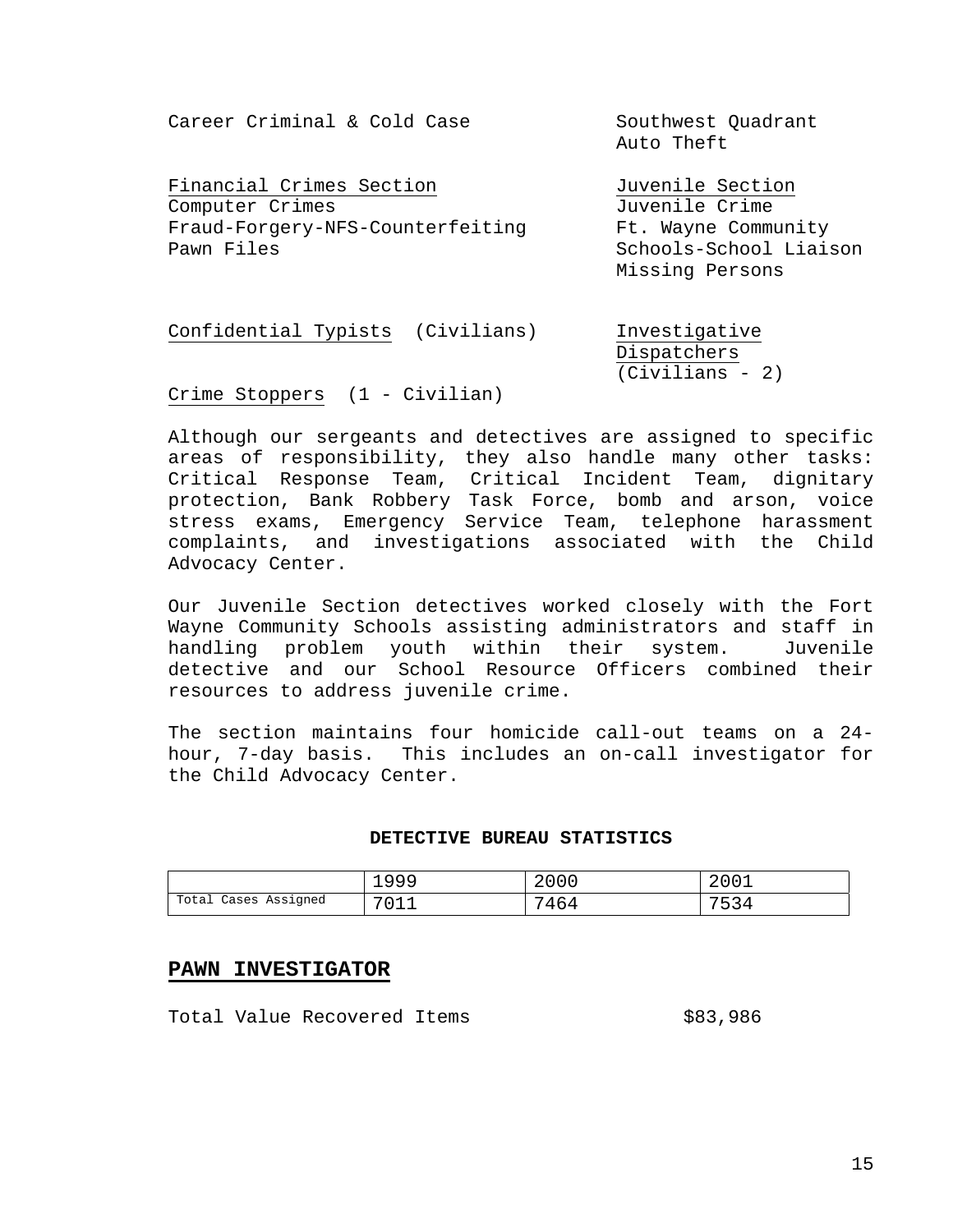## **MISSING PERSONS**

|                                     | ---  | 2002 |
|-------------------------------------|------|------|
| Juvenile Missing, Juvenile Runaways |      |      |
| And Adult Missing Reports           | 1066 | 1115 |

## **VICE & NARCOTICS SECTION**

#### **SUMMARY OF ACTIVITIES**

The Section has often made use of the buy/bust as opposed to the traditional tactical team raid scenario. This greatly reduced personnel hours and allowed for the retrieval and reuse of "buy money."

2000 2001

New procedures to streamline the seized vehicle procedures and their storage to cut costs were implemented. Also, a new accounting procedure was implemented affording easier access and more efficient processing.

Emphasis was placed on Federal seizures rather than State seizures to ensure a larger monetary return for our efforts.

#### **SEIZURES**

|                  | 2000     | 2001     |
|------------------|----------|----------|
| State Seizures   | \$48,349 | \$30,474 |
| Federal Seizures | \$35.413 | \$71,404 |

A reduction in personnel allocations in 1999, 2000 and 2001 had a negative impact on arrests and drug house closures. We will utilize 90-day temporaries to assist with drug house closures and street-level interdiction.

#### **TOTAL ARRESTS**

| $\sim$ $\sim$ $\sim$<br>,,,,, | 779  |
|-------------------------------|------|
| 2000<br>◡                     | 161Q |

There was an overall drop in fraudulent prescription cases of 100 due to the fact that several cases in 2001 had as many as 30-40 charges placed on several individuals. This was not the case in 2000.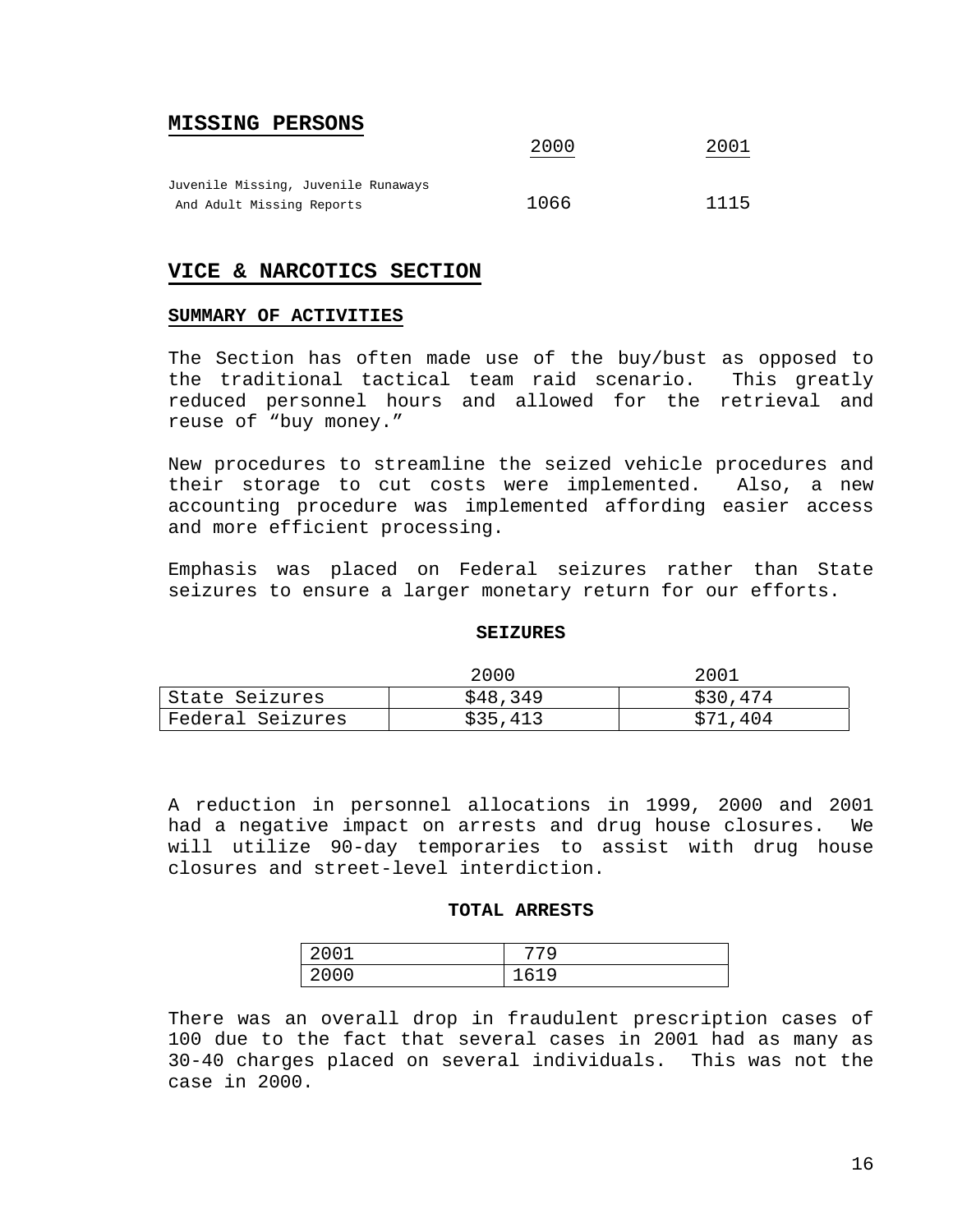Prostitution arrests declined from 66 in 2000 to 39 in 2001. We believe this is due to the success that the Drug House Ordinance has achieved in placing pressure on prostitution breeding grounds.

Also contributing to the lower number of overall arrests was a reduction in traffic-related stops from 127 in 2000 to 24 in 2001.

The number of squad car cases processed increased from 687 in 2000 to 848 in 2001; an increase of 23.5%.

| DRUGS CONFISCATED |                |               |  |
|-------------------|----------------|---------------|--|
| 2001              | $69,406$ grams | $-2$ $\delta$ |  |
| 2000              | .874           |               |  |

|      | S VALUE     |        |
|------|-------------|--------|
| 2001 | \$1,735,634 | $+34%$ |
| 2000 | \$1,294,321 |        |

#### **DRUG HOUSE ORDINANCE CLOSURES**

| 001<br>▵ | ⊸<br>-<br>ı<br>— — — ∪ | 5%<br>$\sim$ $\sim$<br>2 <sup>h</sup><br>$\overline{\phantom{0}}$ |
|----------|------------------------|-------------------------------------------------------------------|
| 2000     | 158                    |                                                                   |

- 1. Complete all aspects of the public Methamphetamine Awareness Program. **Partially Achieved.** While we still have not come up to speed with the education process, it has improved. We will continue this process in 2002 with some new strategies.
- 2. Utilize officers on a 90-day temporary basis to perform interdictions and support the Drug House Ordinance enforcement. **Not Achieved.** No 90-day temps were used in 2001. This affected the number of houses closed.
- 3. Locate a secure and inexpensive facility for the storage and maintenance of seized property.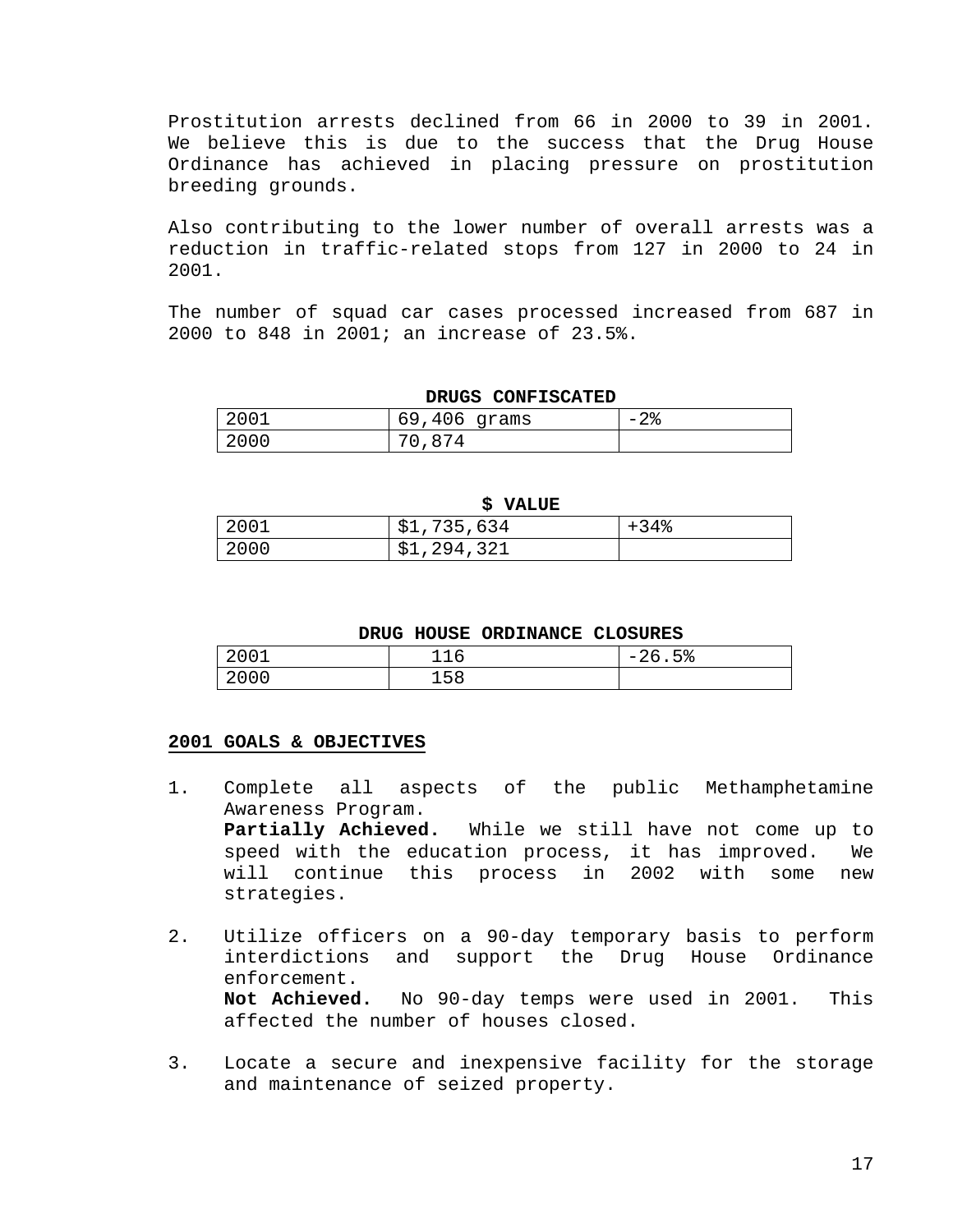**Not Achieved.** Efforts were made and a proposal submitted to the Chief of Police which was not accepted. This will not occur in 2001.

- 4. Relocate the Vice & Narcotics Bureau to the Fort Wayne Police Training Academy on St. Mary's Avenue. **Partially Achieved.** The Academy has been secured as a new site, but remodeling has not been completed. Move in date proposed for January or February, 2002.
- 5. Continue to address at least 25% of Drug Tip Hotline tips through search warrants, raids, eviction, condemnation, surveillance and/or arrest.
- 6. Increase enforcement of prostitution laws, particularly through a "john" program and action against escort services fronts. **Partially Achieved.** A very successful "john/jane" program was undertaken in September resulting in 20 arrests.
- 7. Explore ideas for enhancing performance by utilizing the very scarce resources available. This may include: Judicial mandate returning "buy" money; reducing the hours of coverage, thereby increasing the number of available officers for buy/busts; the possible formation of a High Incident Drug Trafficking Area group. **Not Achieved.**

- 1. Physically move Vice & Narcotics Section from 1320 E. Creighton Avenue.
- 2. Change seizure policy to increase profits and decrease liability.
- 3. Maximize Section drug enforcement.
- 4. Prepare for new drugs or expected increases in existing drugs.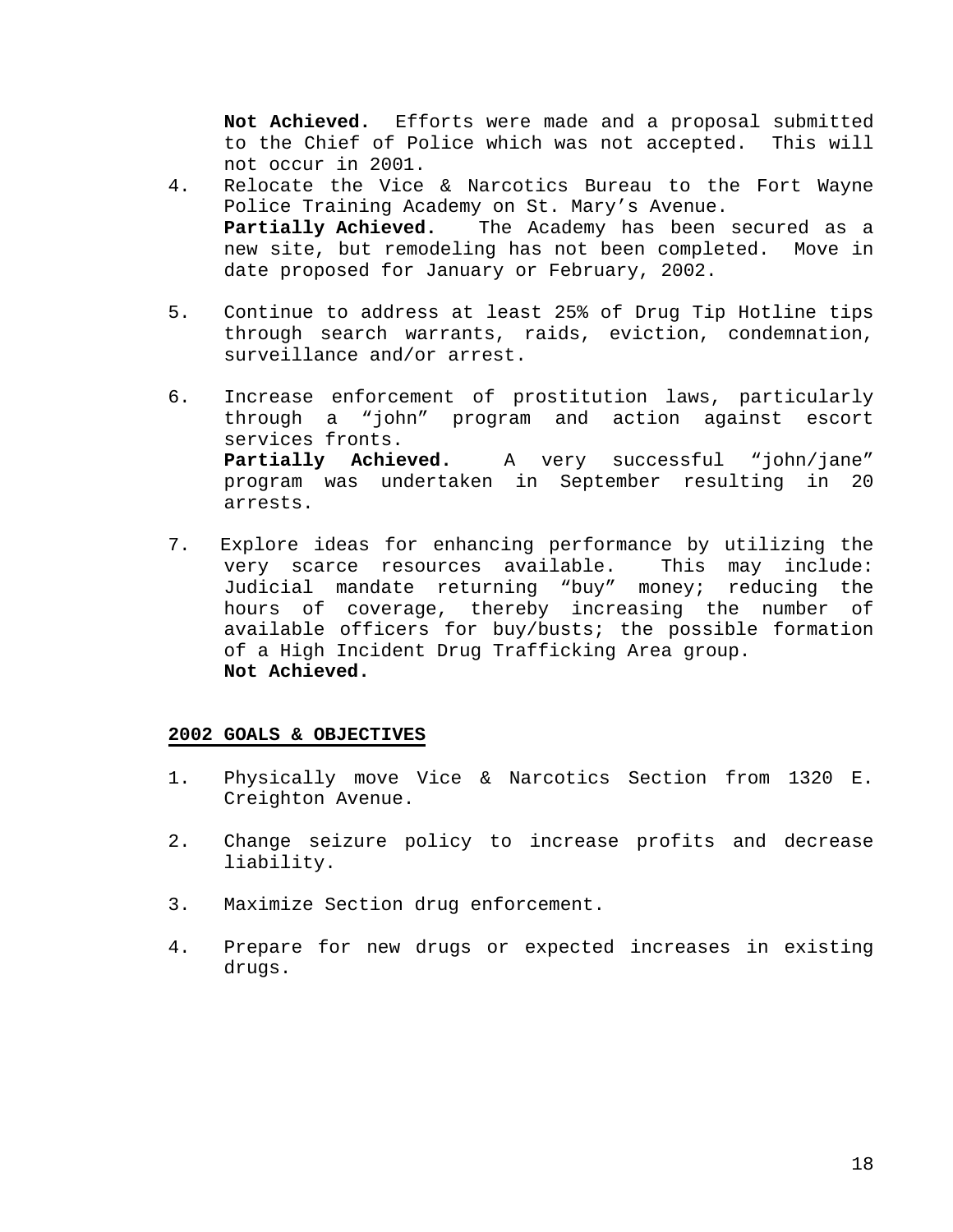#### **STATISTICS**

|                                 | 2000   | 2001                |
|---------------------------------|--------|---------------------|
| TOTAL RAIDS                     | 12.    | 26                  |
| SEARCH WARRANTS ISSUED          | 2.2.   | 29                  |
| ATTEMPTED DRUG BUYS             | 991    | 435                 |
| DRUG BUYS                       | 360    | 325                 |
| TIPS RECEIVED BY CRIME STOPPERS | 17     | 7                   |
| PHONE TIPS                      | 691    | 553                 |
| SOUAD CAR CASES PROCESSED       | 687    | 848                 |
| TOTAL NARCOTIC-RELATED CHARGES  | 668    | 515                 |
| TOTAL MISCELLANEOUS ARRESTS     | 888    | 2.2.1               |
| TOTAL VICE-RELATED CHARGES      | 63     | 39                  |
| GAME PERMITS ISSUED             | 560    | 580                 |
| TOTAL ALCOHOL-RELATED ARRESTS   | 1,619  | 779                 |
| UNIFORM DIVISION CONFICATIONS   | 12,128 | 10,553              |
| (GRAMS)                         |        |                     |
| DOLLAR VALUE                    |        | \$151,630 \$125,774 |
| DRUG HOUSE ORDINANCE EVICTIONS  | 158    | 116                 |

#### **VICTIM'S ASSISTANCE**

#### **SUMMARY OF ACTIVITIES**

The Victim's Assistance Program of the Fort Wayne Police Department provides comprehensive services from the time a crime occurs, until the criminal justice process is completed. Follow-up services are also provided. The program is staffed with seven full-time and two part-time employees.

The Program also participates in a number of community events and projects designed to raise the awareness of victims' rights. Our staff also supports the Re-Entry Court Initiative.

We developed a new relationship with the Department of Corrections resulting in new resources to advocate on behalf of victims.

We recruited, supervised, and successfully trained four college interns.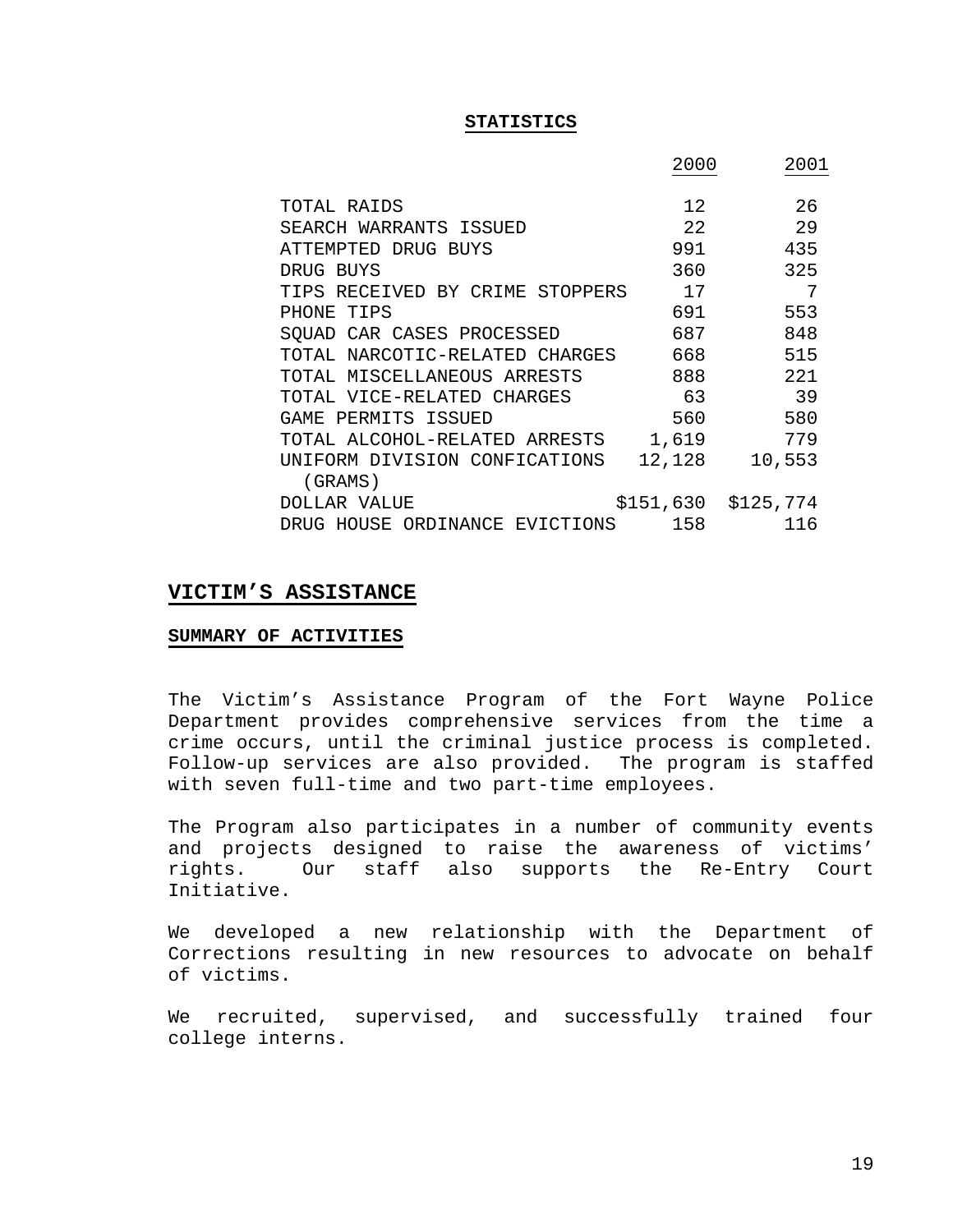The staff provided 16 community presentations and hosted two community awareness events. In April we sponsored a number of events commemorating Victims Rights Week.

#### **2001 GOALS & OBJECTIVES**

- 1. Submit and secure Criminal Justice Institute grant proposal for funding of the Victim's Assistance Program. **Achieved.**
- 2. Continue to secure professional training and educational opportunities for personnel. **Achieved.**

| CASES ASSIGNED        | 2001  | 2000  | 1999  |
|-----------------------|-------|-------|-------|
| Child Abuse           | 125   | 127   | 96    |
| Molest                | 399   | 366   | 254   |
| Homicide              | 23    | 20    | 24    |
| Domestic Viol.        | 3,128 | 2,586 | 2,574 |
| Sexual Assault        | 152   | 171   | 163   |
| Assault               | 278   | 203   | 231   |
| DUI (Death or Injury) | 7     | 5     | 9     |
| Robbery               | 478   | 376   | 468   |
| Other *               | 322   | 146   | 155   |

\* Suicides, Threats, Stalking, Elder Abuse, Arson, Fraud

#### **2002 GOALS & OBJECTIVES**

- 1. Submit Criminal Justice Institute grant proposal.
- 2. Increase public awareness of the Victim's Rights Program.
- 3. Develop a policy and procedure manual.
- 4. Add personnel to the Homicide call-out team.

#### **EVIDENCE & PROPERTY SECTION**

### **SUMMARY OF ACTIVITIES**

The primary responsibility of the Evidence & Property Section is to manage the intake and storage of all property confiscated by FWPD personnel. Most material is evidentiary, but some are found items and recovered items. This section also manages the storage, return, and auction of recovered stolen bicycles.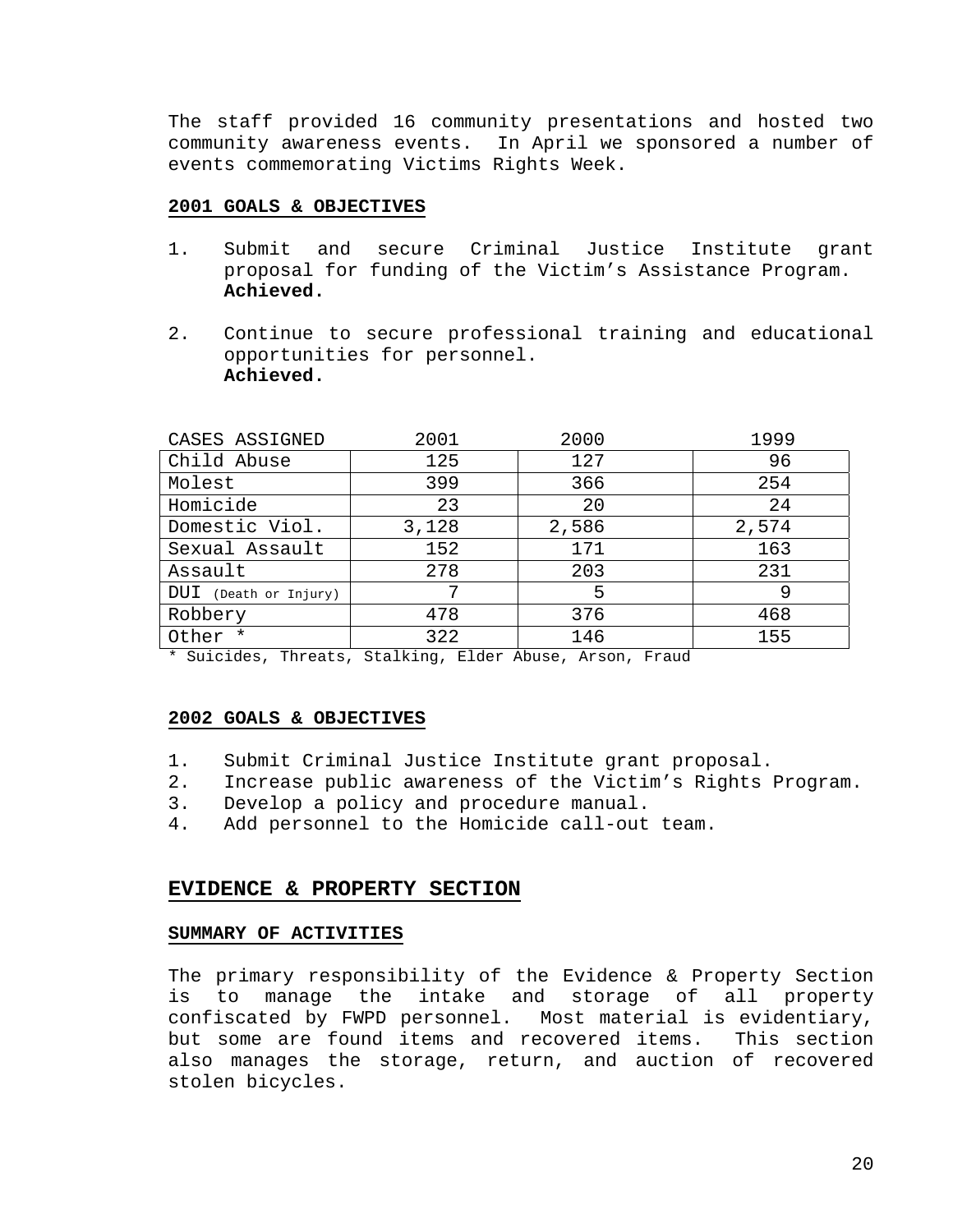The evidence packing area on the second floor was upgraded, moving the work station into closer proximity of the officers' report preparation area.

Adjustment by the two full-time employees of their hours increased the availability to officers from 11 to 15 hours per day.

In response to 9/11, an anthrax policy was developed in the handling of these items. Although training was provided, we determined that we were not equipped to handle any type of dangerous or lethal contaminants. These will be handled by the Fire Department, our Lab and the Investigative Division.

In response to the reaccreditation process, we implemented new procedures for the storage of firearms, precious jewelry and cash in amounts greater than \$100.

Working with the Spillman database, we formulated a new method to code and retrieve our inventory. The new system is compatible with NCIC standards.

Two new forms were developed to aid in accountability of evidence; one for the Court, and another to aid in tracking evidence requests from the Prosecutor.

A new refrigeration unit was purchased to handle the storage of blood and sex crimes kits.

We trained the  $54^{\text{th}}$  Recruit Class as well as gave a presentation to the regional members of the National Property Management Association.

- 1. Secure additional storage space. **Partially Achieved.** 250 square feet of additional space was secured although our goal to move to the  $6^{\text{th}}$  floor was not realized.
- 2. Eliminate the surplus of firearms maintained in the Property Room. **Not Achieved.** This requires dialog with the Prosecutor's Office.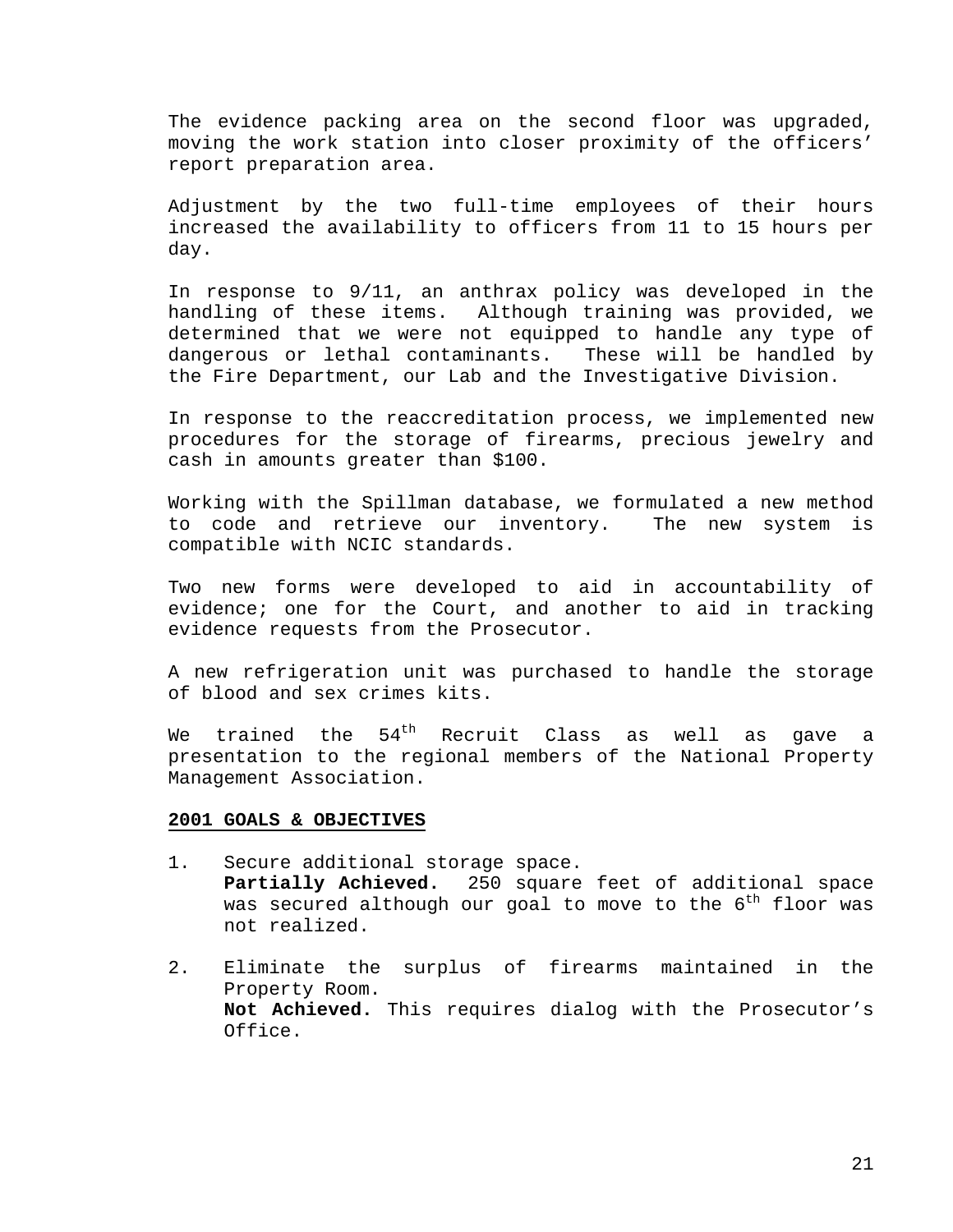## EVIDENCE & PROPERTY CASES

| 2001<br>4 U | 2060<br>コンUO |
|-------------|--------------|
| 2000c       | 251          |
| 20 U        | --           |

#### FIREARMS SUBMITTED/PROCESSED

|                         | 2001 | 2000 |
|-------------------------|------|------|
| FOUND WEAPONS           | 58   | 70   |
| SEMI-AUTOMATICS         | 388  | 269  |
| <b>REVOLVERS</b>        | 55   | 99   |
| <b>RIFLES</b>           | 40   | 39   |
| <b>SHOTGUNS</b>         | 49   | 49   |
| SAWED-OFF SHOTGUNS      | 7    | 3    |
| <b>BB GUNS</b>          | 32   | 36   |
| PAINTBALL GUNS          |      | 13   |
| STUN GUNS               | 0    | 2    |
| TOTALS                  | 630  | 580  |
|                         |      |      |
| RETURNED<br>OWNER<br>TO | 161  | 110  |

DNA-BLOOD SUMMISSIONS

|                          | 2001 | 2000 | 1999 |
|--------------------------|------|------|------|
| IME<br>SEX<br>∩R.<br>KIT | 124  | 102  | 76   |
| <b>BLOOD</b><br>SAMPLES  | 74   | பட   | 76   |

|        | VIDEO TAPES SUBMITTED |      |
|--------|-----------------------|------|
|        | 2001                  | 2000 |
| TOTALS | 1060                  | 811  |

- 1. Transfer the entire inventory and offices of the Section to the 6<sup>th</sup> floor of the Police Operations Center.
- 2. Increase the efficiency of the office.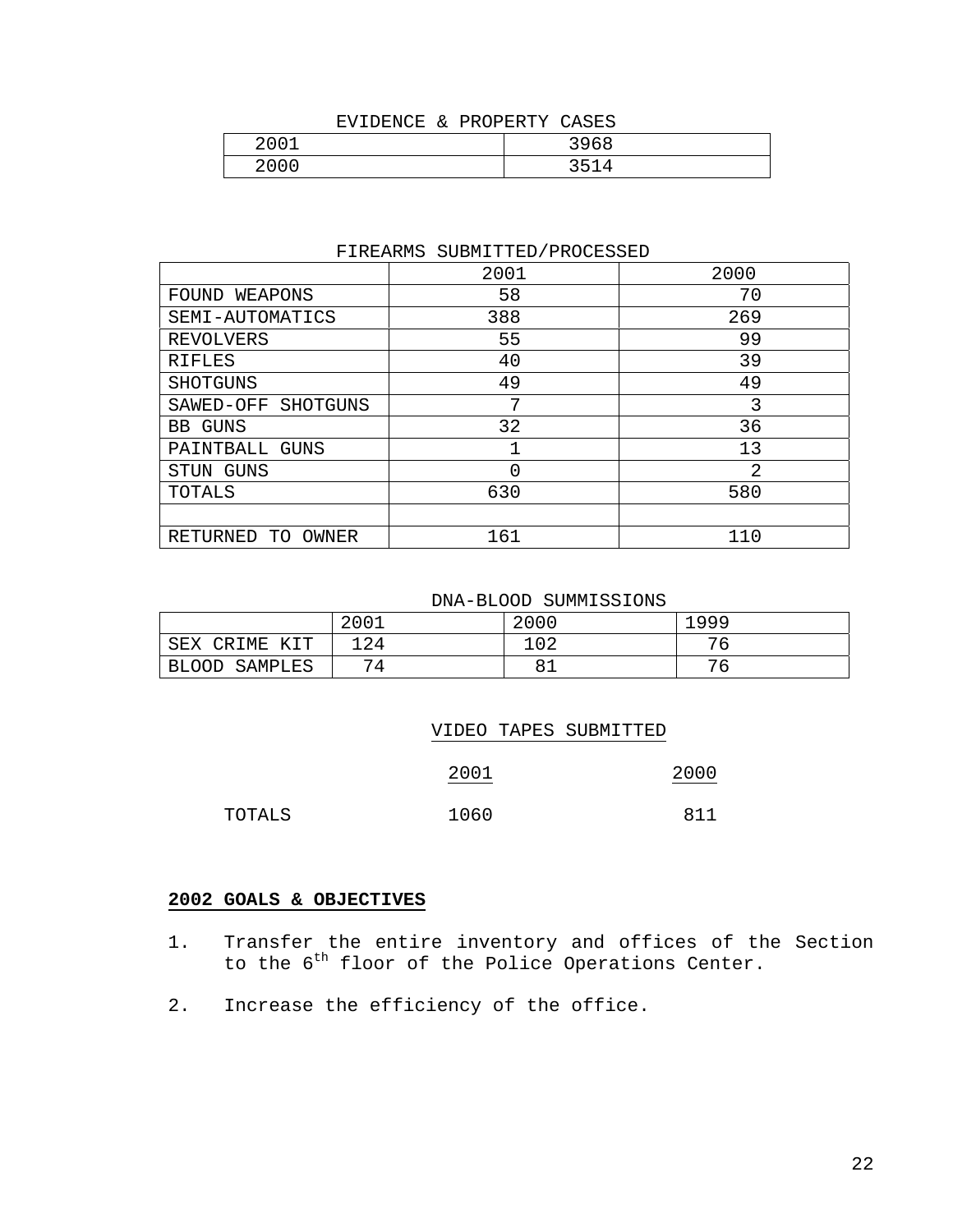## **CRIME ANALYSIS UNIT**

#### **SUMMARY OR ACTIVITIES**

The Unit was staffed by two full-time employees and the Unit regularly provided statistical reports to a number of internal and external entities.

The Unit hosted the weekly COMSTAT (Computerized Statistics) meeting at which packets of information were distributed and discussed between command.

#### **2001 GOALS & OBJECTIVES**

- 1. Hire and train a new crime analyst to fill an existing vacancy. **Achieved.**
- 2. Provide Spillman System Administrator courses to the Senior Crime Analyst. **Not Achieved.**
- 3. Continue to serve on the FWPD Forms committee and the Spillman Board Committee. **Partially Achieved.** Participation on the Spillman Board has been limited.
- 4. Provide instructional material regarding FBI-UCR reporting requirements at the annual in-service training sessions and to the new recruit class. **Not Achieved.**
- 5. Troubleshoot Spillman-generated FBI-UCR reports for accuracy and provide findings and possible solutions to SCT staff. **Accomplished.**

- 1. Increase the awareness of the crime Analysis Unit and the varied services provided by this Unit.
- 2. Increase the Unit's reporting accuracy.
- 3. Increase the services provided by the Crime Analysis Unit.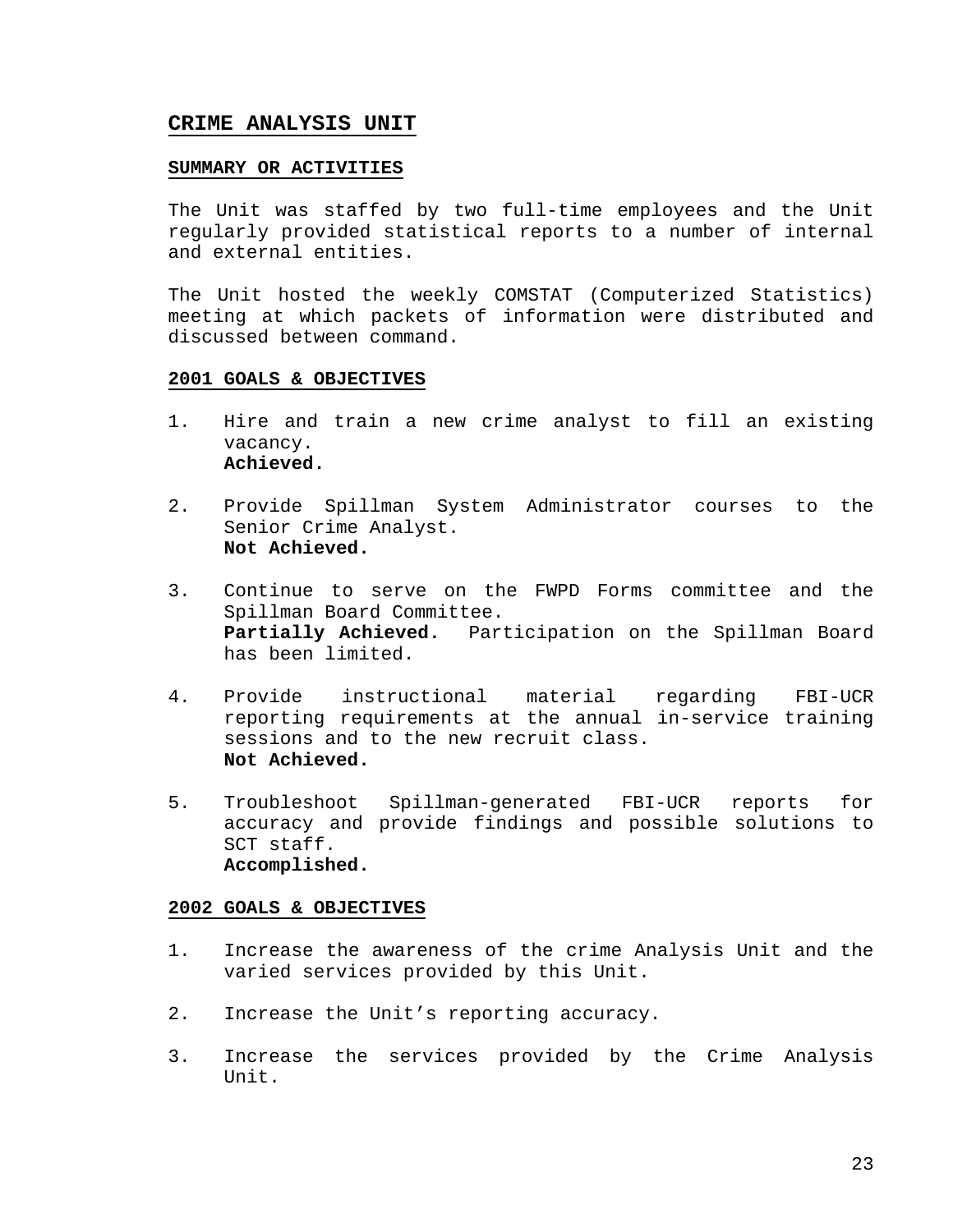## **LABORATORY SERVICES**

#### **SUMMARY OF ACTIVITIES**

A case backlog developed as a result of having one staff position unfilled. There has been help from an officer assigned to this department on light duty.

Training of sworn personnel in the areas of latent prints and evidence collection continued throughout 2001.

The contract to purchase the AFIS (Automated Fingerprint Identification System) was signed and should be in full use in 2002. This was our greatest accomplishment of 2001.

Thank you to the five Retired Senior Volunteers who have donated over 1300 hours during the past year classifying fingerprints.

### **2001 GOALS & OBJECTIVES**

- 1. Decrease evidence backlog and improve laboratory capacity to handle high-priority and 48-hour cases in order to provide better support and service for the Department and Prosecutor's staff. **Partially Achieved.** Retired Sergeant Eric Black was hired to fill the manpower void.
- 2. Implementation of a stand-alone AFIS. **Achieved.**
- 3. Increase the number of fingerprint identifications made by the Lab. **Achieved.**
- 4. Maintain a Continuing Education Program within the Laboratory with minimum training guidelines being at least one week per technician. **Not Achieved.**

#### **2002 GOALS & OBJECTIVES**

1. Decrease the evidence backlog and improve laboratory capacity to handle high-priority and 48 hour cases. Currently, the backlog is 10+ months.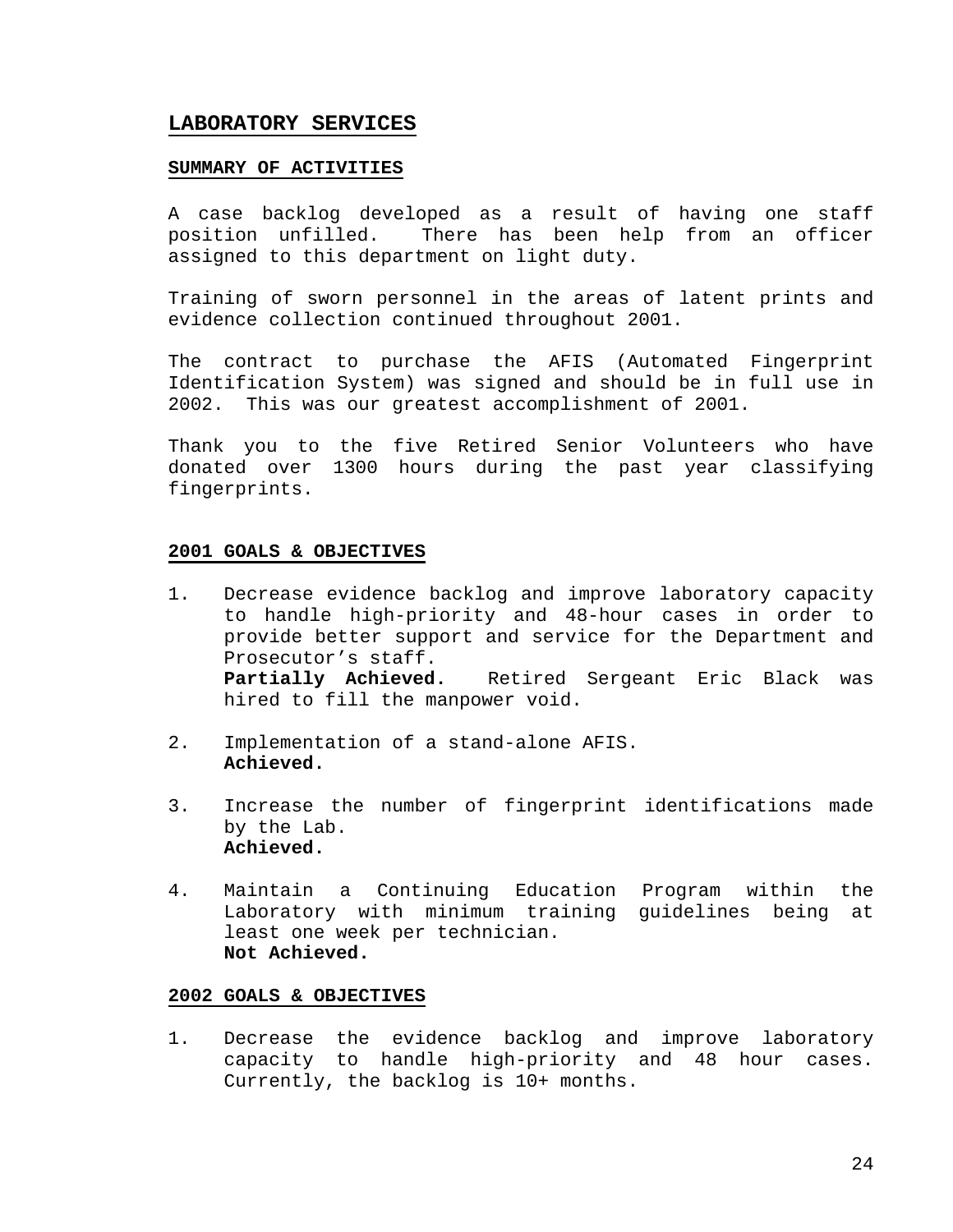- 2. Implementation of the AFIS system. This advanced computer technology must be utilized to its fullest to allow the Department and community to realize the greatest benefits.
- 3. Increase the number of latent print identifications made by the Lab.
- 4. Maintain a Continuing Education Program within the Crime Laboratory.

|                       | 2000 | 2001 | % CHANGE |
|-----------------------|------|------|----------|
| CASEWORK PROCESSED    |      |      |          |
| REPORTS               | 332  | 295  | $-11$ %  |
| <b>GENERATED</b>      |      |      |          |
| FINGERPRINT           | 124  | 139  | $+12$ %  |
| IDENTIFICATIONS       |      |      |          |
|                       |      |      |          |
| REQUESTS FOR SERVICE  |      |      |          |
| DET.<br>BUREAU        | 181  | 143  | $-20$ %  |
| CRIME SCENE           | 86   | 104  | $+10$ %  |
| UNIFORM DIV.          | 121  | 111  | - 8%     |
| VICE/NARCOTICS        | 17   | 24   | $+41$ %  |
| RECORDS BUR.          | 50   | 42   | $-16$ %  |
| <b>CERTIFICATIONS</b> | 28   | 30   | + 7%     |
| MISCELLANEOUS         | 49   | 50   |          |

### **PERFORMANCE INDICATORS**

## **CRIME SCENE MANAGEMENT**

#### **SUMMARY OF ACTIVITIES**

The CSM Unit continues to provide training for others in various aspects including photograph, scene search and sketching.

CSM members must not only conduct training, but receive training themselves. In 2001, 7 of the 10 members received outside training.

A new van was purchased bringing our total vehicles to nine. Also purchased were three video machines and three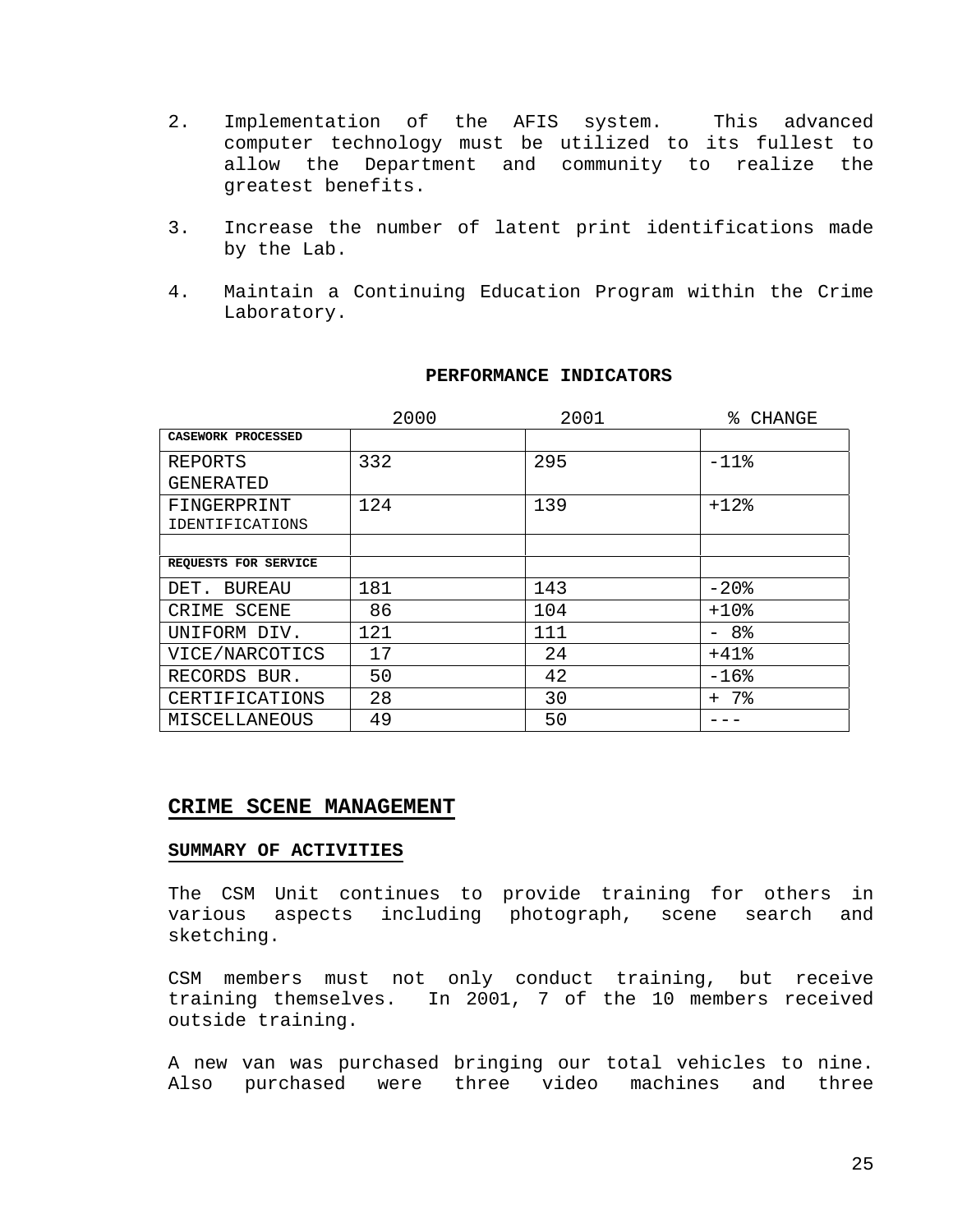televisions. These will help with the demand for copied videotapes.

In May, the vehicle processing area was moved to the FWPD Training Academy providing better lighting and a cleaner facility.

The Unit received 410 videotapes for reproduction. Of those 410, 280 copies were produced.

#### **2001 GOALS & OBJECTIVES**

- 1. Provide Crime Scene Technicians with additional training and educational opportunities. **Achieved.**
- 2. Upgrade the vehicle processing and storage facilities. **Partially Achieved.**
- 3. Addition of digital photography to our crime scene processing protocol. **Not Achieved.**
- 4. Review of Crime Scene Call-Out System. **Achieved.**
- 5. Increase the number of Crime Scene technicians. **Not Achieved.** (monetary constraints)

- 1. Purchase digital cameras for all technicians. Purchase computer and printer to be used exclusively for digital photography enhancement, storage and printing.
- 2. Improve on the quality of current vehicle processing facility.
- 3. Increase staffing level of Crime Scene to include one mid-shift technician and one mid-shift supervisor.
- 4. Provide Crime Scene technicians with additional training and educational opportunities.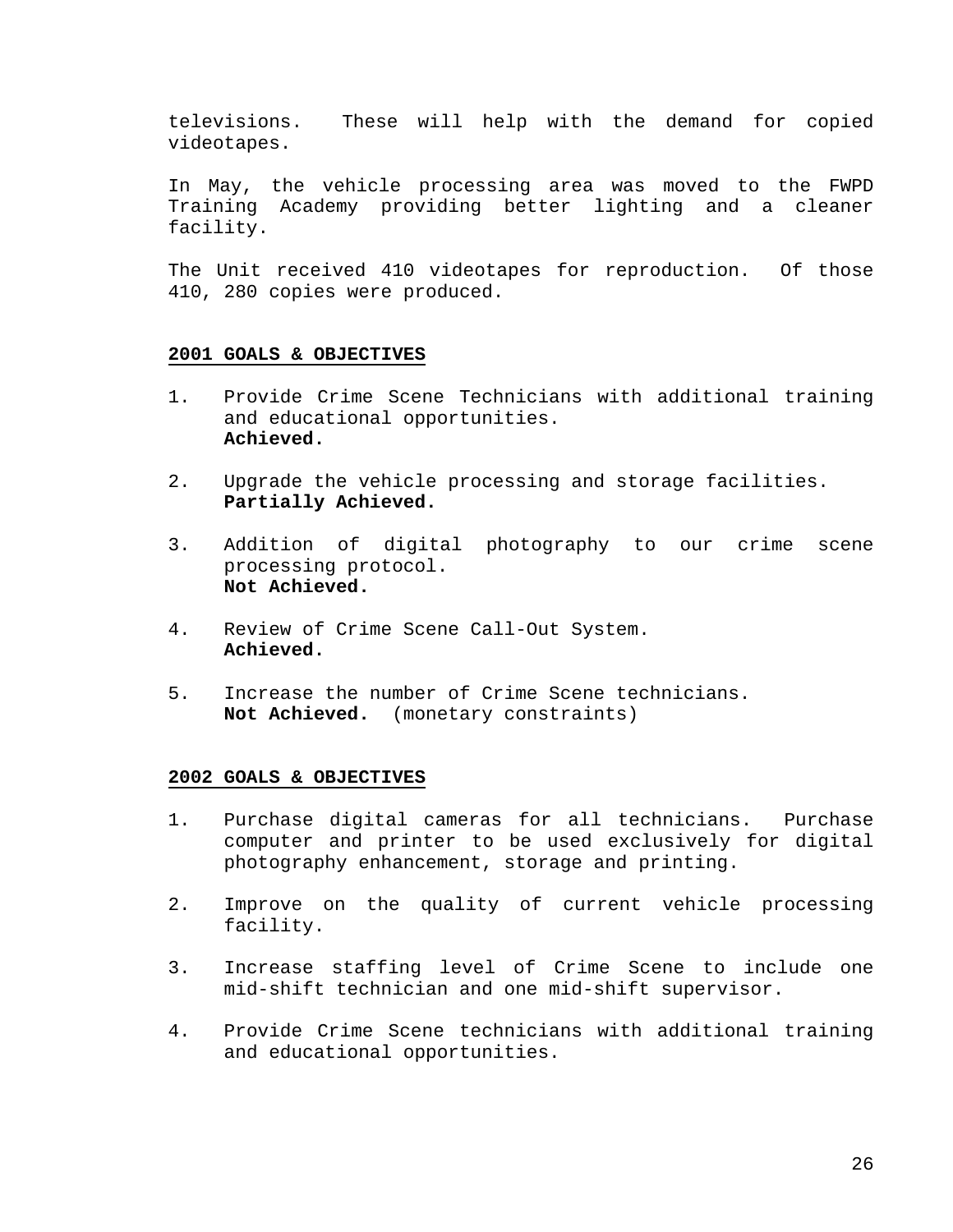5. Purchase a full-size 4X4 SUV, fully marked, with emergency lights and siren.

#### **PERFORMANCE INDICATORS**

| FORENSIC INVESTIGATIONS     | OFFICER RESPONSES |                |
|-----------------------------|-------------------|----------------|
|                             | 2000              | 2001           |
| HOMICIDES                   | 75                | 76             |
| <b>SUICIDES</b>             | 45                | 53             |
| <b>ACCIDENTAL DEATHS</b>    | 13                | 21             |
| OTHER DEATHS**              | 44                | 42             |
| <b>BATTERY</b>              | 77                | 86             |
| ROBBERY                     | 33                | 48             |
| <b>BURGLARY</b>             | 19                | 31             |
| SEX CRIMES                  | 142               | 122            |
| CHILD ABUSE                 | 5                 | 8              |
| FIRE/ARSON                  | 5                 | $\overline{4}$ |
| <b>THEFT</b>                | $\overline{4}$    | 9              |
| NARCOTICS                   | $\overline{2}$    | $\overline{4}$ |
| KIDNAPPING                  | 0                 | $\mathbf{1}$   |
| VEHICLE THEFT               | 23                | 15             |
| TRAFFIC ACCIDENTS           | 60                | 56             |
| BOMB/INCENDIARY             | 4                 | $\mathsf 0$    |
| CRIMINAL MISCHIEF           | $\overline{2}$    | $\mathbf 0$    |
| CRIMINAL RECKLESSNESS       | 3                 | $\overline{4}$ |
| OTHER OFFENSES              | 33                | 38             |
| VEHICLES PROCESSED          | 94                | 121            |
| VICTIM/SUSPECT STANDARDS    | 23                | 47             |
| AUTOPSIES ATTENDED          | 84                | 93             |
| DRUGFIRE SUBMISSIONS        | 203               | 207            |
| CONSENT TO SEARCH/WARRANT   | 99                | 97             |
| CRIME SCENES ATTENDED       | 590               | 686            |
| CASES SUBMITTED TO FWPD LAB | 44                | 58             |
| CASES SUBMITTED TO ISP LAB  | 312               | 285            |

\*\* Natural, SIDS, etc.

# **NORTHWEST DIVISION**

## **SUMMARY OF ACTIVITIES**

The crime rate in the Northwest Division increased in 2001, probably due to economic conditions. With the annexation of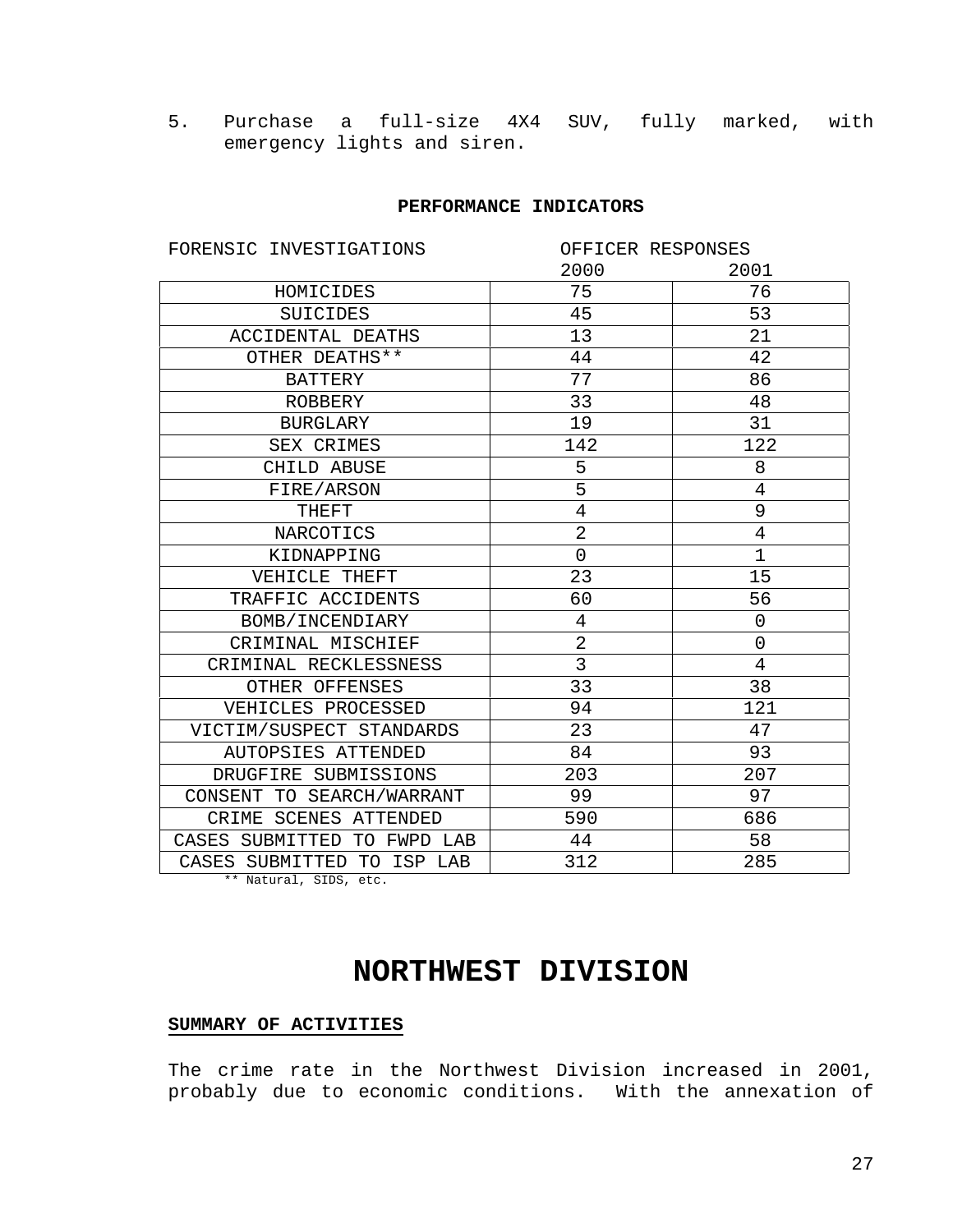the Dupont Road area, the Northwest Division will become the largest Division with 23.2 square miles and 44,334 residents. Sections of the Department under the command of the Northwest Division Deputy Chief are: Emergency Services Team (EST), Critical Response Team (CRT), Traffic & Special Events, and the Police Training Academy.

In order to facilitate more timely responses, the quadrant was divided creating a North and South District. We feel the split has been successful.

With the departure this year of Deputy Chief DWayne Hartup, Chief Rusty York announced Captain Marty Bender would replace him. Under Hartup's command, the Division saw a dramatic reduction in crime. Chief Bender brings 27 years of experience to the Division.

A group of officers was put together to work solely on the career criminals in our City. They will have flexible hours and by the time the group is fully in place be called the Neighborhood Response Team (NRT).

The number one crime in the Northwest Division this year was larceny resulting from petty thievery of all kinds; thefts from vehicles the most notable. Reducing his problem is our number one challenge.

#### **2002 GOALS & OBJECTIVES**

Reduce Larcenies.

#### CRIME STATS - NORTHWEST DIVISION

|                | 2001 | 2000               | 1999                 |
|----------------|------|--------------------|----------------------|
| All Categories | 3865 | 2571<br><u>JJI</u> | רררך<br><u>. ب ،</u> |

#### **EMERGENCY SERVICES TEAM**

### **SUMMARY OF ACTIVITIES**

The EST exists to provide the City with the ability to successfully resolve extraordinary and volatile circumstances, with as little loss of life and property as possible. Some of the situations responded to are: hostage situations, sniper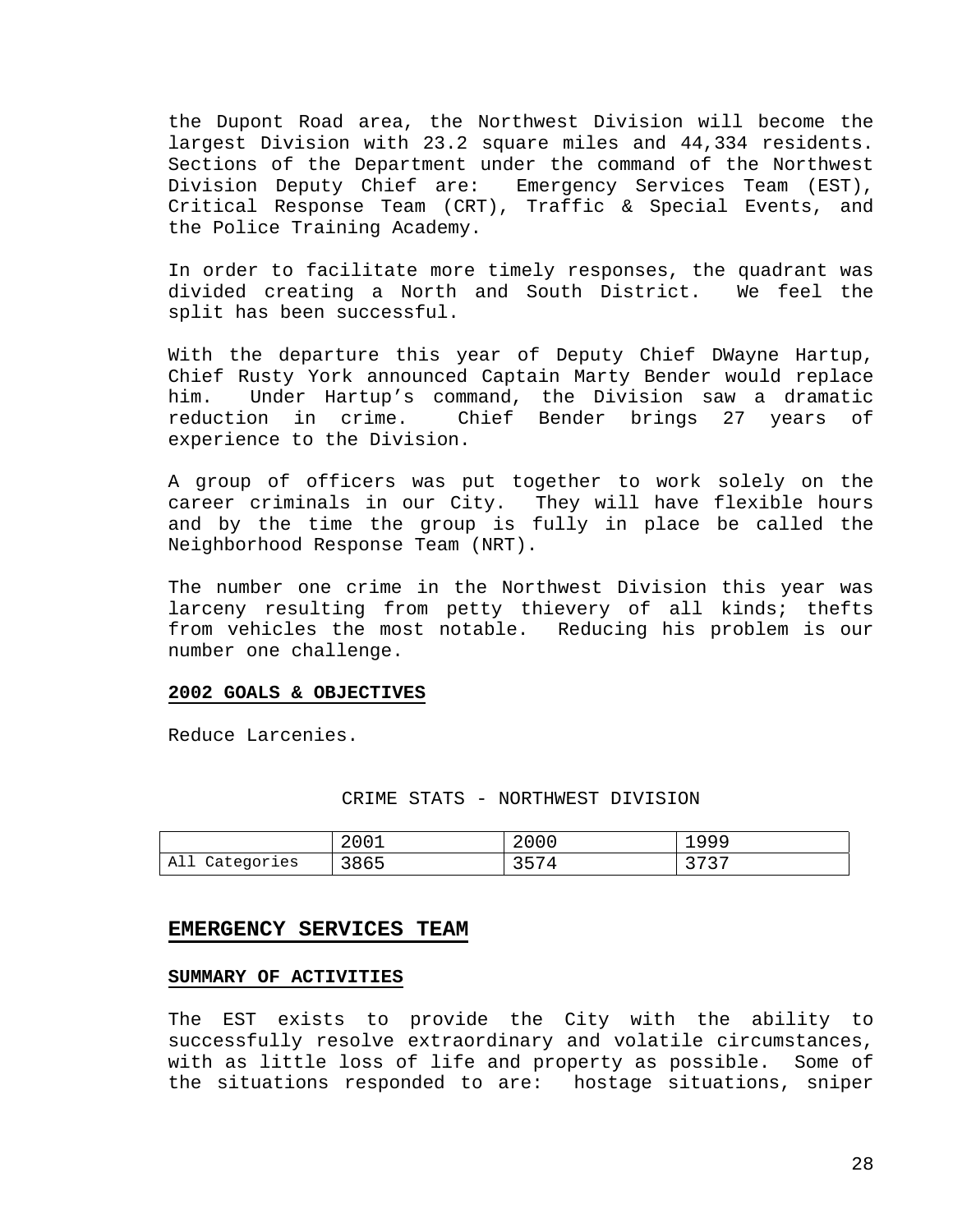situations, barricaded/suicidal subjects, high-risk warrant service and high-risk stakeout details.

Our officers train two days per month and one week per year at Camp Atterbury, Indiana.

This year was quite slow compared to 2000.

#### **2001 GOALS & OBJECTIVES**

- 1. Increase the number of team instructors.
- 2. Upgrade communications.
- 3. Acquire five (5) MP-5's.
- 4. Increase night training.
- 5. Bring in more outside instructors.
- 6. Collect floor plans for a database.

All of these goals were achieved or completed to an acceptable level.

#### **2002 GOALS & OBJECTIVES**

- 1. Acquire additional training and equipment for the upcoming "NBC Domestic Preparedness" scenario with the Dept. of Defense and other city agencies.
- 2. Locate an out-of-the-elements location for the Tactical Operations Center.
- 3. Obtain adequate communications gear (headsets and radios).
- 4. Train and incorporate a tactical K-9.

#### **CRISIS RESPONSE TEAM**

#### **SUMMARY OF ACTIVITIES**

The eight (8) members of the Crisis Response Team all volunteered to be team members. The CRT is responsible for responding to calls for assistance in such incidents as hostage situations, barricaded and suicidal subjects. Our goal is to safely resolve the incident and aid in the surrender process with as little risk as possible for all persons involved.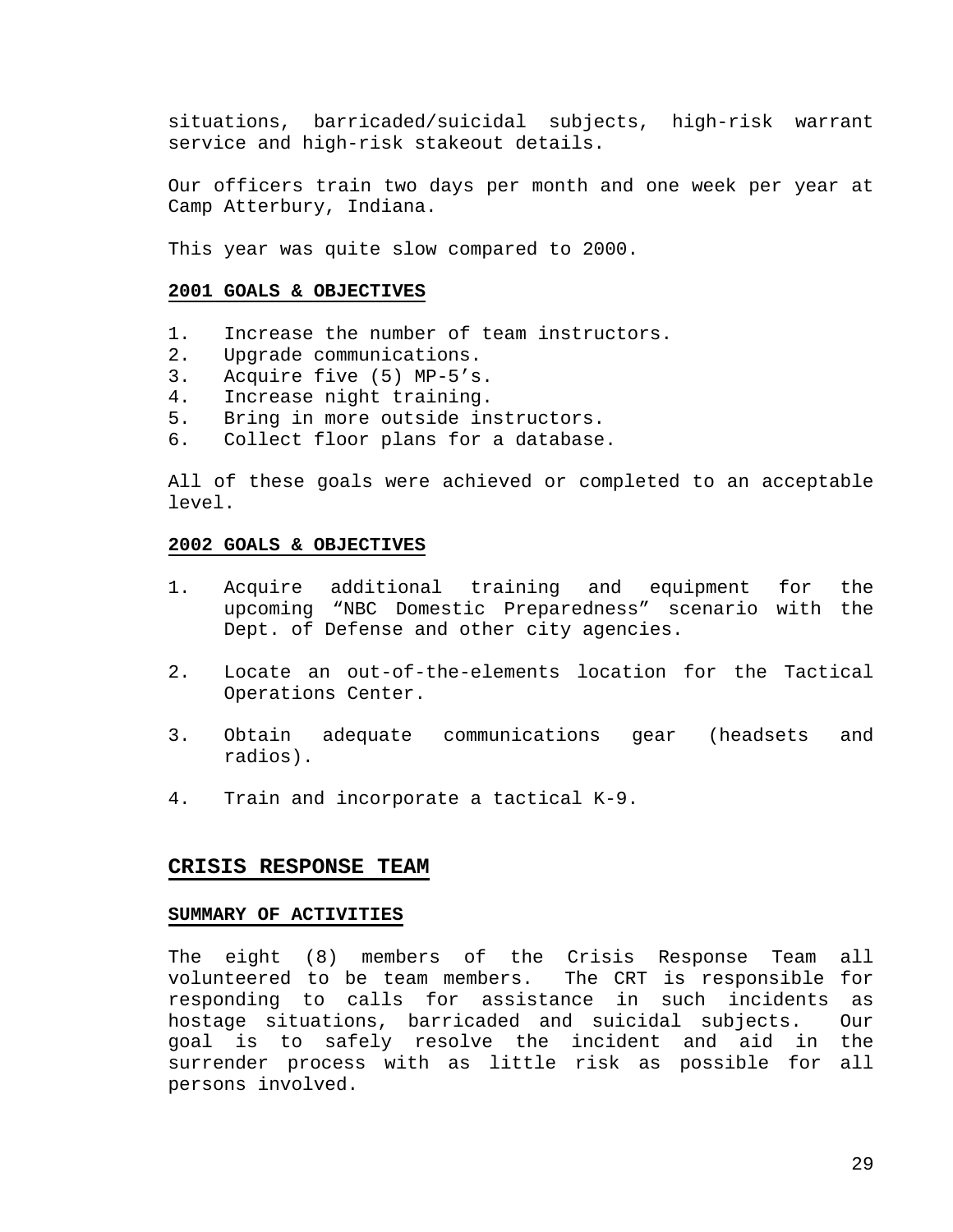The CRT trains with the Emergency Services Team and also receives training from mental health services.

Team Responses for 2001:

| Barricaded Subject | ↳             |
|--------------------|---------------|
| Suicide Threat     | $\mathcal{L}$ |
| Barricade/Hostage  |               |
| Suicide/Hostage    |               |

### **2001 GOALS & OBJECTIVES**

- 1. Update equipment. **Not Achieved.**
- 2. Training for team on equipment and maintenance. **Achieved.**
- 3. Continue monthly and yearly training. **Achieved.**
- 4. Co-Host FBI-taught basic negotiation school. **Achieved.**
- 5. Work toward mutual aid agreements. **Partially Achieved.**
- 6. Upgrade of Standard Operating Procedures. **Partially Achieved.**
- 7. Locate violence in the workplace seminars and attend. **Not Achieved.**
- 8. Weapons training. **Achieved.**
- 9. Replace one (1) team member. **Achieved.**

- 1. Attend nationally recognized Texas Negotiators Conference.
- 2. Continue training schedule of one (1) day/month and two (2) joint scenarios/year.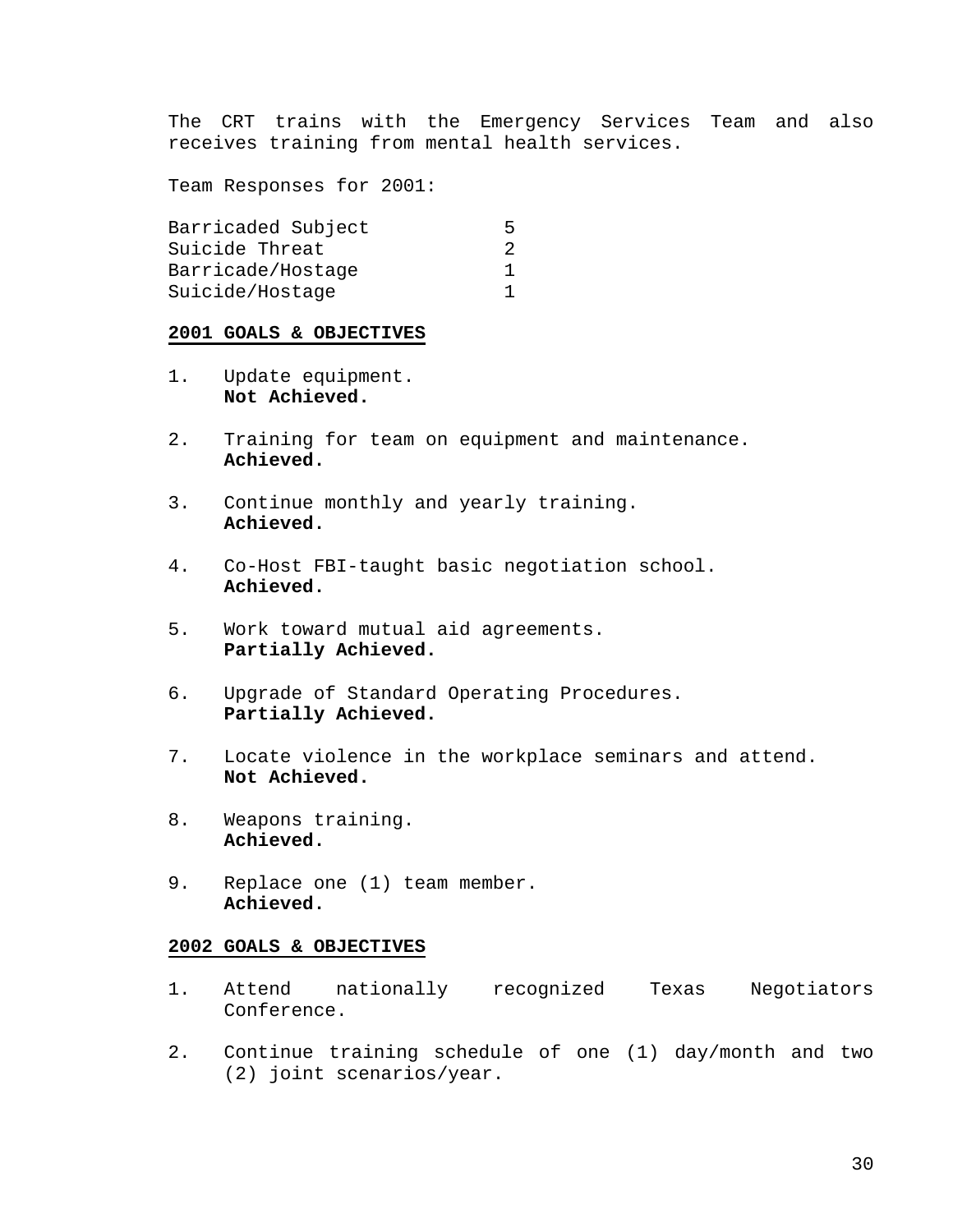- 3. Additional weapons training.
- 4. Equipment maintenance training.
- 5. Send three (3) team members to advanced negotiators school.
- 6. Explore training opportunities with Park Center and the new Indiana Negotiators Assn.
- 7. Certify the team in critical incident mental health program.
- 8. Explore First Responder training for 911 dispatchers.
- 9. Explore conducting more presentations to schools, businesses, etc.

## **TRAFFIC & SPECIAL EVENTS**

### **SUMMARY OF ACTIVITIES**

Deputy Chief Marty Bender, Northwest Division, also serves the Department as its Traffic & Special Events Coordinator. 2001 saw the lowest accident rate for the City in almost 20 years. His duties include:

- 1. Fatal traffic investigations and Fatal Accident Teams.
- 2. Investigate, maintain records and chair the Accident Review Board meetings.
- 3. Maintain radar equipment.
- 4. Develop plans and implement same for numerous special events in the City; i.e., Three Rivers Festival, Johnnie Appleseed Festival, 4<sup>th</sup> of July Fireworks.
- 5. Oversee the Adult Crossing Guard Program.<br>6. Work with Allen County Emergency
- 6. Work with Allen County Emergency Management when required.
- 7. On-scene commander for special events, disasters, major fires and EST call-outs.
- 8. Oversee the entire Police vehicle fleet, as well as purchasing new vehicles.
- 9. Anti-terrorism officer for the Department.

A new development for the police cruisers is the installation of 8mm in-car video cameras. There were reliability and space problems with the VHS systems.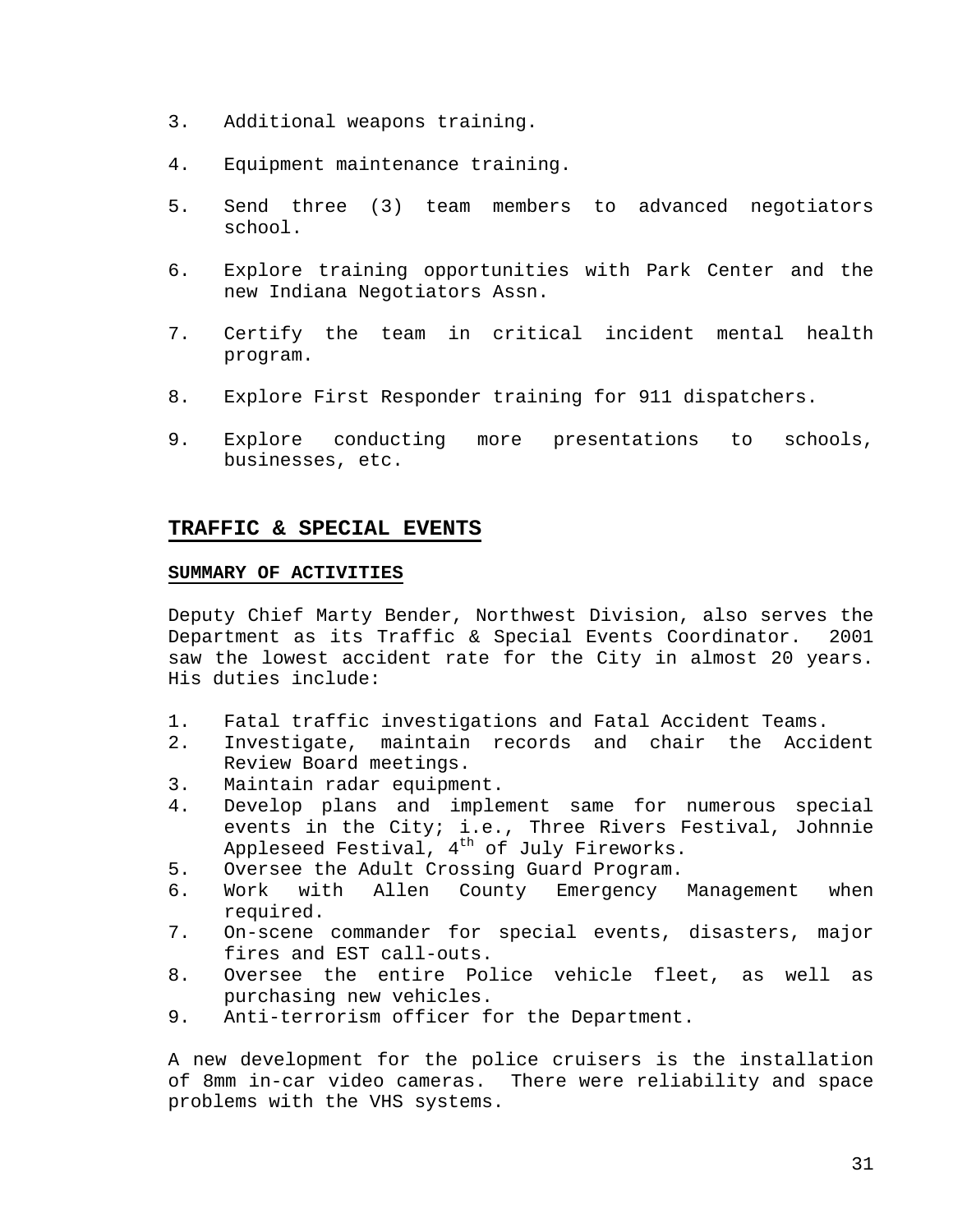The major accomplishment for the year was streamlining and making more efficient use of our resources for all major events and oversee training for anti-terrorism for the City. The police fleet vehicles have now been placed in a periodic maintenance program.

#### **2002 GOALS & OBJECTIVES**

- 1. Complete the final step to receive \$280,000 Nunn, Lugar, Domenici Weapons of Mass Destruction Act grant.
- 2. Complete plans for the National Gold Wing Motorcycle Convention.
- 3. Take receipt of 104 new squad cars, 1 SUV and 1 Crime Scene van.
- 4. Review a City-wide Accident Review Board.

#### **BLOOD ALCOHOL STATISTICS**

| AVERAGE BAC TEST RESULT | 16%  |
|-------------------------|------|
| TESTS PERFORMED         | 1763 |

#### **HIT & RUN STATISTICS**

#### **SEAT BELT, AND DUI STATISTICS**

| SEAT BELT/CHILD SEAT     | 9293   |
|--------------------------|--------|
| SPEEDING                 | 272    |
| OWI ARRESTS              | 635    |
| OTHER ALCOHOL ARRESTS    | 953    |
| DRIVING WHILE SUSPENDED  | 211    |
| OTHER LICENSE VIOLATIONS | 109    |
| CRIMINAL MISDEMEANOR     | 194    |
| CRIMINAL FELONY          | 38     |
| OTHER TRAFFIC CITATIONS  | 331    |
| TOTAL ARRESTS            | 12,036 |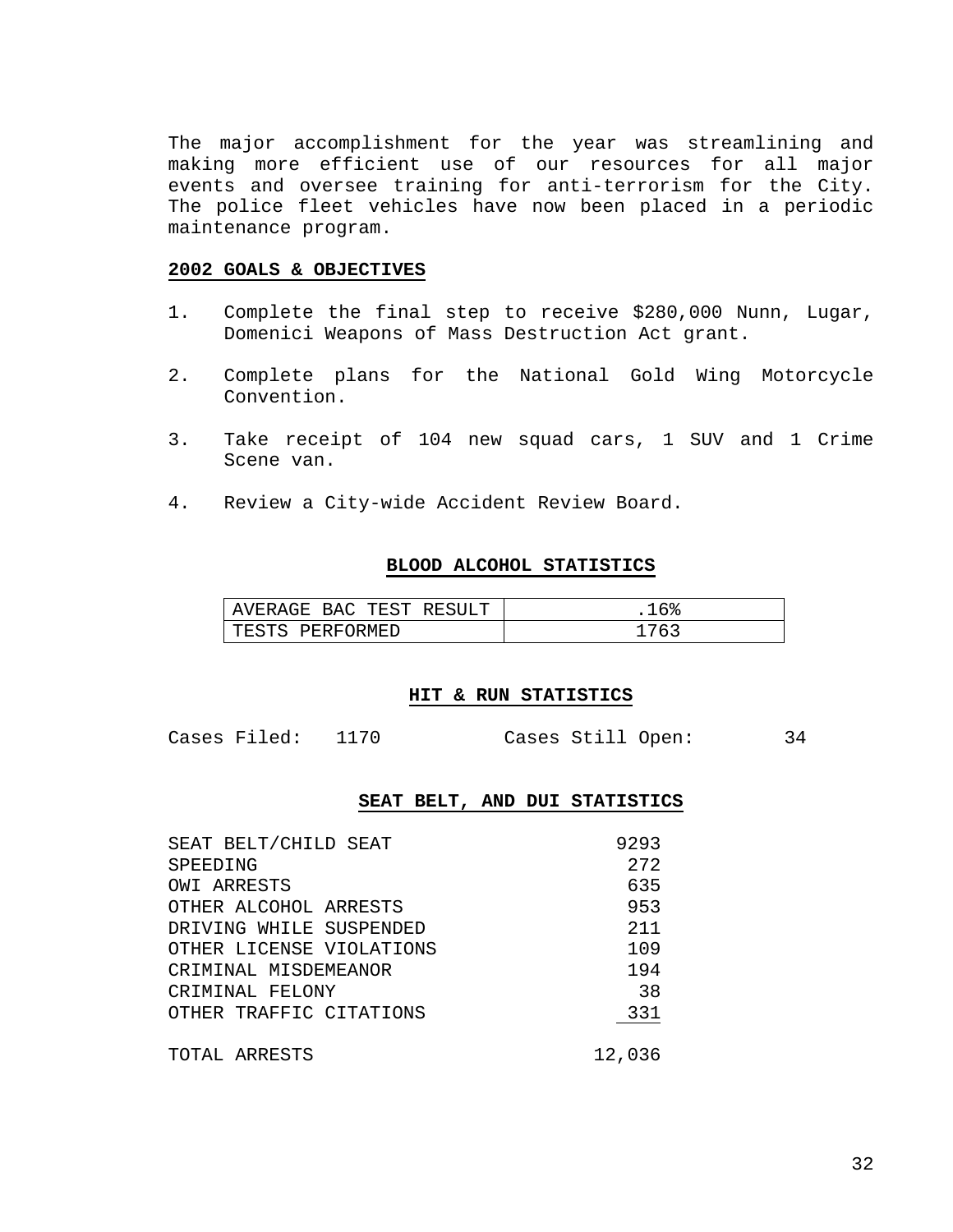Again, Fort Wayne was awarded **Best in State** for our continued DUI enforcement efforts.

The Traffic Engineering Department reports total accidents for 2001 of 8,777, 752 less than 2000. 5.1% of those accidents were alcohol-related.

Total fatalities were 14 as compared to 10 in 2000.

#### **BOMB SQUAD STATISTICS**

| LOSIVE DEVICE DETONATIONS<br>EXPI |  |
|-----------------------------------|--|
| DEVICES DISARMED                  |  |

#### **POLICE TRAINING ACADEMY**

#### **SUMMARY OF ACTIVITIES**

The top priority for the Training Center is to provide training to the nearly 400 sworn officers of the Department. Both spring and fall in-service training sessions were held. Four quarterly in-service firearms qualifications were held. After remedial training of five officers, all officers qualified with their firearms.

During 2001, the Academy instructors provided citizens, community organizations, and several companies with expert training. The six training personnel interacted with 2,713 people within the State of Indiana during presentations. Defensive tactics training was given to employees of other City Departments. Sixty hours of domestic violence training were given to outside agencies such as the YWCA and 911 Calltakers.

Dr. Paul Whitesell, police psychologist, provided courses of instruction on many topics such as psychology of combat and stress within the police family.

The Training Center continued to focus on strengthening our hiring process during 2001. Applications for police officers were accepted for only four months. Four workshops were held for proposed applicants. Job Fairs were held at local universities and one career day at Heritage High School.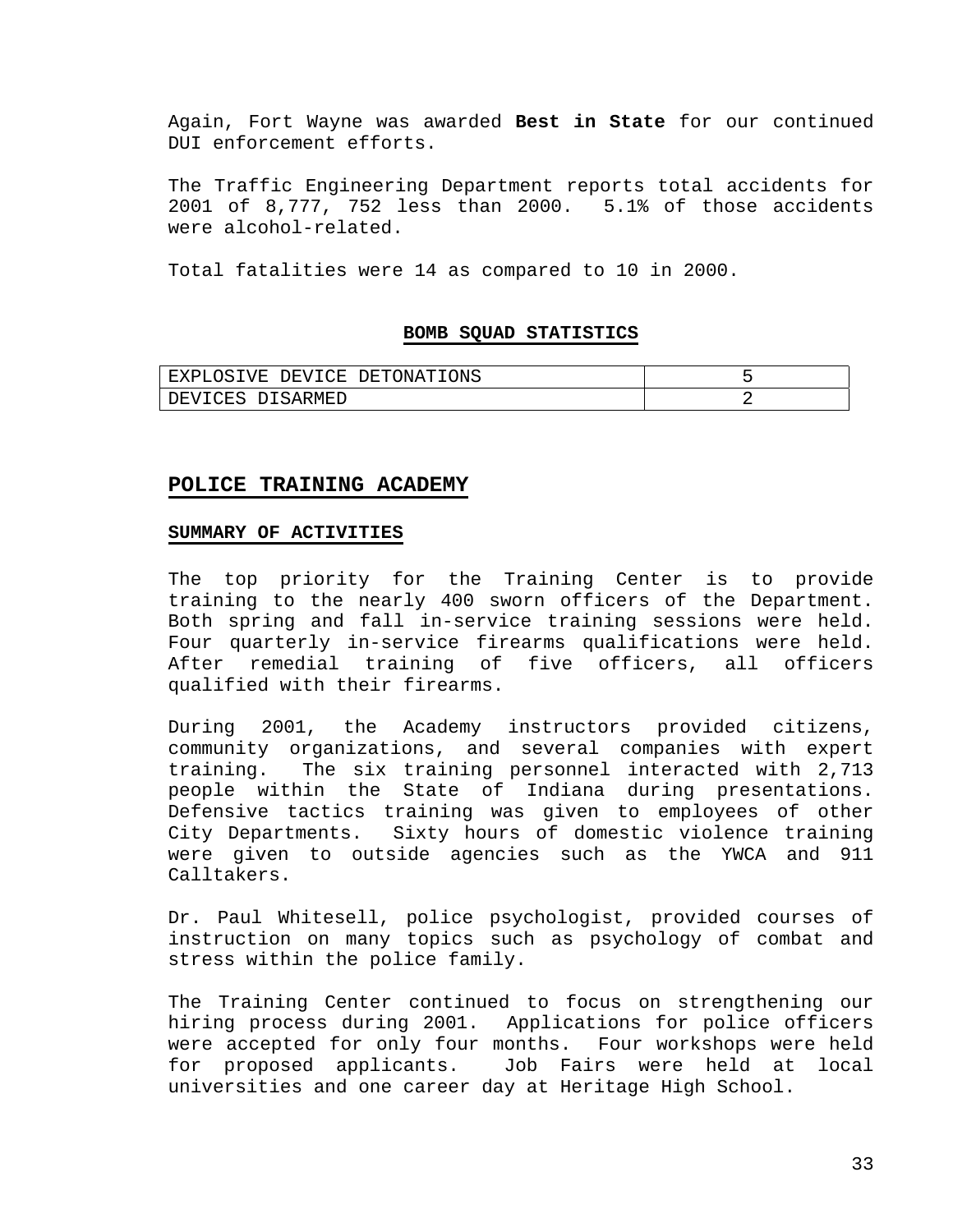The testing process for the  $55<sup>th</sup>$  recruit class was greatly aided by members of the Citizens Police Academy. Two citizens were utilized on each panel of four members to interview candidates. This has proven to be a successful process.

The  $11<sup>th</sup>$  Fort Wayne Police Reserve Academy began on January 16, 2001. This class was a joint venture with the Allen County Police Department. Five Fort Wayne candidates graduated and were sworn in on June 12, 2001. With only a few changes, the process will be repeated in 2002 with another joint Reserve Academy set to begin in May.

The 54<sup>th</sup> Recruit Class was seated on April 16, 2001 and nine officers graduated on August 31, 2001. These recruits received more than 850 hours of instruction during the 20 weeks of training.

- 1. To keep up with personnel needs of the Department as mandated by the Chief of Police. **Attained.**
- 2. To provide training to Department personnel and other interested agencies in excess of the mandatory 16 hours as required by the Indiana Law Enforcement Training Board. **Attained.**
- 3. To monitor certification of Department personnel to insure their instructor certificates do not expire and that each trainer meet the required number of hours of instruction per calendar year. **Attained.**
- 4. To provide public outreach programs to the community and build on the community-oriented policing foundation. **Attained.**
- 5. To improve supervisory and management skills for command personnel. **Attained.**
- 6. To enhance/improve the computer skills of all police personnel. **Attained.**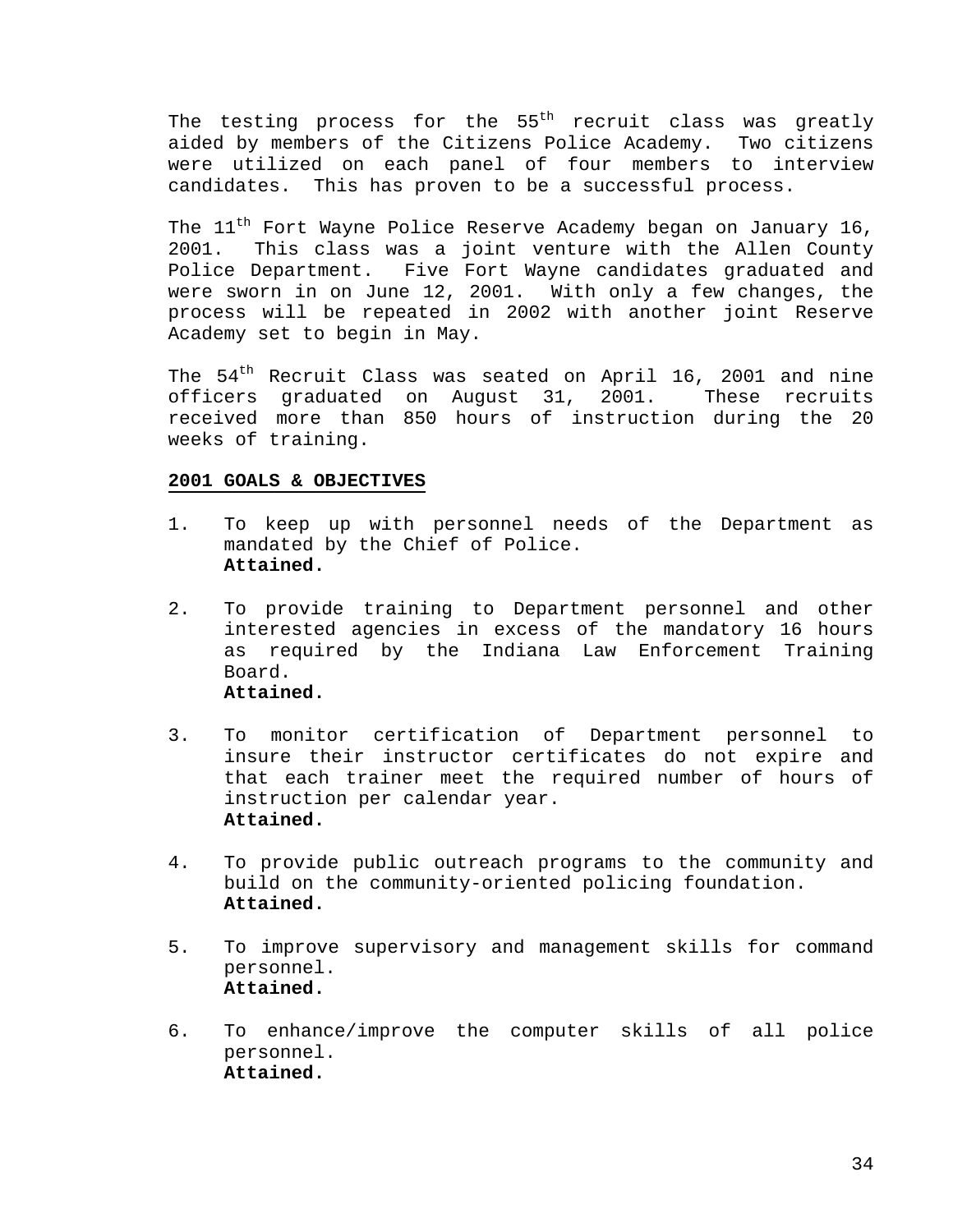7. To provide training to the officers of the Fort Wayne Police Reserves. **Attained.**

#### **2002 GOALS & OBJECTIVES**

- 1. Maintain the personnel needs of the Department as mandated by the Chief of Police.
- 2. Provide training to the Department personnel and other agencies in excess of the mandatory 16 hours required by the Indiana Law Enforcement Training Board.
- 3. Monitor certifications of Department personnel to insure their instructor certificates do not expire, and that each trainer meets the required number of hours of instruction per calendar year.
- 4. Provide public outreach programs to the community and build on the community-oriented policing foundation.
- 5. Improve supervisory and management skills for command personnel.
- 6. Enhance/improve computer skills of all police personnel.
- 7. Provide training to the officers of the Fort Wayne Police Reserves.

#### **PERFORMANCE INDICATORS**

TOTAL TRAINING HOURS:

| 1997        | ⊥998                           | ⊥999         | 2000  | 2001     |
|-------------|--------------------------------|--------------|-------|----------|
| Unavailable | 20.<br>051<br>∪ → ⊥ • <i>→</i> | 341.5<br>40, | 3 Q . | 55,226.5 |

TOTAL POLICE RESERVE HOURS:

| . 997<br>— <i>— —</i> | $\cap$ $\cap$<br>ソソど | u u u<br>— <i>— — —</i> | 2000                | 2001 |
|-----------------------|----------------------|-------------------------|---------------------|------|
| Unavailable           | ໍດ ດ<br>nu<br>0 U U  | 286<br>- - - -          | <u>ລລ⊏</u><br>ر ⊿ ر | - 1  |

REVENUES COLLECTED: (VEHICLE INSPECTIONS) \$5075.00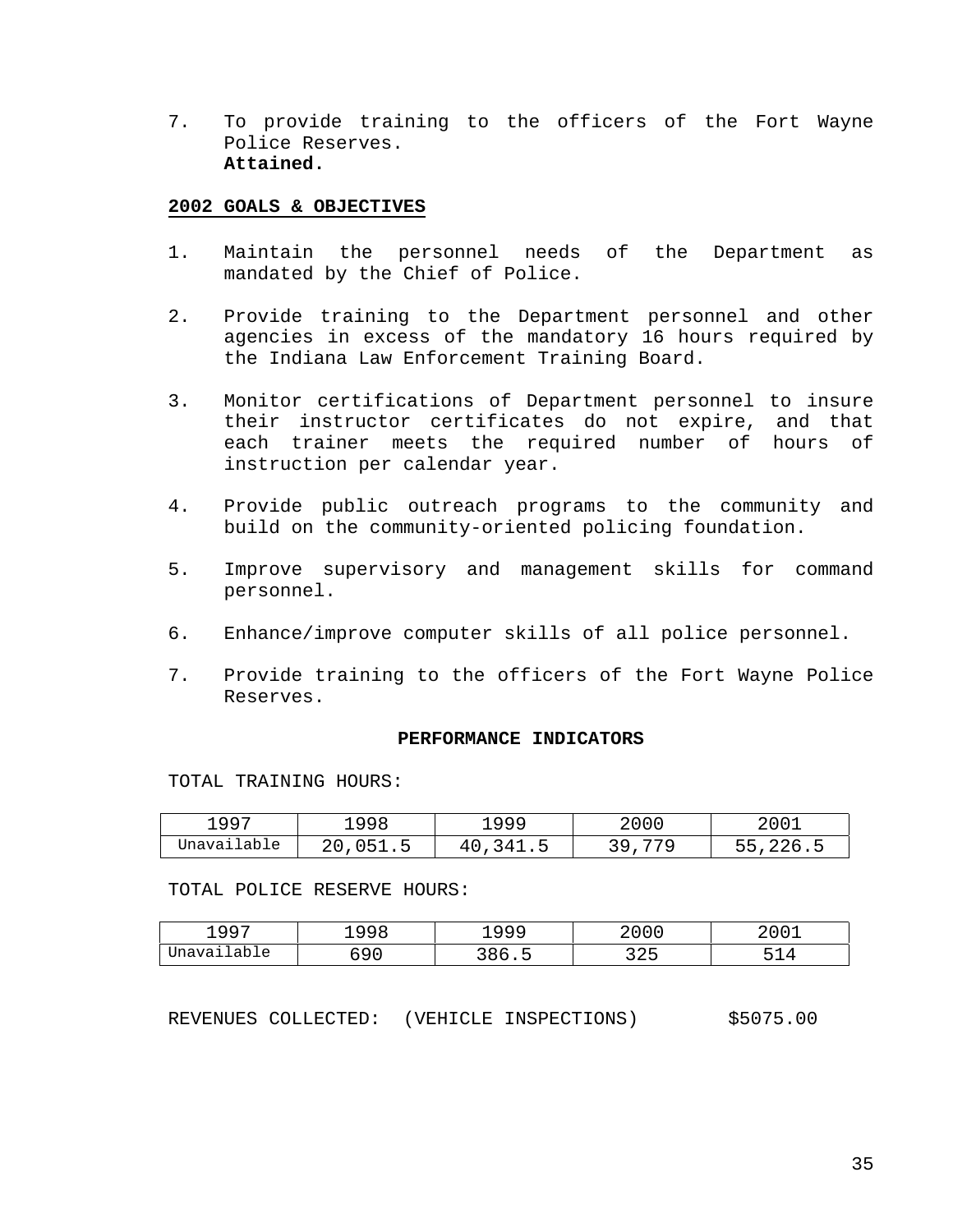# **NORTHEAST DIVISION**

#### **SUMMARY OF ACTIVITIES**

The Northeast Division continued it efforts with the Neighborhood Liaison Officer program and committed ourselves to community-oriented policing. Sectors of our Division were targeted for vehicle thefts, burglaries, and thefts from vehicles with several quality arrests. Traffic enforcement is our major ongoing concern.

2001 saw a 2% increase in crime. The slowing economy was a factor. Robberies increase from 38 to 96 in 2001 and we made several quality arrests in that area as well, clearing many of the 96 occurrences.

Other Sections under the command of Deputy Chief Roach include P.A.L. (Police Athletic League) and the K-9 Unit.

- 1. We will customize our established crime reduction strategies and open all lines of communication with the Northeast Division and neighborhood associations. **Achieved.**
- 2. We will develop special programs that will target longterm prevention of specific crimes in the Northeast Division. **Achieved.**
- 3. We will train patrol officers whenever possible by utilizing the Police Academy, specialized schools and any special training of supervisors available. **Achieved.**
- 4. We will make personal contact with each neighborhood association president and each business owner in our Division. **Achieved.**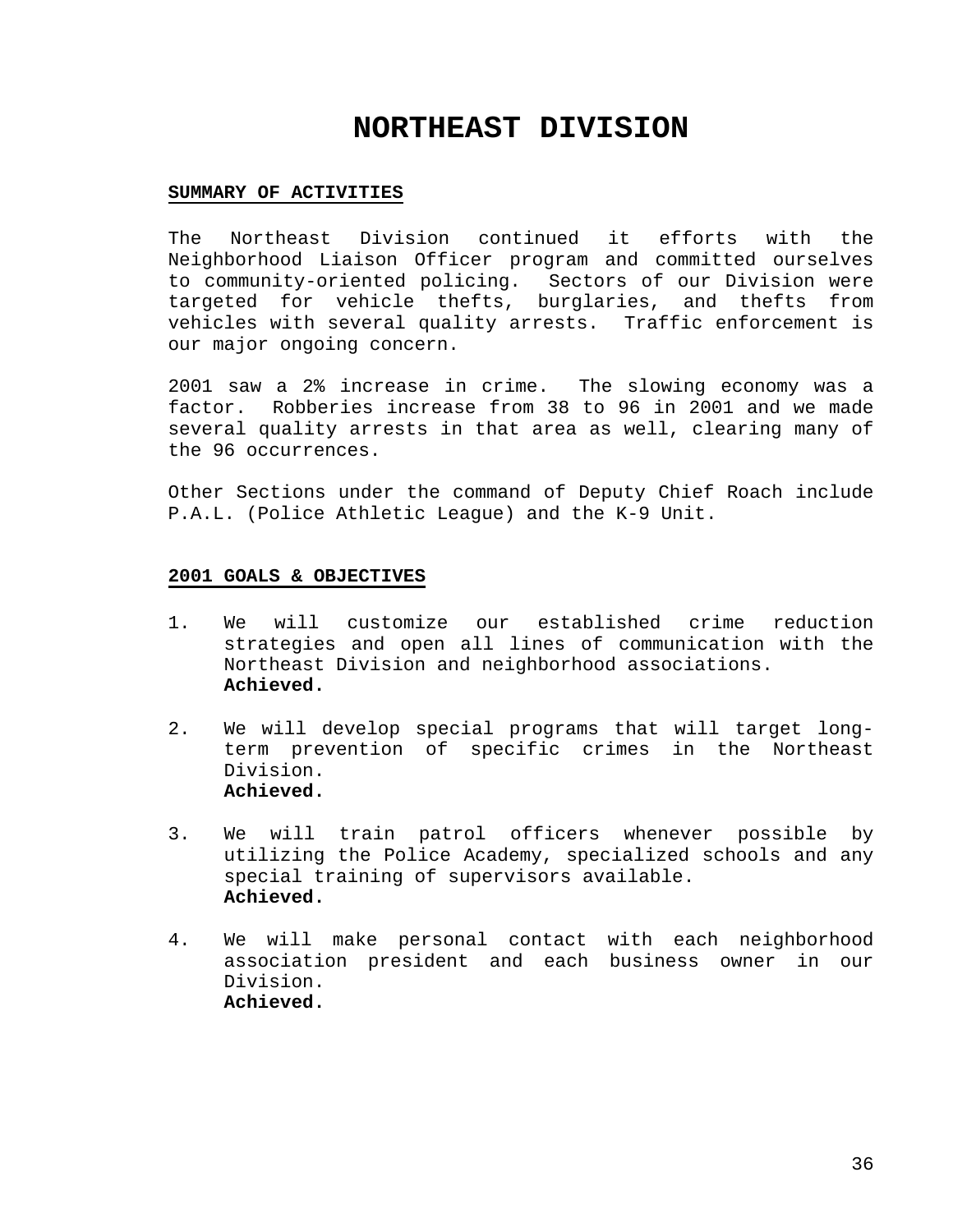#### **2002 GOALS & OBJECTIVES**

- 1. Our highest priority in 2002 will be the full engagement of Community-Oriented Policing.
- 2. We will concentrate our efforts towards reducing crime in our quadrant.

## **POLICE ATHLETIC LEAGUE (P.A.L.)**

### **SUMMARY OF ACTIVITIES**

A grant was secured for the expenses of new football equipment. We also secured a partial grant for the muchneeded repair of the parking lot. The volunteer staff remained intact and the part-time assistant has promoted better information dissemination and increased fundraising activities.

## **2001 GOALS & OBJECTIVES**

Partial strides were made in accommodating north side residents for the football program by setting in place a New Haven team.

Increasing FWPD officer participation is an objective that has not met PAL's expectations.

## **2002 GOALS & OBJECTIVES**

- 1. Secure a partial grant to finalize the expense of the parking lot repair.
- 2. Stay within budget and yet maintain the current PAL programs.
- 3. Make program accommodations for increased enrollment of southwest residents in the football program.

#### **PERFORMANCE INDICATORS**

| PROGRAM         | ENROLLMENT | STAFF |
|-----------------|------------|-------|
|                 |            |       |
| AAU BASKETBALL  | 6 C        |       |
| COED BASKETBALL | ヮに         |       |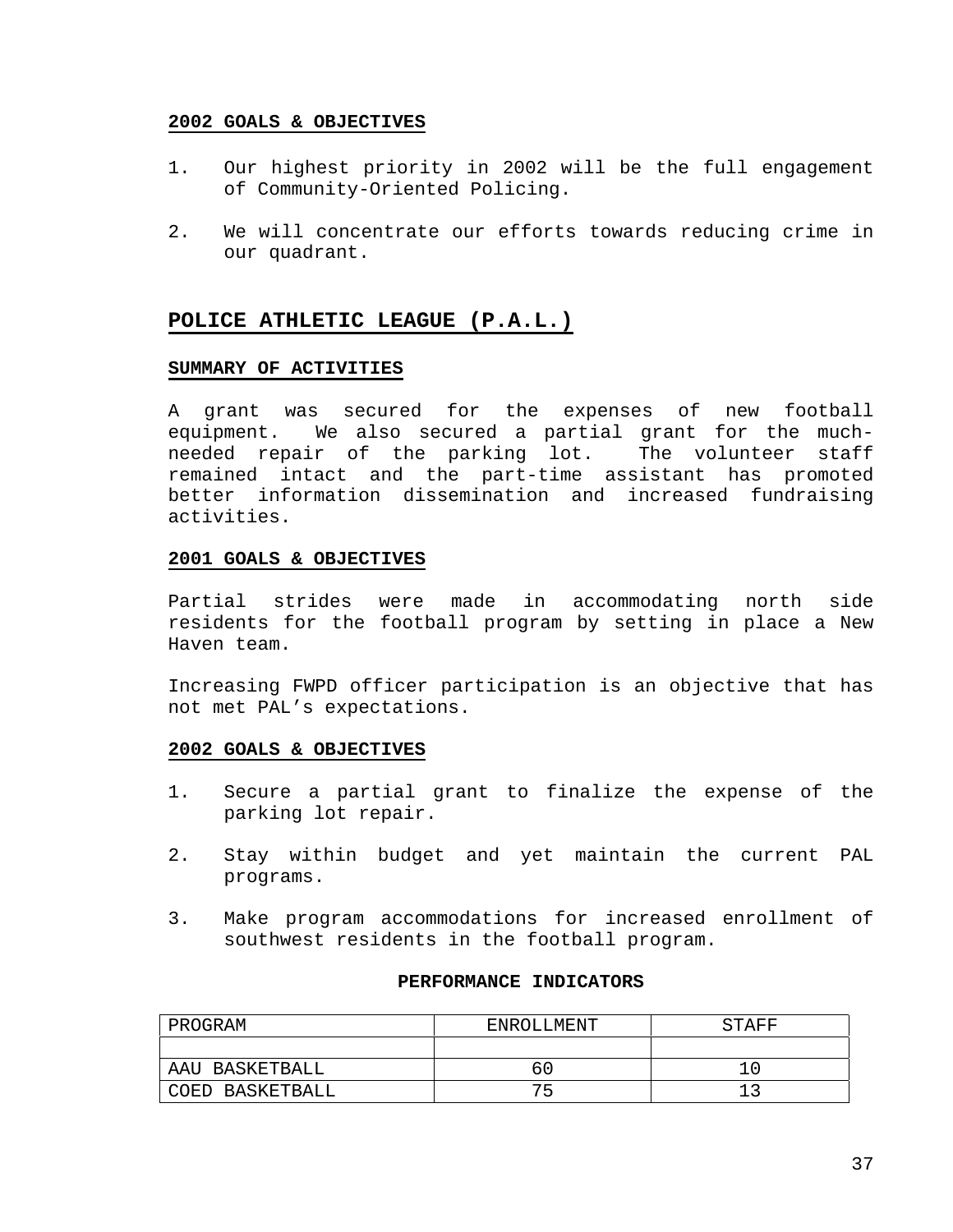| PHYSICALLY DISABLED BOY | 26   |     |
|-------------------------|------|-----|
| <b>SCOUTS</b>           |      |     |
| <b>BASEBALL</b>         | 564  | 101 |
| ICE HOCKEY              | 49   | 8   |
| OPEN GYM                | 430  | 5   |
| FOOTBALL                | 500  | 109 |
| STUDENT SELF-DEFENSE    | 332  | 29  |
| CHEERLEADING            | 411  | 4   |
| TENNIS                  | 28   | ⇁   |
|                         |      |     |
| TOTALS                  | 2475 | 287 |

## **CANINE SECTION**

#### **SUMMARY OF ACTIVITIES**

The Department has 10 Canine Work Dog Teams.

We graduated a 13-week basic canine academy class on January 18, 2001. On February 19 we began a winter basic K-9 academy class. This class was commissioned and graduated on May 17, 2001.

Master Trainer Kevin Weber represented the Department as a judge at the World Police and Fire Games for the Police Service Dog competition trials held in Indianapolis, Indiana.

After the events of 9/11 Officer Weber evaluated our bomb dog team. There were concerns about the team's proficiency. The K-9 Commander then suspended this team from conducting any bomb detection deployments. The search then began for qualified replacement animals.

Officer Weber and other members of the K-9 Unit conducted and attended training in several states during the year, as well as gave many demonstrations and lectures for various organizations. The FWPD Canine Section is listed in the Nordisk Polishundunion. This is the European equivalent to our N. American Police Work Dog Assn. and has its circulation in Denmark, Finland, Norway and Sweden and is a direct reflection of our dedication toward maintaining the highest standards.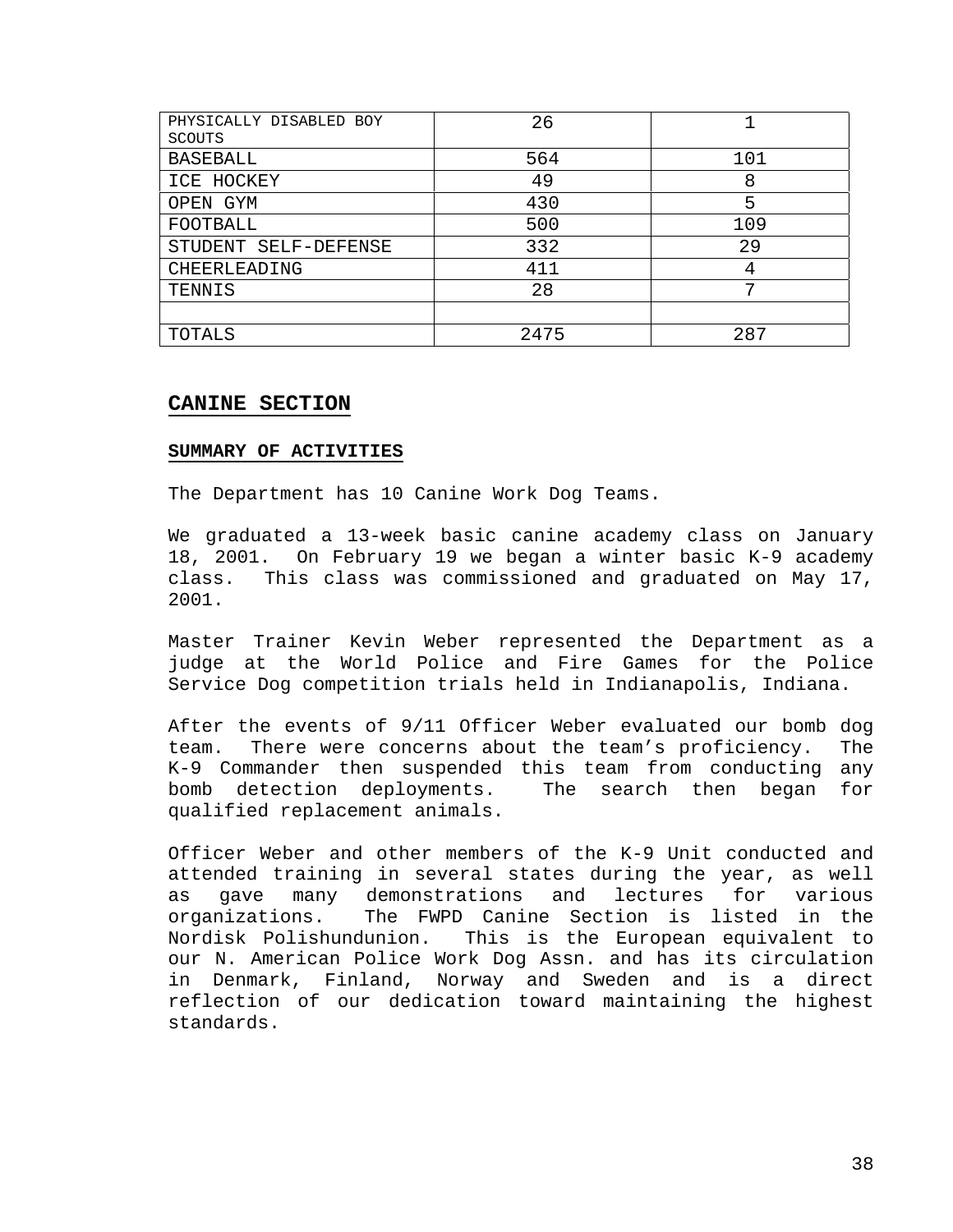#### **2001 GOALS & OBJECTIVES**

- 1. Have our Department bomb dog team property tested and certified as an accredited dog team by the national canine organization NAPWDA. **Not Achieved.**
- 2. Overcome difficulties faced by the canine training program; to reduce cost, improve quality of the animals and generate revenues for the training program. **Mostly Achieved.**
- 3. Train an accelerant detection dog in conjunction with the Fire Dept. **Not Achieved.** (Several obstacles could not be overcome)
- 4. Have a Police Service Dog assigned to an EST member. **Not Achieved.**

#### **2002 GOALS & OBJECTIVES**

- 1. Train a bomb dog, have it properly tested and certified.
- 2. Have a canine assigned to the EST Team.
- 3. Improve documentation of every team's performance at all scheduled in-service training sessions.

#### OPERATIONAL K-9 USAGE STATS

| ALARMS                       | 1124         |
|------------------------------|--------------|
| DEMONSTRATIONS               | 67           |
| APPREHENSIONS (NON-BITE)     | 72           |
| DRUG DETECTION               | 114          |
| K-9 SCHOOL DRUG INTERDICTION | 9            |
| AREA SEARCHES                | 39           |
| CANINE ASSIST                | 458          |
| ARTICLE SEARCH               | 18           |
| PERIMETER CHECKS             | 257          |
| CRIME-BITE APPREHENSION      | 7            |
| NON-CRIME<br>BITE            | $\mathbf{1}$ |
| TRACKING                     | 271          |
| BUILDING<br>SEARCHES         | 315          |
| BOMB DETECTION               | O            |
| TOTALS                       | 2752         |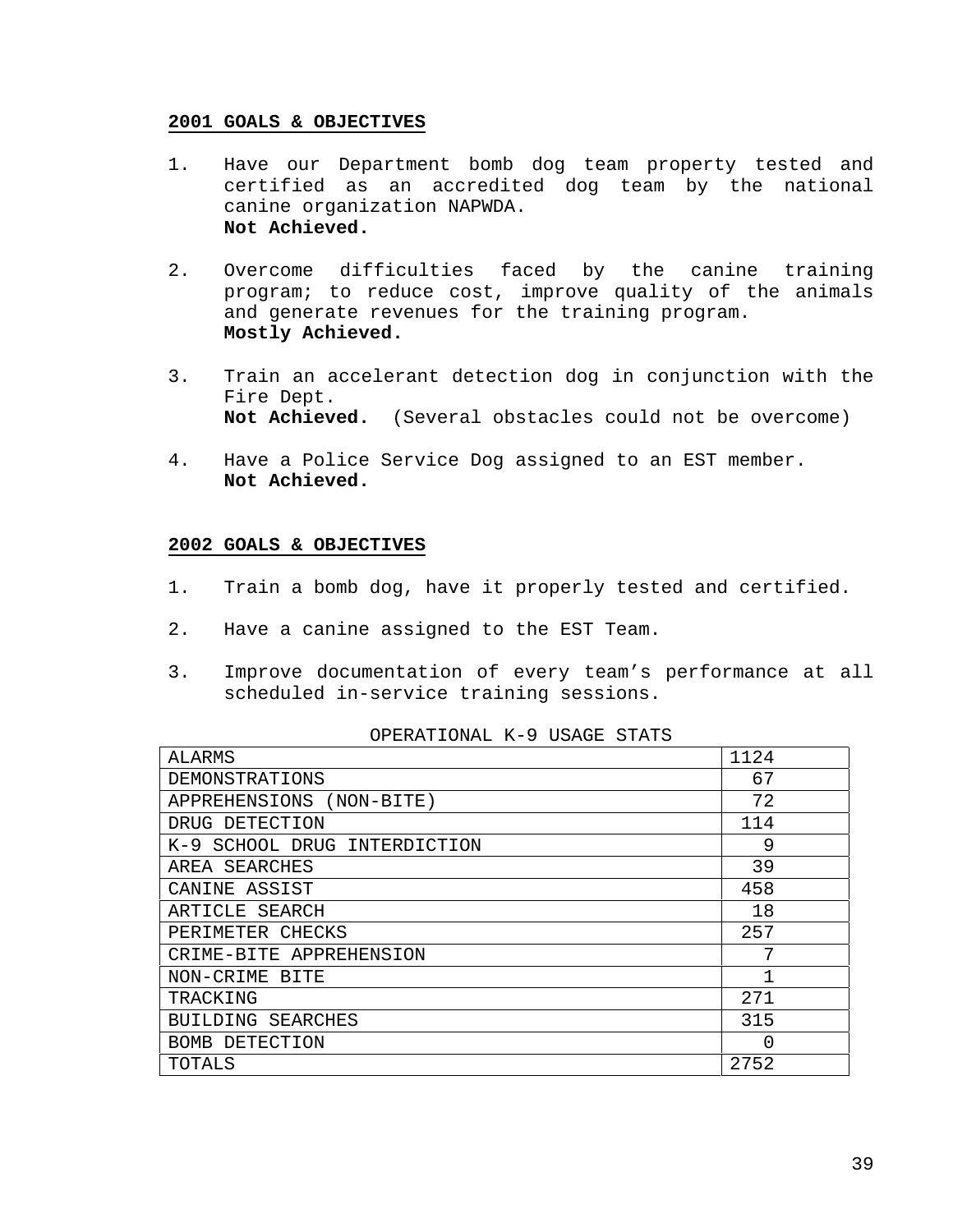## **SOUTHWEST DIVISION**

## **SUMMARY OF ACTIVITIES**

In the past year, the Southwest Division was placed under new command: Deputy Chief Doug Lucker, Captain Jim Feasel, and Lt. Mike McQueen.

Many repeat offenders were arrested in the Southwest quadrant this past year. It was important to establish a dialogue with the Prosecutor's Office in getting these repeat offenders off the streets and some significant sentences have been imposed. Better dialogue with the Investigative Division is helping identify repeat offenders.

One of the problems faced in the Southwest quadrant was house break-ins where rental equipment was stolen. Some items had been converted by the renter or the rental company had repossessed the items. Meetings with rental companies and their adoption of suggestions has diminished this crime.

Summer weather brought problems of public indecency in the parks and our park details were very successful.

Other problems in the parks were addressed by our bicycle officers. The bikes also contributed to fewer house break-ins and positive feedback from the citizens.

The Division began to publish a monthly list of the most prolific criminals in the area ("Southwest Buddies") list.

A number of crime prevention talks were given during the year although a relatively small number of citizens were addressed.

We initiated Operation ID in an effort to encourage citizens to mark their property with social security numbers to prevent theft and aid the recovery of stolen property.

Other units under the command of the Southwest Division are Student Police, Honor Guard and Fort Wayne Police Reserves.

#### **2001 GOALS & OBJECTIVES**

1. Reduce the incidence of crime by 10%. **Not Achieved.** (Reduced by 1%)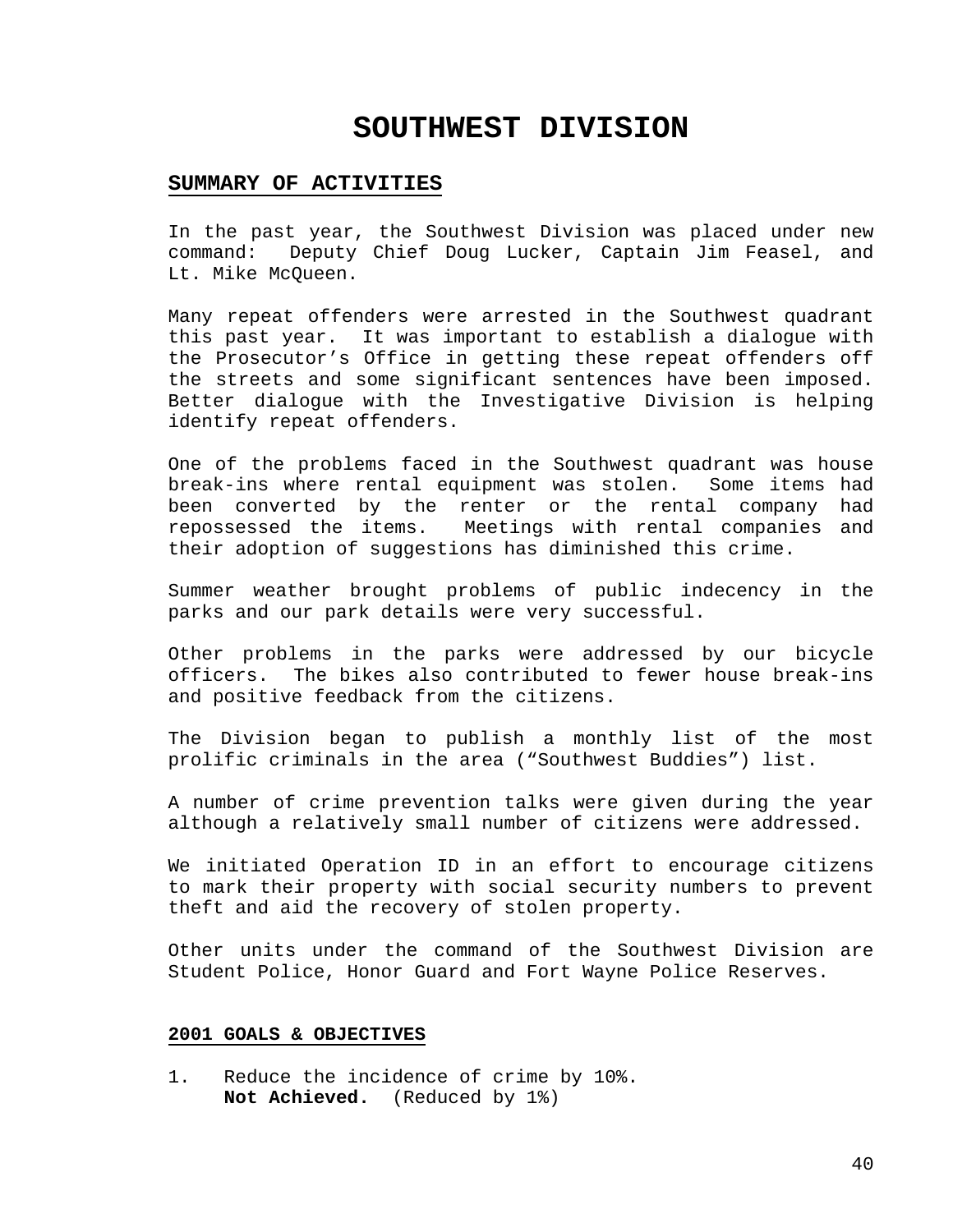- 2. Strengthen lines of communication throughout the partnership, as well as through the chain of command and develop problem-solving techniques in conjunction with the Investigative Division. Encourage officers to learn rudimentary Spanish. **Achieved.**
- 3. Begin tracking repeat offenders through the criminal justice system. **Achieved.**
- 4. Use special work details when a crime pattern arises using specified goals, parameters, and available intelligence data. **Partially Achieved.** (Manpower shortages)
- 5. Stress universal courtesy, thereby instilling in the officers respect for themselves, their profession, and the citizens of Southwest Fort Wayne. **Partially Achieved.** (Ongoing)

- 1. Redouble crime prevention efforts in public forums, Operation ID, and CPTED training for officers.
- 2. Lower the Crime Rate continuing the downward movement begun in 2001.
- 3. Strengthen southwest neighborhoods using the NLO connection, increasing maintenance days and encouraging officer-citizen contacts which are outside the investigative-enforcement mode.
- 4. Establish a weekly dialogue with probation officers and Investigative Support Division supervisors.
- 5. Take overt action to identify and correct the substandard behavior of marginal performers in the Division.
- 6. Establish an outreach to Hispanic citizens in the Division.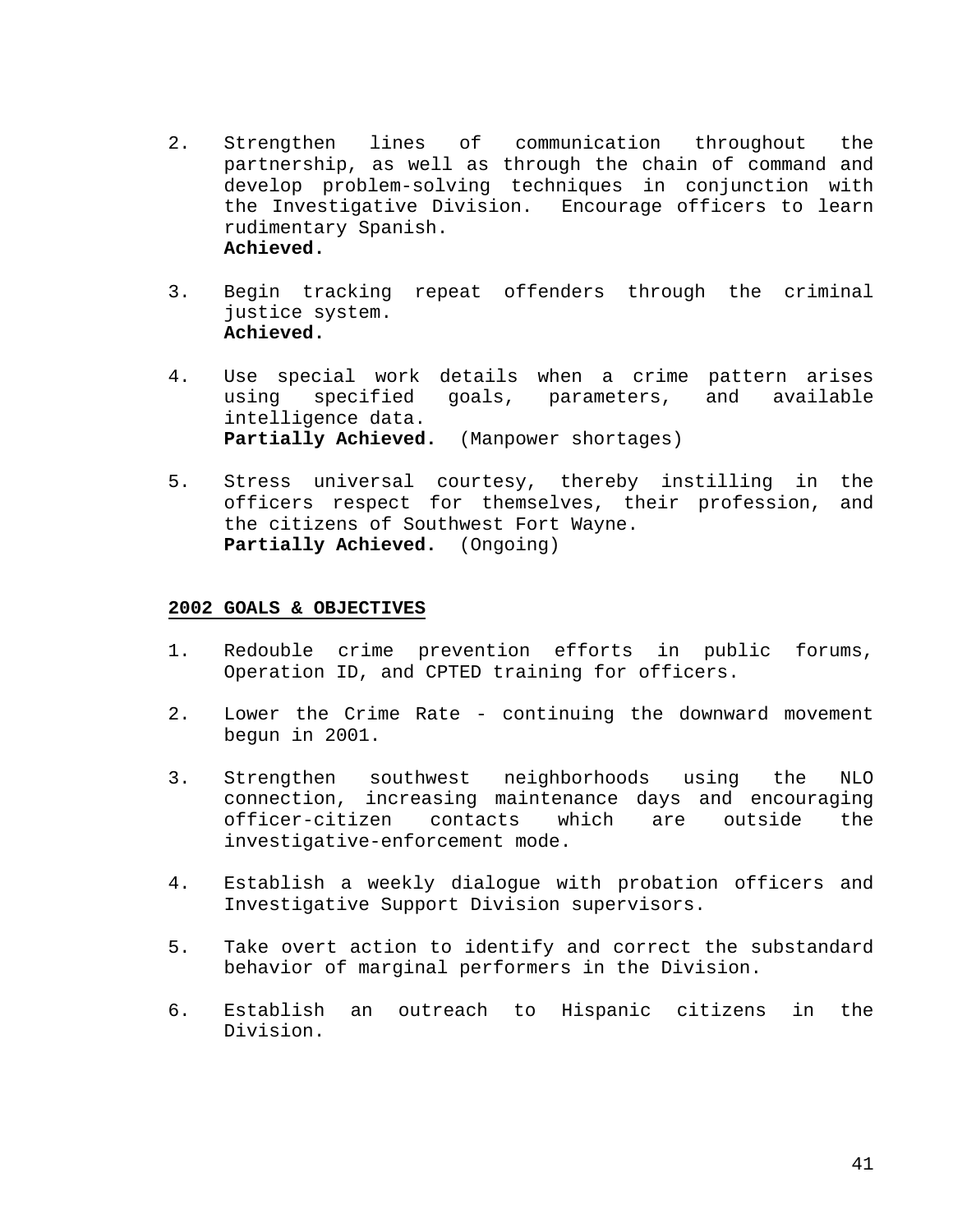## **STUDENT POLICE**

#### **SUMMARY OF ACTIVITIES**

Fort Wayne Student Police is sponsored by the FWPD and is chartered through the Boy Scouts of America as Explorer Post 2850. Officers/Advisors in the program are Tom Christen, Craig Kiger, Barry Roos and Doug Ambrose.

Fort Wayne Student Police was able to reach several goals for 2001. Training for the Explorers was achieved through weekly meetings in which different topics regarding law enforcement were discussed. Outside speakers and advisors were brought in providing "hands-on" training. Various fundraising events were held and assistance given to the Fort Wayne Police Department at such events as the IPFW Marathon,  $4<sup>th</sup>$  of July Fireworks, and Three Rivers Festival.

#### **2001 GOALS & OBJECTIVES**

The Student Police reached its goals of introducing students to the field of law enforcement and giving added manpower assistance to the Fort Wayne Police Department.

#### **2002 GOALS & OBJECTIVES**

- 1. We program will attempt to raise the \$10,000 necessary for our trip to the National Explorer's Conference in Arizona.
- 2. Attempt to get budget funds through the Fort Wayne Police Department to upgrade uniforms and training aids.

#### **HONOR GUARD**

#### **SUMMARY OF ACTIVITIES**

2001 was a very busy year for the Honor Guard: Regularly scheduled training, parades, special events and funeral details for retired and active officers from our agency, as well as other agencies. Among these 19 events were the graduation of the 53rd FWPD Recruit Class; Dr. Phil O'Shaughnessy funeral, National Peace Officers' Memorial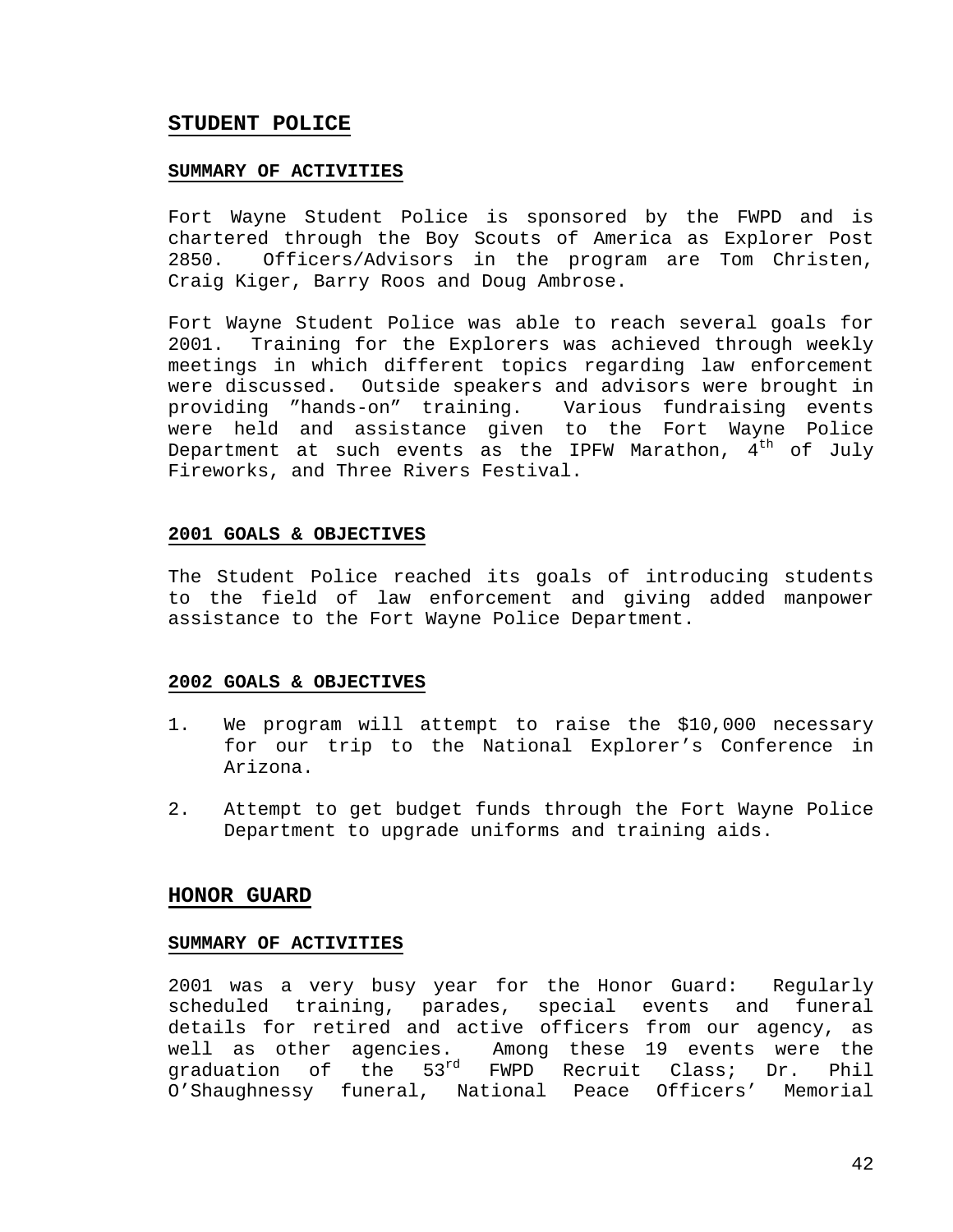Service in Washington, D.C; Memorial Day Parade; Police & Firefighter Memorial Service in Indianapolis; Three Rivers Parade;  $54<sup>th</sup>$  FWPD Recruit Class Graduation; Veteran's Day Parade; and representation at numerous funerals.

#### **2001 GOALS & OBJECTIVES**

- 1. Addition of four Honor Guard officers and uniforms.
- 2. Acquisition of four M-14 rifles.
- 3. Acquisition of wood stocks for the rifles and chroming of metal parts.
- 4. Formation of Rifle Team, including quarterly training.
- 5. Monthly training of the Honor Guard.
- 6. Completion of the Funeral Protocol and SOP.
- 7. Development of the Honor Guard breast bar.
- 8. Participation in more public commitments and funeral details. **All Achieved.**

- 1. Addition of four Honor Guard officers and uniforms.
- 2. Provide formal uniforms to the buglers.
- 3. Attend Honor Guard schools, training and competitions.
- 4. Practice and become more proficient with the Honor Guard SOP.
- 5. Participate in more public commitments.
- 6. Training of two bagpipers from the Department.
- 7. Purchase additional braids for the rifle team.
- 8. Purchase three additional hard cases for equipment.
- 9. Purchase three additional flag toppers.
- 10. Purchase pagers for Guard personnel.
- 11. Purchase cold weather gear, including full-length trench coats.
- 12. Participate in the National Peace Officers Memorial Service in Washington, D.C.
- 13. Participate in the Police & Firefighter Memorial in New York, NY.
- 14. Participate in the Police & Firefighter Memorial in Indianapolis, IN.
- 15. Purchase one radio headset.
- 16. Purchase seven blued shotguns for the rifle team.
- 17. Purchase 14 additional cold weather trench coats.
- 18. Purchase additional white gloves.
- 19. Purchase four slings for the M-14 rifles.
- 20. Purchase eight additional polo shirts.
- 21. Purchase eight additional jackets.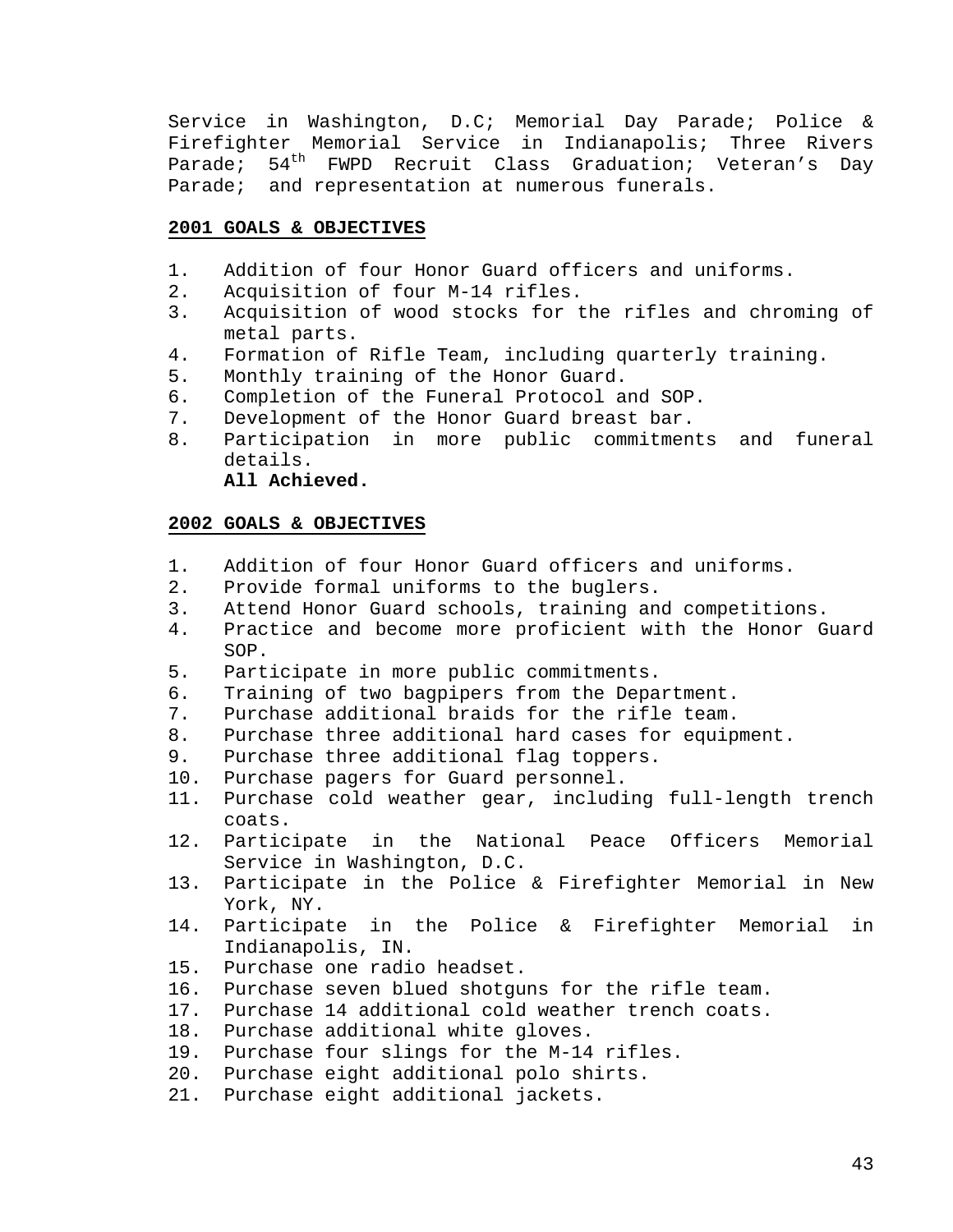- 22. Acquisition of an equipment room.
- 23. Develop an interview and testing process for Guard applicants.
- 24. Continue to present a professional and positive image for the Department.

#### **FORT WAYNE POLICE RESERVES**

#### **SUMMARY OF ACTIVITIES**

The Police Reserves had 22 officers this year who worked the following hours during 2001:

|               | ASSIGNMENT | SQUAD CAR | YEAR-TO-DATE |  |
|---------------|------------|-----------|--------------|--|
|               |            |           |              |  |
| SQUAD 812     | 674.00     | 553.00    | 1227.00      |  |
| SQUAD 815     | 631.50     | 1030.50   | 1662.00      |  |
| SOUAD 816     | 627.00     | 1470.00   | 2097.50      |  |
| COMMAND STAFF | 1051.50    | 1046.00   | 2097.00      |  |
|               |            |           |              |  |
| TOTAL         | 2984.00    | 4099.50   | 7083.50      |  |

#### **2002 GOALS & OBJECTIVES**

- 1. Increase the number of Reserve officers and utilization of the Reserves within the Department.
- 2. Reserves to work paid details.

# **SOUTHEAST DIVISION**

#### **SUMMARY OF ACTIVITIES**

The Department underwent an organizational restructuring in 2000 and decentralized the Operations Division. The staff of the new Southeast Division included one Deputy Chief, one Captain, three Lieutenants, nine Sergeants and 64 patrol officers. Later, three additional Sergeants were assigned.

The Division covers 15.87 square miles with a population of approximately 52,600. This Division is the smallest and most densely populated of all the Divisions.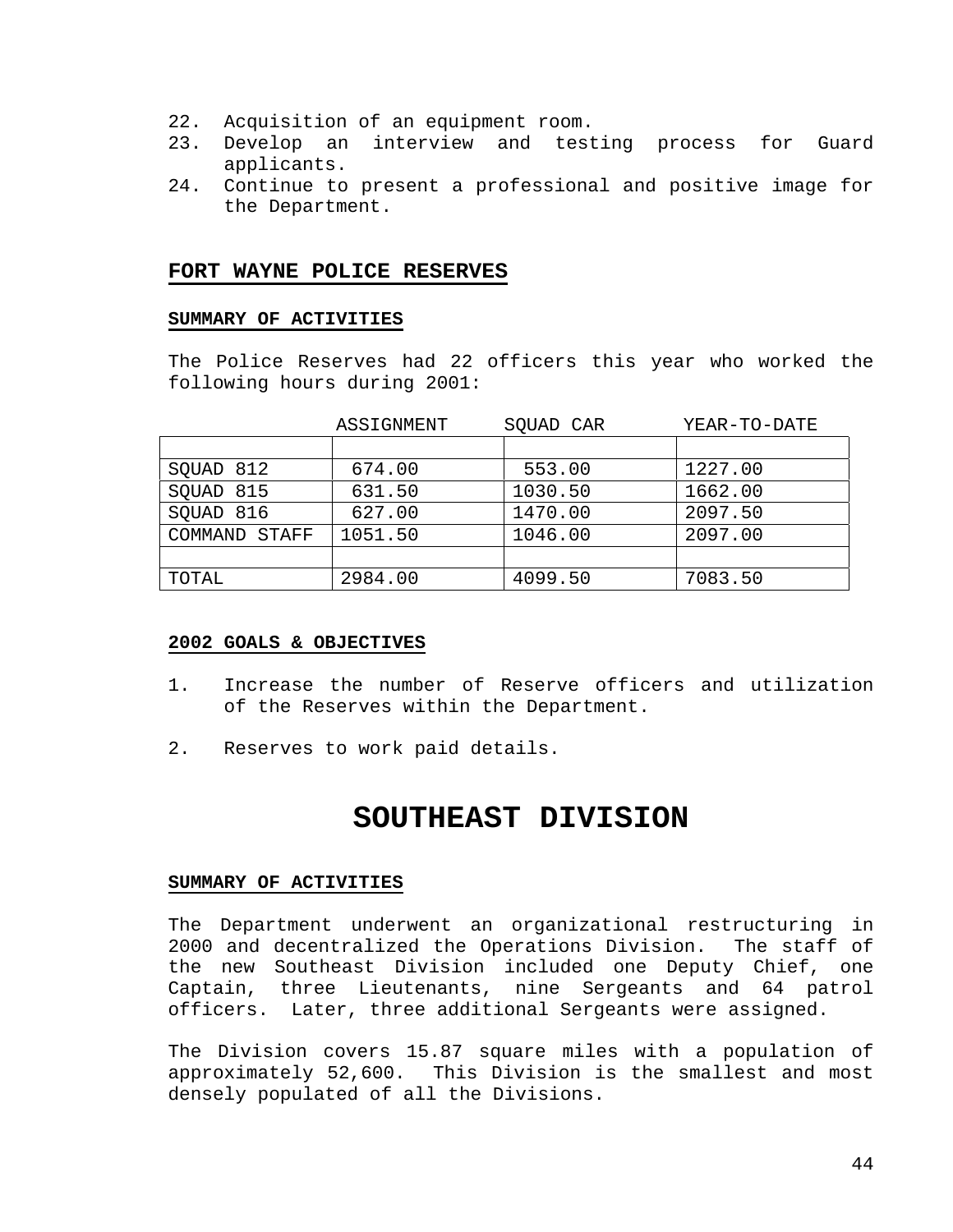2001 saw a concentration on quality of life issues, reducing criminal activity, enhancing crime prevention efforts, and fostering trust and cooperation between police and community. The aforementioned was done by the following means:

- ! Permanently assigning Neighborhood Liaison Officers
- ! Developing and implementing strategies to reduce crime
- ! Increased Crime Prevention responsibilities
- ! Meetings and Outreach

During 2001, 75 drug houses were identified and closed down, constituting 65% of the total number of houses closed in the City.

Overall crime in the Division decreased in two categories but increased in the six others tracked by the FBI.

| CRIME            | 2001 | °<br>CHANGE   | 2000 | 1999 | °<br>CHANGE |
|------------------|------|---------------|------|------|-------------|
|                  |      | $2000 - 2001$ |      |      | 1999-2000   |
|                  |      |               |      |      |             |
| HOMICIDE         | 16   | $+45.45$      | 11   | 11   | $+45.45$    |
| RAPE             | 31   | $-22.5$       | 40   | 34   | $-8.82$     |
| <b>ROBBERY</b>   | 214  | $+13.83$      | 188  | 230  | $-6.96$     |
| ASSAULT<br>AGG.  | 186  | $+7.5%$       | 173  | 154  | $+20.78$    |
| <b>BURGLARY</b>  | 860  | $+19.28$      | 721  | 621  | $+38.49$    |
| LARCENY          | 2181 | $+9.21$       | 1997 | 2130 | $-2.39$     |
| VEHICLE<br>THEFT | 389  | $-13.75$      | 451  | 610  | $-36.23$    |
| ARSON            | 55   | $+22.22$      | 45   | 31   | $+77.42$    |
|                  |      |               |      |      |             |
| TOTAL            | 3932 | $+8.44$       | 3626 | 3821 | $+2.90$     |

## **2001 GOALS & OBJECTIVES**

- 1. Reduction of crime by 3%. **Not Achieved.**
- 2. Continued Improvement Police/Community Relations. **Achieved.**

## **2002 GOALS & OBJECTIVES**

1. Reduction of crime.